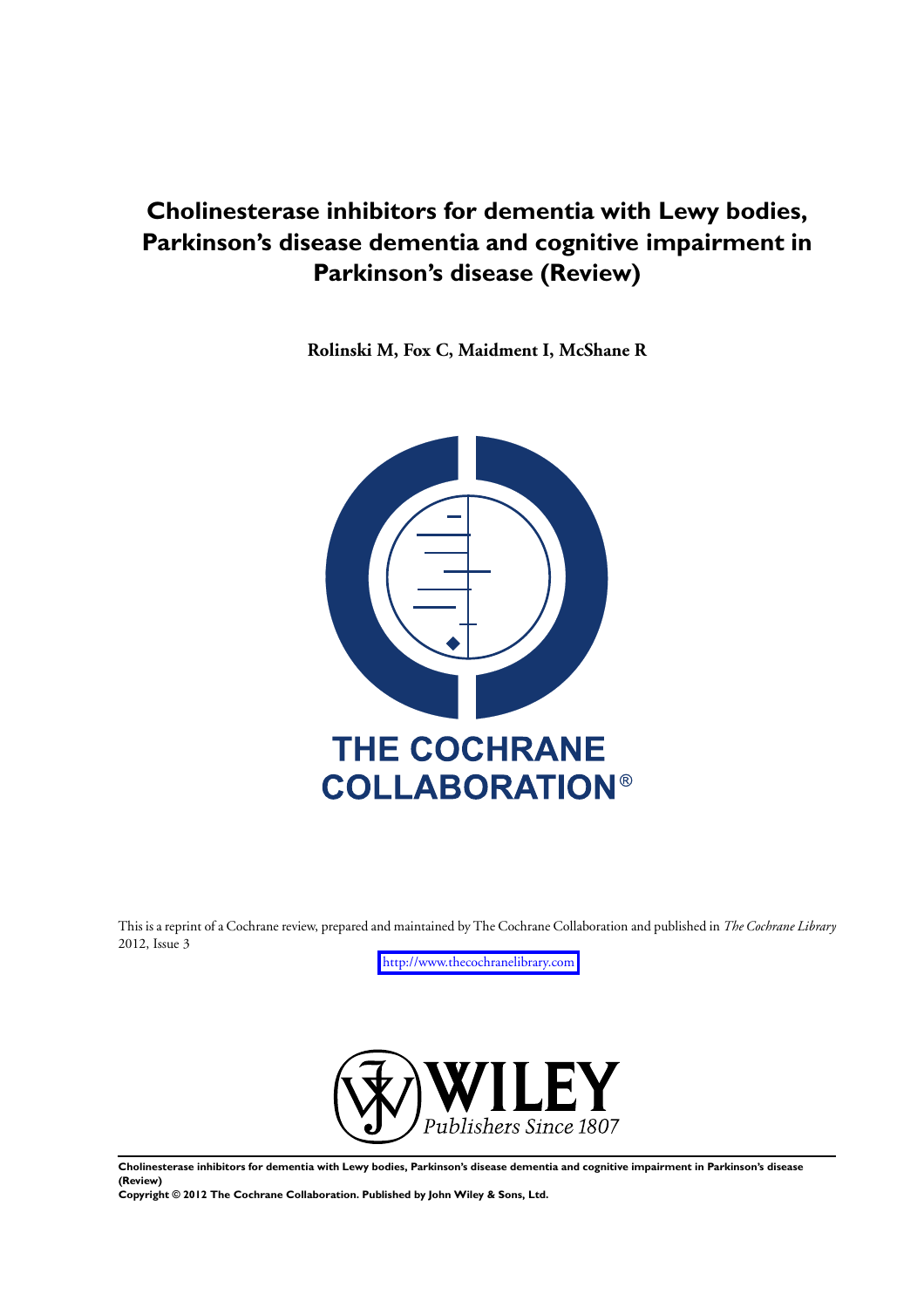# **TABLE OF CONTENTS**

| <b>HEADER</b>                                                                                                                                                                                                                  |    |
|--------------------------------------------------------------------------------------------------------------------------------------------------------------------------------------------------------------------------------|----|
| <b>ABSTRACT</b>                                                                                                                                                                                                                |    |
| PLAIN LANGUAGE SUMMARY<br><u>. In the second contract of the second contract of the second contract of the second</u>                                                                                                          |    |
| <b>BACKGROUND</b>                                                                                                                                                                                                              |    |
| <b>OBJECTIVES</b>                                                                                                                                                                                                              |    |
| <b>METHODS</b>                                                                                                                                                                                                                 |    |
| <b>RESULTS</b>                                                                                                                                                                                                                 | 6  |
| Figure 1.                                                                                                                                                                                                                      |    |
| Figure 2.                                                                                                                                                                                                                      | 9  |
| Figure 3.                                                                                                                                                                                                                      | 10 |
| Figure 4.                                                                                                                                                                                                                      | 11 |
| <b>DISCUSSION</b><br><u>. In the second terms of the second terms of the second terms of the second terms of the second</u>                                                                                                    | 11 |
| AUTHORS' CONCLUSIONS<br><u>. In the second contract of the second contract of the second contract of the second</u>                                                                                                            | 11 |
| <b>ACKNOWLEDGEMENTS</b>                                                                                                                                                                                                        | 12 |
| <b>REFERENCES</b><br><u>. In the second contract of the second contract of the second contract of the second</u>                                                                                                               | 12 |
|                                                                                                                                                                                                                                | 17 |
|                                                                                                                                                                                                                                | 30 |
|                                                                                                                                                                                                                                | 32 |
| WHAT'S NEW received a received and construction of the construction of the construction of the construction of the construction of the construction of the construction of the construction of the construction of the constru | 32 |
| HISTORY<br>a constitution de la constitución de la constitución de la constitución de la constitución de la constitución                                                                                                       | 33 |
| CONTRIBUTIONS OF AUTHORS<br>the contract of the contract of the contract of the contract of the contract of                                                                                                                    | 33 |
|                                                                                                                                                                                                                                | 33 |
| SOURCES OF SUPPORT                                                                                                                                                                                                             | 33 |
| <b>INDEX TERMS</b><br>the contract of the contract of the contract of the contract of the contract of the contract of                                                                                                          | 34 |

**Cholinesterase inhibitors for dementia with Lewy bodies, Parkinson's disease dementia and cognitive impairment in Parkinson's disease i (Review)**

**Copyright © 2012 The Cochrane Collaboration. Published by John Wiley & Sons, Ltd.**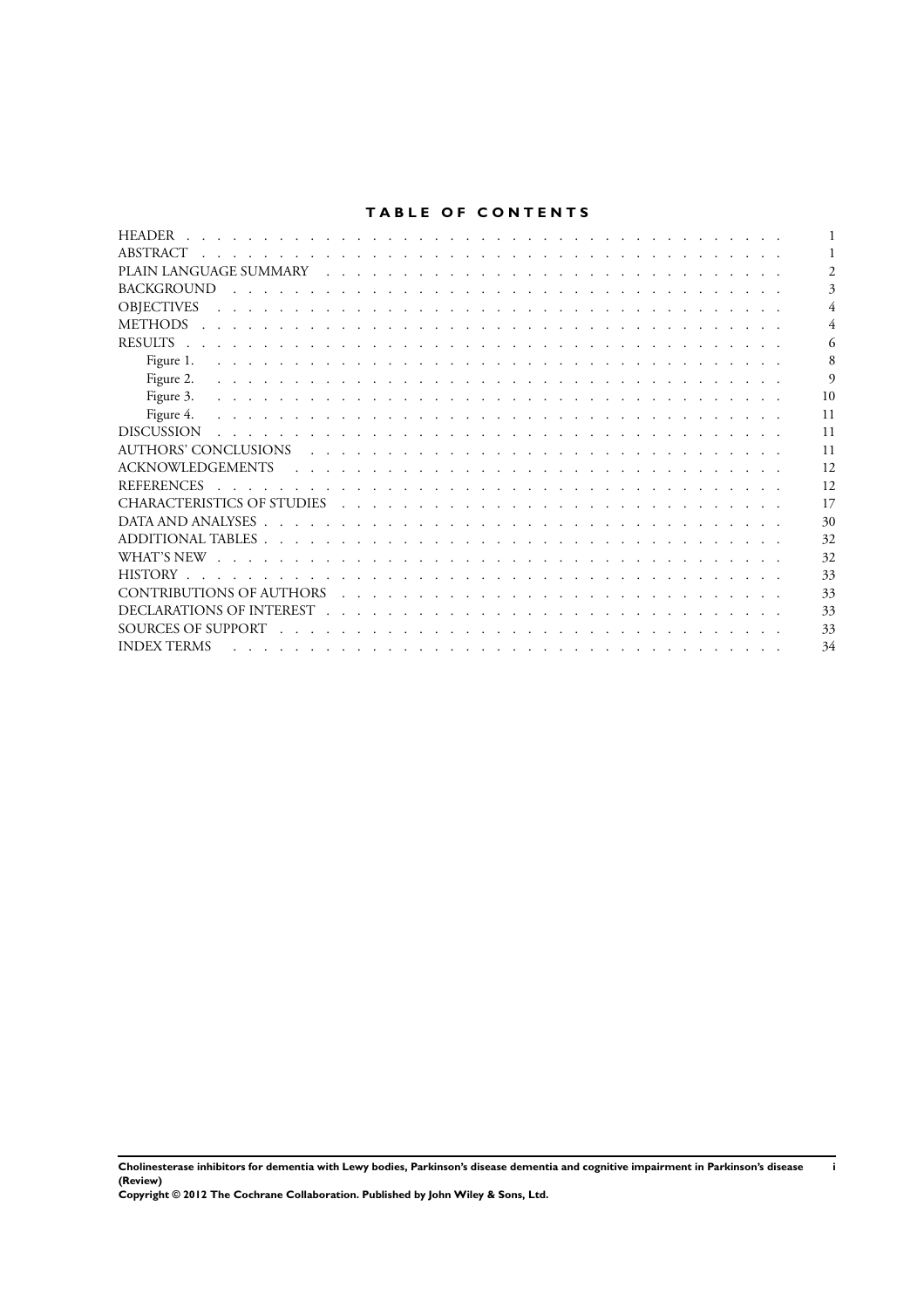**[Intervention Review]**

# **Cholinesterase inhibitors for dementia with Lewy bodies, Parkinson's disease dementia and cognitive impairment in Parkinson's disease**

Michal Rolinski $^1$ , Chris Fox $^2$ , Ian Maidment $^3$ , Rupert McShane $^4$ 

<sup>1</sup>Oxford University Hospitals NHS Trust, Oxford, UK. <sup>2</sup>Norwich Medical School, Norwich, UK. <sup>3</sup>Pharmacy Department, Kent and Medway NHS and Social Care Partnership Trust, Canterbury, UK. <sup>4</sup>Nuffield Department of Medicine, University of Oxford, Oxford, UK

Contact address: Michal Rolinski, Oxford University Hospitals NHS Trust, John Radcliffe Hospital, Headington, Oxford, OX3 9DU, UK. [michal.rolinski@doctors.org.uk.](mailto:michal.rolinski@doctors.org.uk)

**Editorial group:** Cochrane Dementia and Cognitive Improvement Group. **Publication status and date:** New, published in Issue 3, 2012. **Review content assessed as up-to-date:** 30 August 2011.

**Citation:** Rolinski M, Fox C, Maidment I, McShane R. Cholinesterase inhibitors for dementia with Lewy bodies, Parkinson's disease dementia and cognitive impairment in Parkinson's disease. *Cochrane Database of Systematic Reviews* 2012, Issue 3. Art. No.: CD006504. DOI: 10.1002/14651858.CD006504.pub2.

Copyright © 2012 The Cochrane Collaboration. Published by John Wiley & Sons, Ltd.

# **A B S T R A C T**

### **Background**

Previous Cochrane reviews have considered the use of cholinesterase inhibitors in both Parkinson's disease with dementia (PDD) and dementia with Lewy bodies (DLB). The clinical features of DLB and PDD have much in common and are distinguished primarily on the basis of whether or not parkinsonism precedes dementia by more than a year. Patients with both conditions have particularly severe deficits in cortical levels of the neurotransmitter acetylcholine. Therefore, blocking its breakdown using cholinesterase inhibitors may lead to clinical improvement.

#### **Objectives**

To assess the efficacy, safety and tolerability of cholinesterase inhibitors in dementia with Lewy bodies (DLB), Parkinson's disease with dementia (PDD), and cognitive impairment in Parkinson's disease falling short of dementia (CIND-PD) (considered as separate phenomena and also grouped together as Lewy body disease).

# **Search methods**

The trials were identified from a search of ALOIS, the Specialised Register of the Cochrane Dementia and Cognitive Improvement Group (on 30 August 2011) using the search terms Lewy, Parkinson, PDD, DLB, LBD. This register consists of records from major healthcare databases (MEDLINE, EMBASE, PsycINFO, CINAHL) and many ongoing trial databases and is updated regularly.

Reference lists of relevant studies were searched for additional trials.

#### **Selection criteria**

Randomised, double-blind, placebo-controlled trials assessing the efficacy of treatment with cholinesterase inhibitors in DLB, PDD and cognitive impairment in Parkinson's disease (CIND-PD).

**Cholinesterase inhibitors for dementia with Lewy bodies, Parkinson's disease dementia and cognitive impairment in Parkinson's disease 1 (Review)**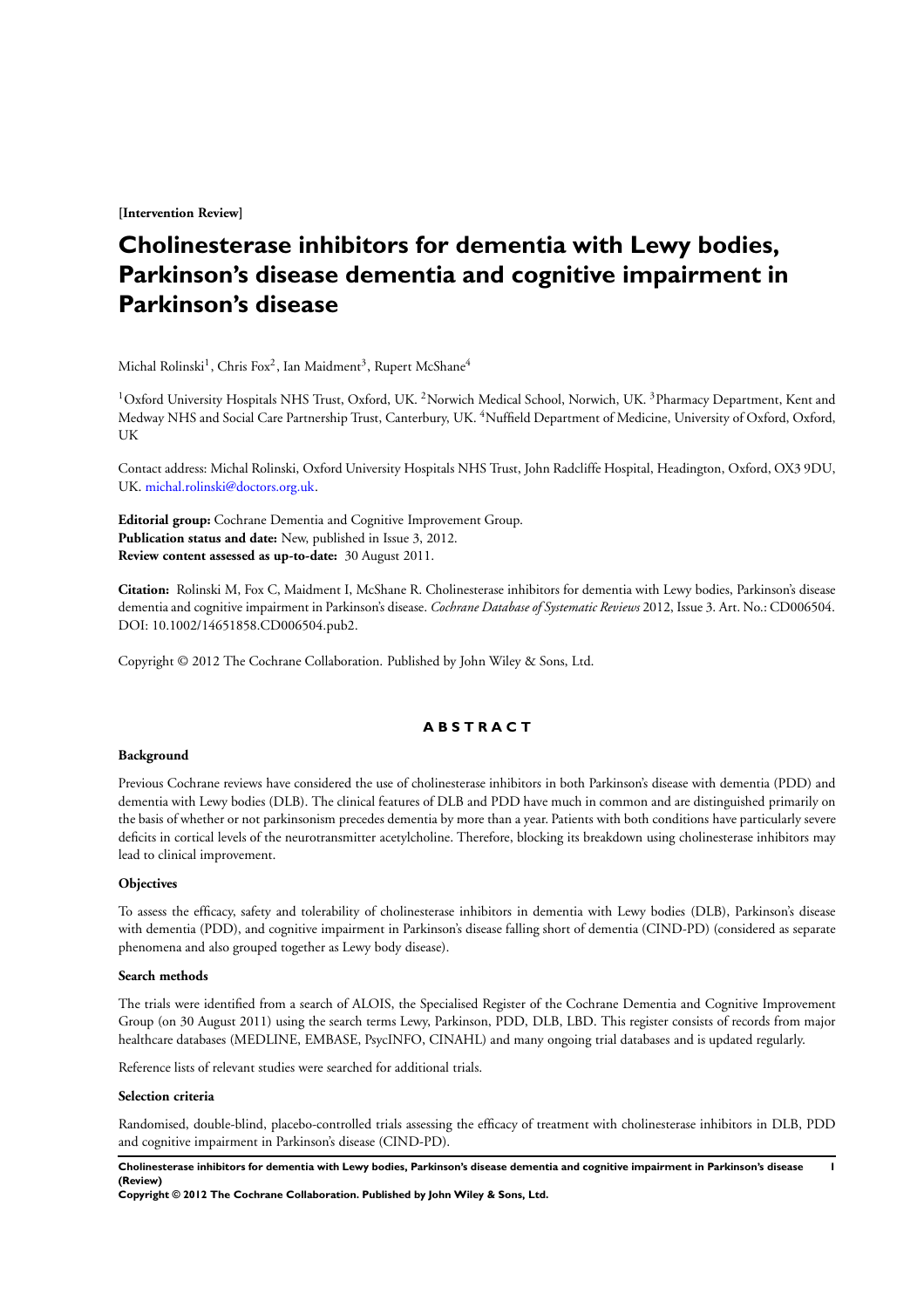#### **Data collection and analysis**

Data were extracted from published reports by one review author (MR). The data for each 'condition' (that is DLB, PDD or CIND-PD) were considered separately and, where possible, also pooled together. Statistical analysis was conducted using Review Manager version 5.0.

#### **Main results**

Six trials met the inclusion criteria for this review, in which a total of 1236 participants were randomised. Four of the trials were of a parallel group design and two cross-over trials were included. Four of the trials included participants with a diagnosis of Parkinson's disease with dementia ([Aarsland 2002a](http://Aarsland 2002a); [Dubois 2007;](http://Dubois 2007) [Emre 2004](http://Emre 2004); [Ravina 2005](http://Ravina 2005)), of which Dubois 2007 remains unpublished. [Leroi](http://Leroi 2004) [2004](http://Leroi 2004) included patients with cognitive impairment and Parkinson's disease (both with and without dementia). Patients with dementia with Lewy bodies (DLB) were included in only one of the trials ([McKeith 2000](http://McKeith 2000)).

For global assessment, three trials comparing cholinesterase inhibitor treatment to placebo in PDD ([Aarsland 2002a](http://Aarsland 2002a); [Emre 2004;](http://Emre 2004) [Ravina 2005\)](http://Ravina 2005) reported a difference in the Alzheimer's Disease Cooperative Study-Clinical Global Impression of Change (ADCS-CGIC) score of -0.38, favouring the cholinesterase inhibitors (95% CI -0.56 to -0.24, P < 0.0001).

For cognitive function, a pooled estimate of the effect of cholinesterase inhibitors on cognitive function measures was consistent with the presence of a therapeutic benefit (standardised mean difference (SMD) -0.34, 95% CI -0.46 to -0.23, P < 0.00001). There was evidence of a positive effect of cholinesterase inhibitors on the Mini-Mental State Examination (MMSE) in patients with PDD (WMD 1.09, 95% CI 0.45 to 1.73, P = 0.0008) and in the single PDD and CIND-PD trial (WMD 1.05, 95% CI 0.42 to 1.68, P = 0.01) but not in the single DLB trial.

For behavioural disturbance, analysis of the pooled continuous data relating to behavioural disturbance rating scales favoured treatment with cholinesterase inhibitors (SMD -0.20, 95% CI -0.36 to -0.04,  $P = 0.01$ ).

For activities of daily living, combined data for the ADCS and the Unified Parkinson's Disease Rating Scale (UPDRS) activities of daily living rating scales favoured treatment with cholinesterase inhibitors (SMD -0.20, 95% CI -0.38 to -0.02, P = 0.03).

For safety and tolerability, those taking a cholinesterase inhibitor were more likely to experience an adverse event (318/452 versus 668/ 842; odds ratio (OR) 1.64, 95% CI 1.26 to 2.15, P = 0.0003) and to drop out (128/465 versus 45/279; OR 1.94, 95% CI 1.33 to 2.84, P = 0.0006). Adverse events were more common amongst those taking rivastigmine (357/421 versus 173/240; OR 2.28, 95% CI 1.53 to 3.38, P < 0.0001) but not those taking donepezil (311/421 versus 145/212; OR 1.24, 95% CI 0.86 to 1.80, P = 0.25). Parkinsonian symptoms in particular tremor (64/739 versus 12/352; OR 2.71, 95% CI 1.44 to 5.09,  $P = 0.002$ ), but not falls ( $P =$ 0.39), were reported more commonly in the treatment group but this did not have a significant impact on the UPDRS (total and motor) scores (P = 0.71). Fewer deaths occurred in the treatment group than in the placebo group ( $4/465$  versus  $9/279$ ; OR 0.28, 95% CI 0.09 to 0.84,  $P = 0.03$ ).

#### **Authors' conclusions**

The currently available evidence supports the use of cholinesterase inhibitors in patients with PDD, with a positive impact on global assessment, cognitive function, behavioural disturbance and activities of daily living rating scales. The effect in DLB remains unclear. There is no current disaggregated evidence to support their use in CIND-PD.

# **P L A I N L A N G U A G E S U M M A R Y**

#### **Cholinesterase inhibitors are beneficial for people with Parkinson's disease and dementia**

The clinical features of dementia with Lewy bodies (DLB) and Parkinson's disease with dementia (PDD) have much in common. As patients with DLB and PDD have particularly severe deficits in cortical levels of the neurotransmitter acetylcholine, blocking its breakdown using a group of chemicals known as cholinesterase inhibitors may lead to clinical improvement. Six trials showed a statistically significant improvement in global assessment, cognitive function, behavioural disturbance and activities of daily living rating scales in PDD and cognitive impairment in Parkinson's disease (CIND-PD) patients treated with cholinesterase inhibitors. There was no current disaggregated evidence to support their use in CIND-PD. No statistically significant improvement was observed in patients with DLB treated with cholinesterase inhibitors and further trials are necessary to clarify the effect of cholinesterase inhibitors in this patient group.

**Cholinesterase inhibitors for dementia with Lewy bodies, Parkinson's disease dementia and cognitive impairment in Parkinson's disease 2 (Review)**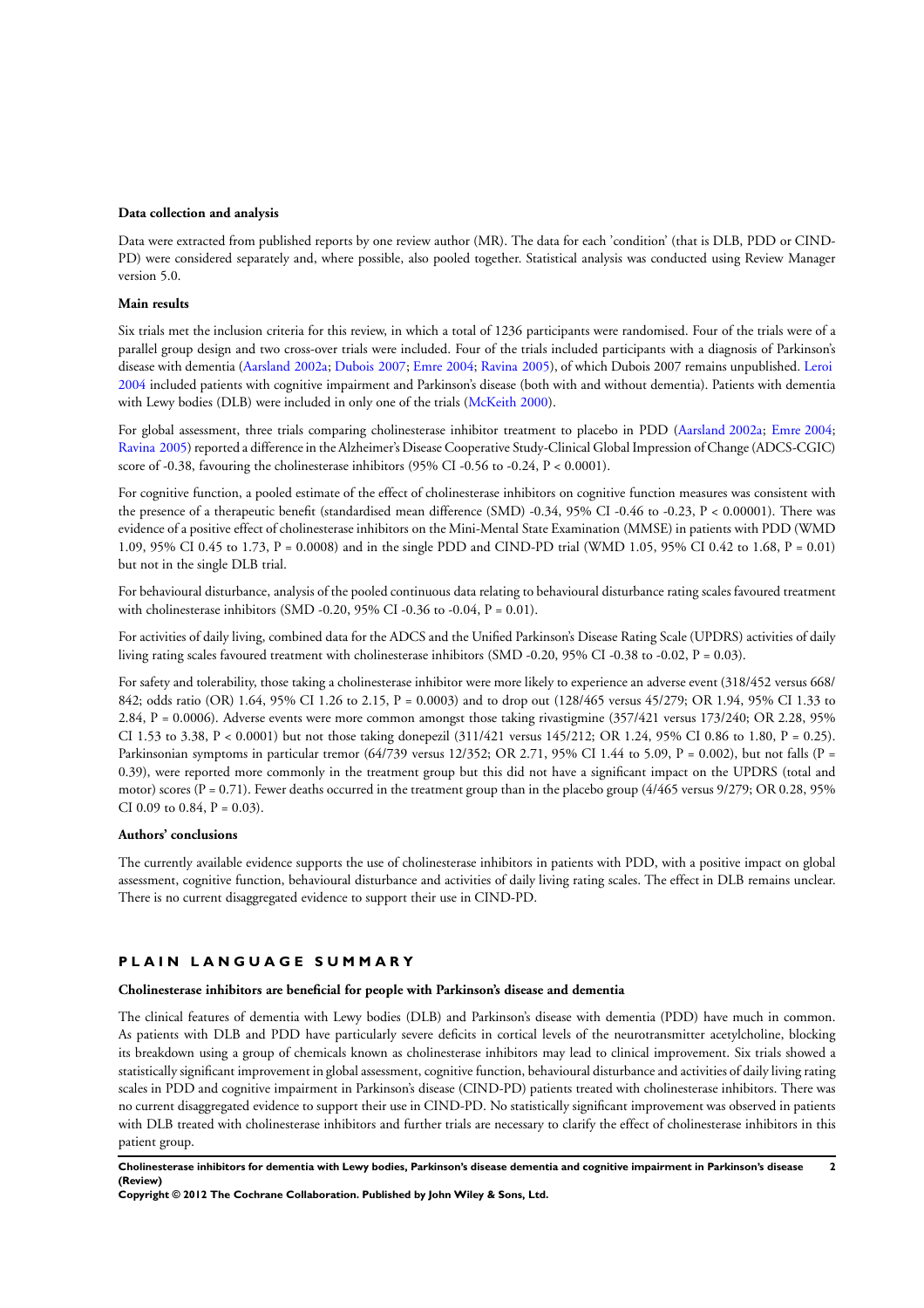# **B A C K G R O U N D**

'When you've seen one patient with dementia, you've seen one patient with dementia'. This commonplace observation about the wide heterogeneity in the clinical presentation of dementia raises the possibility that there may be useful diagnostic subdivisions. The most common cause of dementia is Alzheimer's disease but there are several others, of which dementia with Lewy bodies is arguably the second most common.

Lewy bodies are the defining pathological feature of idiopathic Parkinson's disease. These inclusion bodies are found in the cytoplasm of cells of a wide variety of subcortical nuclei, including those of monoaminergic neurons. They are more likely to occur in cortical neurons in patients with Parkinson's disease when the patients also have dementia. A defining constituent is fibrillar aggregates of alpha-synuclein, a presynaptic protein involved in vesicle formation [\(Lee 2006](#page-13-0)). One current theory about why Lewy bodies form is that the cellular mechanisms for degrading and disposing of intracellular protein fragments (proteasomes) are dysfunctional [\(Olanow 2006](#page-13-0)). In epidemiological studies, up to 30% of those people with dementia have Lewy bodies ([Zaccai 2005](#page-13-0)). The rate of dementia in clinical Parkinson's disease (24% to 31%) [\(Aarsland 2005\)](#page-13-0) is at least two to five times that expected in age matched controls. Longitudinal studies suggest that most patients with Parkinson's disease who survive will eventually develop dementia [\(Aarsland 2003](#page-13-0)).

#### **Scope of this review**

Previous Cochrane reviews have considered the use of cholinesterase inhibitors in both Parkinson's disease with dementia (PDD) ([Maidment 2006](#page-13-0)) and dementia with Lewy bodies (DLB) [\(Wild 2003](#page-13-0)). The clinical features of DLB and PDD have much in common. There is some convergence of opinion that DLB and PDD may be the same condition, but the matter is not fully resolved because DLB and PDD have slightly different neuropathological correlates [\(Ballard 2006](#page-13-0); [Burn 2006;](#page-13-0) [McKeith 2005](#page-13-0)).

The diagnosis of PDD rests on the occurrence of formally diagnosed Parkinson's disease followed at least 12 months later by dementia (with no other apparent cause identified). Most patients with Parkinson's disease have at least subtle deficits in neuropsychological function, typically affecting visuospatial and sometimes executive function. In many cases this does not cause problems and is only apparent on detailed specialist evaluation. Cognitive impairment that is clinically significant typically involves more clearcut deficits in these areas but also tends to affect attention. These are also the three areas of function (visuospatial, executive, attention) prominently affected early in patients labelled DLB. Memory function may be affected late in the process. Dementia is more likely to occur in those in whom the Parkinson's disease develops later, tends to be of the postural instability-gait disorder subtype and to be associated with visual hallucinations when treated with L-dopamine (L-DOPA). The development of dementia associated with Parkinson's disease increases caregiver distress, nursing home

requirements and mortality, twofold. It also reduces quality of life [\(Bedard 2003](#page-13-0); [Burn 2003](#page-13-0)). Similarly, parkinsonism in Alzheimer's disease increases the cost of care [\(Bostrom 2006\)](#page-13-0).

The formal distinction between PDD and early cognitive impairment in Parkinson's disease rests on the definition of dementia. Dementia is defined as occurring when cognitive impairment is of a severity or type such that it interferes with day-to-day occupational and social functioning. However, it is particularly difficult to judge reliably whether any impairment in function in Parkinson's disease is due to cognitive decline or alternatively to the motor, mood or personality changes which may occur. In this review, we have therefore also included a further group of patients, patients who have Parkinson's disease and who have clinically significant cognitive impairment but in whom the diagnosis of dementia has not been formally established. This is analogous to the 'Cognitive Impairment, Not Dementia (CIND)' category and will be termed 'CIND-PD'. This approach is consistent with the current version of the Diagnostic and Statistical Manual of Mental Disorders (DSM-IV-R) criteria (294.1x).

The diagnosis of 'probable DLB' is more complex than that for PDD. It depends on the presence of two of: persistent visual hallucinations; fluctuations in cognitive and functional ability; and parkinsonism. If parkinsonian symptoms are part of the picture, dementia should have occurred within 12 months of the onset of the parkinsonian symptoms. Additionally, 'probable DLB' can also be diagnosed if just one of these original features is present plus one of the following: severe sensitivity to neuroleptics; rapid eye movement (REM) sleep behaviour disorder; or evidence of striatal dopamine transporter protein loss on neuroimaging [\(McKeith](#page-13-0) [2005](#page-13-0)).

Other symptoms that support the diagnosis but are of less clearcut diagnostic value are repeated falls, syncope, transient disturbances of consciousness, severe autonomic dysfunction (for example orthostatic hypotension), urinary incontinence, systematised delusions, non-visual hallucinations, depression, relative preservation of medial temporal lobe structures on a computed tomography (CT) or magnetic resonance imaging (MRI) scan, generalized low uptake on single-photon emission CT (SPECT) or positron emission tomography (PET) perfusion scan with reduced occipital activity, abnormal (low uptake) [123I]meta-iodobenzylguanidine (MIBG) myocardial scintigraphy and prominent slow wave activity on electroencephalography (EEG) with temporal lobe transient sharp waves. Olfactory function may also be impaired [\(Williams](#page-13-0) [2009](#page-13-0)).

The distinction between PDD and DLB was introduced in 1995 ( [McKeith 1996\)](#page-13-0). It was recognised at the time that these conditions had much in common, and that the cut-off period of 12 months was arbitrary. The distinction was in part driven by the fact that, in some health systems, patients who develop Parkinson's disease first tend to see neurologists whereas those who develop cognitive impairment first tend to see psychiatrists. It also reflected in the fact that regulators can only issue licenses for drugs where a claim is

**Cholinesterase inhibitors for dementia with Lewy bodies, Parkinson's disease dementia and cognitive impairment in Parkinson's disease 3 (Review)**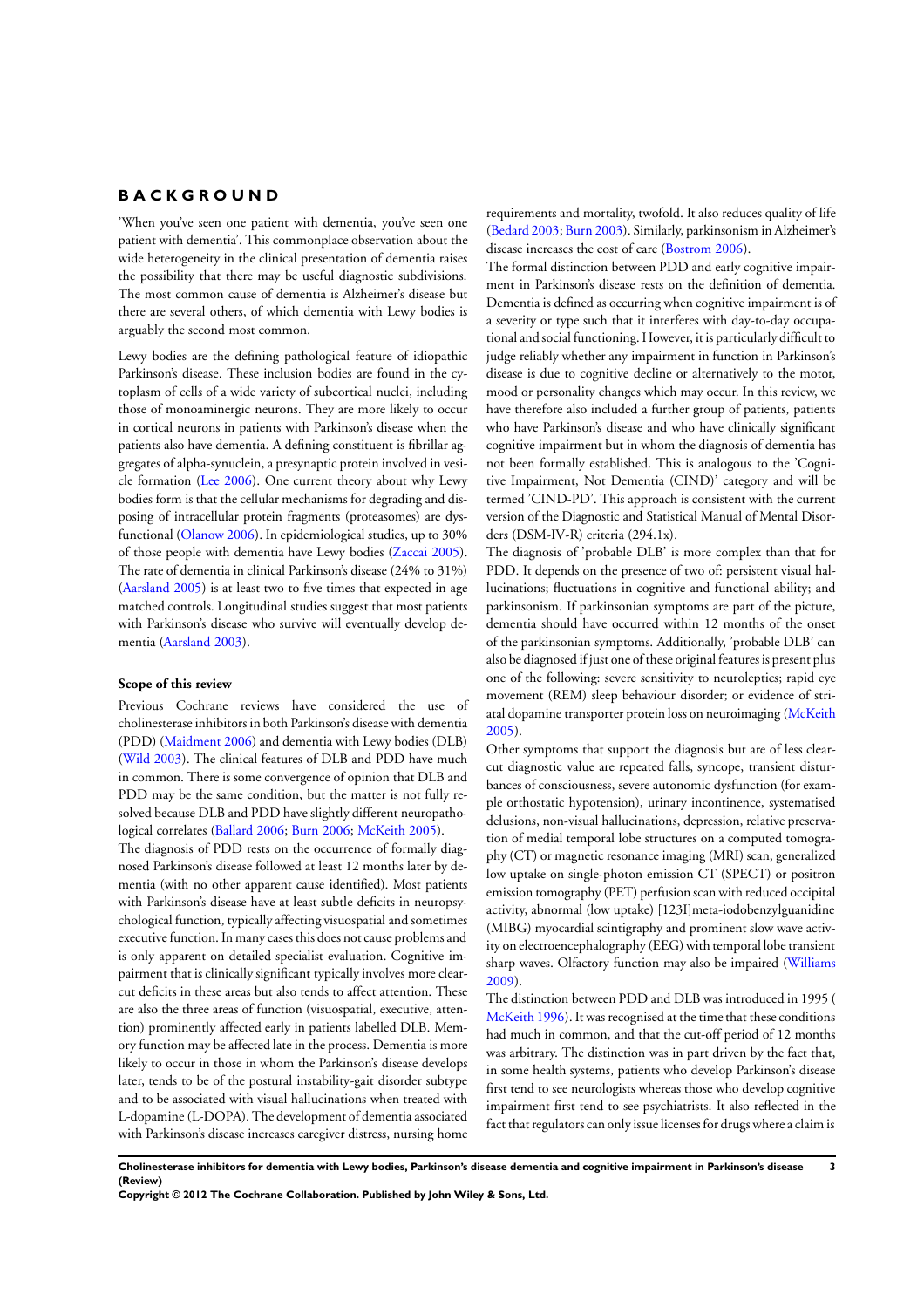made for the drug in a clearly defined (and accepted) condition. In the third revision of the consensus statement ([McKeith 2005](#page-13-0)), the DLB consortium has suggested that a generic term such as Lewy body disease (LB disease) may be helpful when PDD and DLB are considered together, but that in clinical situations the terms PDD and DLB should be retained as they differentiate between whether symptoms of dementia occur before or after those of Parkinson's disease.

By considering the results of treatment trials for PDD, DLB and CIND-PD, both separately and together, it may be possible to see whether there is any difference in the response to cholinesterase inhibitors in these conditions.

#### **Rationale for cholinesterase inhibitors**

Lewy bodies occur in the dopamine-producing cells of the substantia nigra, where their presence is associated with the movement problems of Parkinson's disease. However, alpha-synuclein aggregation occurs in many other brain areas too and the extent of this may correlate with dementia [\(Braak 2006](#page-13-0)). A broad correlation can also be made between the areas affected and specific clinical symptoms: cholinergic deficits and attention or memory [\(Nakano 1984\)](#page-13-0); serotonergic deficits and depression ([Jellinger](#page-13-0) [1994](#page-13-0)); dopaminergic deficits and visuospatial or executive symptoms [\(Dubois 1997\)](#page-13-0); and cortical LBs and executive function impairment. In his original description, Frederick Lewy actually put more emphasis on the occurrence of LBs in the large cells of the substantia innominata (now named the nucleus basalis of Myenert). We now know that these cells synthesise acetylcholine and project widely to cortical areas. This nucleus is also affected by the neurofibrillary tangles of Alzheimer's disease. Patients with DLB or PDD have particularly severe deficits in cortical levels of acetylcholine and its enzyme for synthesis, even exceeding the deficits of patients with just Alzheimer's disease (AD) pathology [\(Perry 1994](#page-13-0)). The key neuropathological defect that is targeted by cholinesterase inhibitors is therefore present in AD, PDD and DLB. Moreover, the lower cholinergic functioning in DLB and PDD may indicate a greater potential improvement from these drugs than that seen in AD. Since there are fewer neurofibrillary tangles and neuritic plaques and less neuronal loss in DLB than AD [\(Lippa 1998\)](#page-13-0), it is possible that cortical neurons in DLB are more viable than those in AD and could be more responsive to cholinergic stimulation. Similarly, because those patients with visual hallucinations and more profound deficits in attention tend to have worse cholinergic deficits, the presence of this symptom may be a predictor of treatment response.

The combination of psychotic features and parkinsonism which occur in DLB and PDD can be particularly difficult to manage. Antipsychotic drugs used to treat hallucinations, delusions and agitation can dramatically worsen cognitive and extrapyramidal symptoms and may lead to severe, and evenfatal, neuroleptic sensitivity ([McKeith 1992](#page-13-0)). Conversely, L-DOPA treatment of parkinsonism can exacerbate the psychosis. Given that anticholinergic

agents are effective in reducing symptoms of tremor in PD, there are theoretical reasons why 'pro-cholinergic' interventions such as cholinesterase inhibitors, which act to reduce breakdown of acetylcholine, might worsen the motor symptoms of PD ([Thomas](#page-13-0) [2005](#page-13-0)).

#### **Drug licensing**

To date, rivastigmine is the only cholinesterase inhibitor that is licensed for the treatment of mild to moderate dementia in Alzheimer's disease and Parkinson's disease in the UK (Medicines and Healthcare products Regulatory Agency) and the USA (Federal Drug Authority). The use of donepezil and galantamine is only licensed in mild to moderate Alzkeimer's disease.

# **O B J E C T I V E S**

To assess the efficacy, safety and tolerability of cholinesterase inhibitors in patients with dementia with Lewy bodies (LB), Parkinson's disease with dementia and cognitive impairment in Parkinson's disease (considered as a separate phenomena and also grouped together as LB disease).

# **M E T H O D S**

### **Criteria for considering studies for this review**

#### **Types of studies**

Randomised, double-blind, placebo-controlled trials assessing the efficacy of treatment with cholinesterase inhibitors in DLB, PDD and cognitive impairment in Parkinson's disease (CIND-PD).

### **Types of participants**

All patients with either DLB or PDD or cognitive impairment in Parkinson's disease. Coexisting Alzheimer's disease was not an exclusion.

#### **Types of interventions**

Any studies comparing any of the current cholinesterase inhibitors (donepezil, galantamine, rivastigmine, tacrine) at any dose, taken over any length of time, against placebo.

**Cholinesterase inhibitors for dementia with Lewy bodies, Parkinson's disease dementia and cognitive impairment in Parkinson's disease 4 (Review)**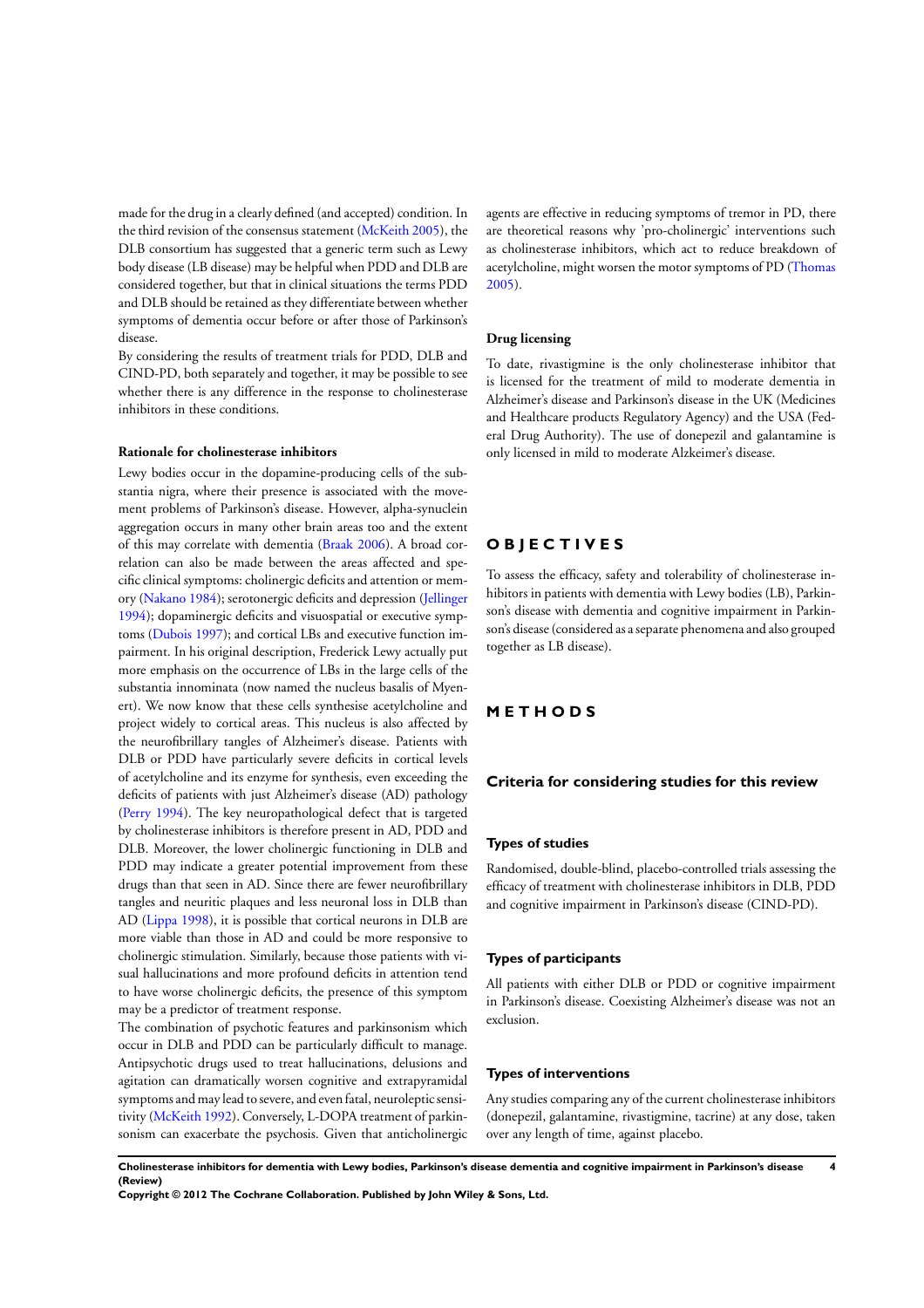# **Types of outcome measures**

Outcome measures included the following.

1. Neuropsychiatric features (e.g. psychiatric symptoms, behavioural features); subgroup analysis of those with and without visual hallucinations.

2. Cognitive function; subgroup analysis of those with and without attentional deficits.

3. Activities of daily living.

4. Global assessments.

5. Quality of life, e.g. including maintenance of social functioning.

6. Effect on carers.

7. Institutionalization.

8. Effect on Parkinsonian features (e.g. tremor, rigidity).

9. Acceptability of treatment, as indicated by patient or carer assessment or by measurement of withdrawal from trials, or both. 10. Safety, as measured by severity and frequency of side effects and adverse events.

11. Deaths, including deaths during trials and time to death.

12. Heath economics.

### **Search methods for identification of studies**

#### **Electronic searches**

We searched ALOIS ([www.medicine.ox.ac.uk/alois](http://www.medicine.ox.ac.uk/alois)), the Cochrane Dementia and Cognitive Improvement Group Specialised Register (on 30 August 2011). The search terms used were: PDD, parkinson, LBD, DLB, lewy.

ALOIS is maintained by the Trials Search Co-ordinator of the Cochrane Dementia and Cognitive Improvement Group and contains studies in the areas of dementia prevention, dementia treatment and cognitive enhancement in healthy people. The studies are identified from:

1. monthly searches of a number of major healthcare databases: MEDLINE, EMBASE, CINAHL, PsycINFO and LILACS;

2. monthly searches of a number of trial registers: ISRCTN; UMIN (Japan's Trial Register); the WHO portal (which covers ClinicalTrials.gov; ISRCTN; the Chinese Clinical Trials Register; the German Clinical Trials Register; the Iranian Registry of Clinical Trials and the Netherlands National Trials Register plus others);

3. a quarterly search of *The Cochrane Library*'s Central Register of Controlled Trials (CENTRAL);

4. six-monthly searches of a number of grey literature sources: ISI Web of Knowledge Conference Proceedings; Index to Theses; Australasian Digital Theses.

To view a list of all sources searched for ALOIS see [About ALOIS](http://www.medicine.ox.ac.uk/alois/content/about-alois) on the ALOIS website.

Details of the search strategies used for the retrieval of reports of trials from the healthcare databases, CENTRAL and conference

proceedings can be viewed in the 'methods used in reviews' section within the editorial information about the [Dementia and](http://mrw.interscience.wiley.com/cochrane/clabout/articles/DEMENTIA/frame.html) [Cognitive Improvement Group.](http://mrw.interscience.wiley.com/cochrane/clabout/articles/DEMENTIA/frame.html)

Additional searches were performed in many of the sources listed above, to cover the timeframe from the last searches performed for ALOIS, to ensure that the search for the review was as up-to-date and as comprehensive as possible. The search strategies used can be seen in Appendix 1.

The latest search (August 2011) retrieved a total of 240 results. After a first assessment and de-duplication of these results the authors were left with 50 references to further assess.

### **Searching other resources**

Reference lists of relevant studies were searched for additional trials.

### **Data collection and analysis**

### **Selection of studies**

Two review authors (MR, RMcS) independently selected trials for relevance using defined criteria in the current *Cochrane Handbook for Systematic Reviews of Interventions*.

#### **Asessment of methodological quality**

Review authors (MR, RMcS) independently assessed the quality of the trials according to the criteria given in the Cochrane Handbook. Where the review authors (MR, RMcS) identified bias and agreed that it was significant, trials were excluded from further analysis; reasons for such exclusion were given.

#### **Data extraction**

Data were extracted from the published reports (MR). Any uncertainty over inclusion or exclusion of a trial, methodological quality or data extraction were settled by discussion with a second review author (RMcS) who had previously extracted data in an earlier draft of this review.

The summary statistics required for each trial and each outcome for continuous data are the mean change from baseline, the standard error of the mean change, and the number of patients for each treatment group at each assessment. Where changes from baseline were not reported, the mean, standard deviation and the number of patients for each treatment group at the final time point were extracted, if available. Results from the donepezil groups in a study which compared two doses of donepezil were combined ([Dubois](#page-13-0) [2007](#page-13-0)). For binary data the numbers in each treatment group and the numbers experiencing the outcome of interest were sought. The baseline assessment was defined as the latest available assessment prior to randomisation, but no longer than two months earlier. Data from titration phases prior to the randomised phase, or

**Cholinesterase inhibitors for dementia with Lewy bodies, Parkinson's disease dementia and cognitive impairment in Parkinson's disease 5 (Review)**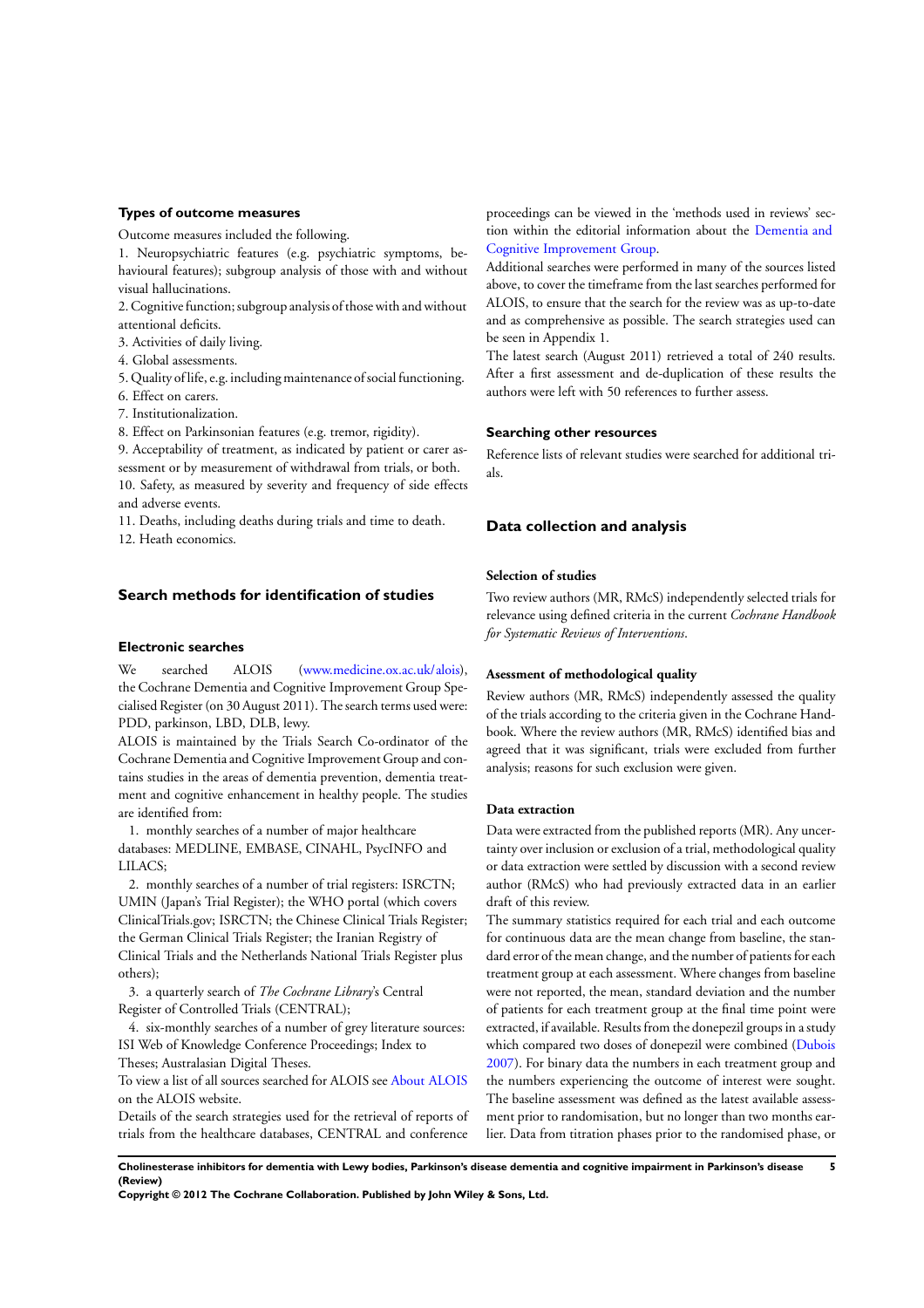from open-label follow-up periods, were not used to assess safety or efficacy because patients were not randomised or treatments concealed.

#### **Analysis plan**

Data for trials in each 'condition' (that is PDD, DLB, CIND-PD) were considered separately on each outcome measure. Data for the conditions were also combined. It was intended that data for the three conditions would be considered both separately and combined together. Results were also analysed according to the cholinesterase used and the duration of the trial. Results were examined to establish whether any heterogeneity was explicable on the basis of the condition. Where there was no heterogeneity, then the focus in the text was determined by the number and quality of trials. Where the heterogeneity of results was high, as indicated by  $I^2 > 40\%$ , this was reported in the text.

#### **R E S U L T S**

#### **Description of studies**

See:[Characteristics of included studies;](#page-19-0)[Characteristics of excluded](#page-26-0) [studies;](#page-26-0) [Characteristics of ongoing studies](#page-28-0).

Six trials met the inclusion criteria for this review and 1236 participants were randomised in total. Four of the trials were of a parallel group design and two were cross-over trials.

#### **Participants**

All participants were aged 18 years and over, with both males and females included in all of the trials. Four of the trials included participants with a diagnosis of Parkinson's disease with dementia [\(Aarsland 2002a;](#page-13-0) [Dubois 2007;](#page-13-0) [Emre 2004](#page-13-0); [Ravina 2005](#page-13-0)), of which [Dubois 2007](#page-13-0) remains unpublished. [Leroi 2004](#page-13-0) included patients with either Parkinson's disease with dementia or cognitive impairment in Parkinson's disease. Patients with dementia with Lewy Bodies were included in only one of the trials [\(McKeith](#page-13-0) [2000](#page-13-0)).

### **Setting**

The trials were all conducted in the outpatient population. Three of the trials were multicenter studies [\(Dubois 2007](#page-13-0); [McKeith](#page-13-0) [2000](#page-13-0); [Emre 2004\)](#page-13-0). Two of the trials took place in the United States of America ([Leroi 2004](#page-13-0); [Ravina 2005\)](#page-13-0), with the remaining trial taking place in Norway [\(Aarsland 2002a\)](#page-13-0).

#### **Intervention**

Two of the trials compared the use of oral rivastigmine, up to 12 mg daily, with the use of placebo ([Emre 2004](#page-13-0); [McKeith 2000](#page-13-0)). The remaining trials compared the use of oral donepezil to oral placebo. Three of the trials ([Aarsland 2002a](#page-13-0); [Leroi 2004;](#page-13-0) [Ravina](#page-13-0) [2005](#page-13-0)) studied donepezil at the highest tolerated dose (up to 10 mg daily). [Dubois 2007](#page-13-0) compared the use of donepezil at two different doses (either 5 mg or 10 mg) to placebo.

#### **Duration**

Four of the trials were 18 weeks or more in duration ([Dubois](#page-13-0) [2007](#page-13-0); [Emre 2004](#page-13-0); [Leroi 2004;](#page-13-0) [McKeith 2000\)](#page-13-0). The remaining two trials lasted 10 weeks [\(Aarsland 2002a](#page-13-0); [Ravina 2005](#page-13-0)).

#### **Outcome measures**

• Global assessment

1. The Alzheimer's Disease Cooperative Study Clinician's Global Impression of Change (ADCS-CGIC) scale [\(Schneider](#page-13-0) [1997](#page-13-0)) is a 7-point scale providing a global rating of patient function in four areas: general, cognitive, behaviour and activities of daily living. Assessments should be performed by the same clinician with input from the patient and the caregiver.

• Cognitive function

1. Mini-Mental State Examination (MMSE) ([Folstein 1975](#page-13-0)) evaluates cognition in five areas: orientation, immediate recall, attention and calculation, delayed recall, and language. Test scores range from 0 (severe impairment) to 30 (normal).

2. The cognitive part of the Alzheimer's Disease Assessment Scale (ADAS-Cog) ([Rosen 1984](#page-13-0)) comprises 11 individual sections testing spoken language, recall of test instructions, word finding difficulty, following commands, naming objects, construction drawing, ideational praxis, orientation, word recall and word recognition. The maximum score is 70, with higher scores representing greater impairment.

3. The Mattis Dementia Rating Scale (MDRS) ([Mattis 1988](#page-13-0)) assesses cognitive function on five subscales: attention, initiationperseveration, construction, conceptualisation and memory.

4. The Cognitive Drug Research (CDR) Computerized Assessment System [\(Simpson 1991\)](#page-13-0) power of attention tests evaluate simple and complex reaction times and digit vigilance. Scores are measured in milliseconds with higher scores indicating a worse performance.

5. The Delis-Kaplan Executive Function System (D-KEFS) Verbal Fluency test [\(Delis 2001\)](#page-13-0) requires patients to produce as many words starting with a particular letter as they can in one minute. Higher scores indicate better performance.

6. The Ten Point Clock-Drawing test [\(Manos 1994](#page-13-0)) is used as a measure of spatial dysfunction and neglect. Scores range from 0 to 10 with higher results indicating better performance.

**Cholinesterase inhibitors for dementia with Lewy bodies, Parkinson's disease dementia and cognitive impairment in Parkinson's disease 6 (Review)**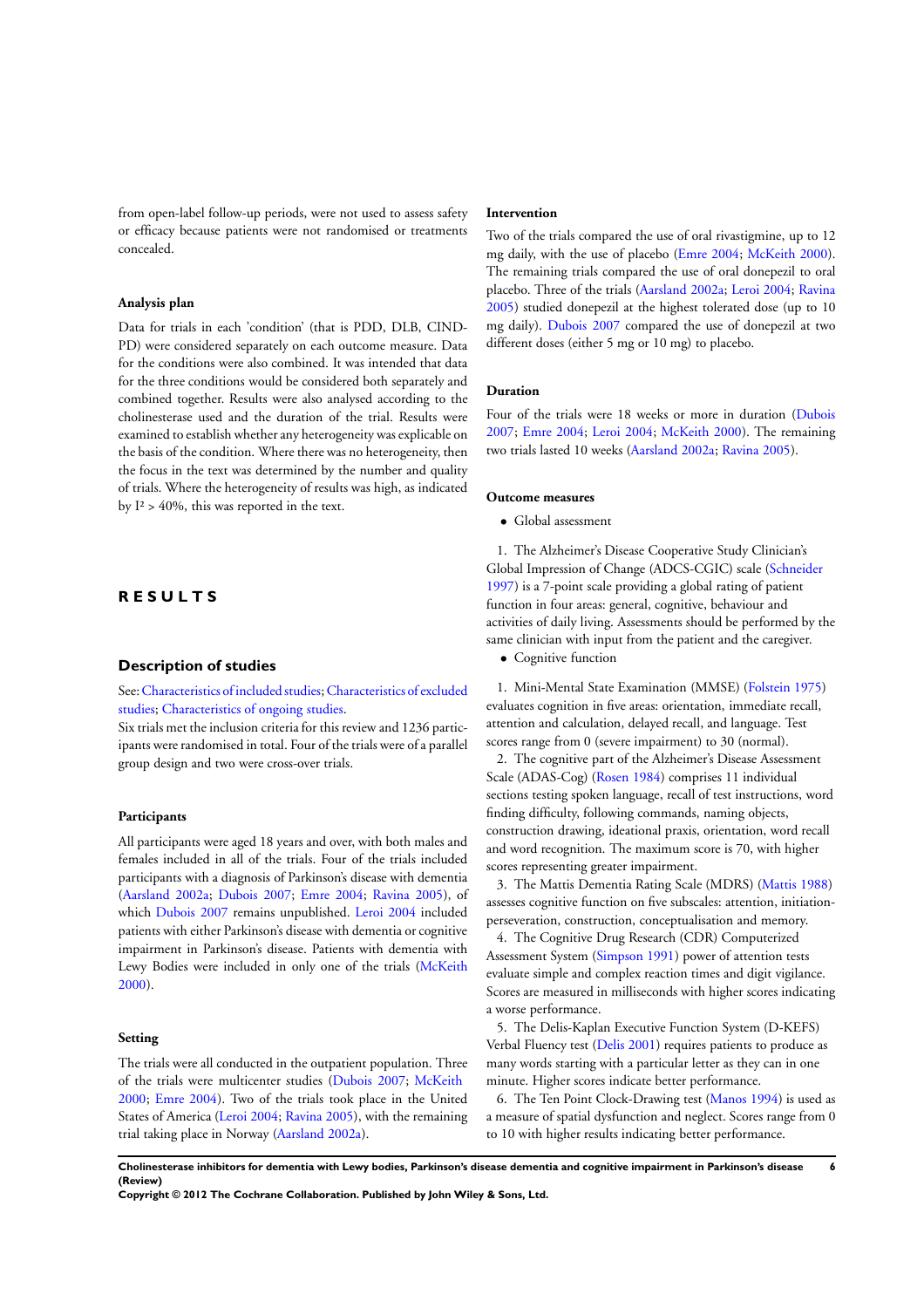7. Brief test of attention (BTA) ([Schretlen 1997](#page-13-0)) is an auditory perception task that measures divided attention in the verbal-linguistic system. Raw scores range from 0 (severe impairment) to 20 (normal).

8. The Trail Making Test (TMT) ([Reitan 1958\)](#page-13-0) tests visual attention and task switching. It is divided into two parts: part A, containing only numbers; and part B, in which the participant must alternate between numbers and letters. The time to complete the test is used as the performance measure.

9. The Verbal Fluency test ([Barr 1996\)](#page-13-0) assesses the efficiency of verbal retrieval, short-term memory and cognitive flexibility by asking the participant to name as many animals as he or she can in 60 seconds.

10. Hopkins Verbal Learning Test [\(Brandt 2001\)](#page-13-0) is a brief verbal learning and memory test.

11. Developmental Test of Visual-Motor Integration (VMI) [\(Beery 1989\)](#page-13-0) consists of copying 24 geometric forms. A higher score indicates a better performance.

• Behavioural disturbance

1. The 10-item Neuropsychiatric Inventory (NPI) [\(Cummings](#page-13-0) [1994](#page-13-0)) is a relatively brief interview that assesses 10 types of behavioural disturbance: delusions, hallucinations, dysphoria, anxiety, agitation or aggression, euphoria, disinhibition, irritability or lability, apathy and aberrant motor behaviour. Scores range from 0 (normal) to 120 (severely disturbed).

2. The Brief Psychiatric Rating Scale (BPRS) [\(Overall 1962\)](#page-13-0) is used to measure psychiatric symptoms such as depression, anxiety, hallucinations and unusual behaviour. Each symptom is rated 1 to 7 according to severity.

• Activities of daily living (ADL)

1. The Alzheimer's Disease Cooperative Study activities of daily living inventory (ADCS-ADL) ([Galasko 1997\)](#page-13-0) is a scale for basic and complex abilities that has been validated in patients with dementia. The highest score is 78 and implies no impairment.

2. Unfied Parkinson's Disease Rating Scale (UPDRS) - Activities of Daily Living is a subscale of the UPDRS (see below).

• Safety and tolerability

1. The Unified Parkinson's Disease Rating Scale (UPDRS) [\(Fahn 1987\)](#page-13-0) is used to follow the longitudinal course of Parkinson's disease. It is divided into five sections: evaluation of mentation, behaviour and mood; self evaluation of activities of daily living; clinician-scored motor evaluation, severity of Parkinson's disease (Hoehn and Yahr); and the Schwab and England ADL scale. Higher scores imply more severe disease.

### **Risk of bias in included studies**

# **Allocation**

[Aarsland 2002a](#page-13-0) and [McKeith 2000](#page-13-0) provided details of adequate sequence generation and concealment. [Emre 2004](#page-13-0) provided good details of sequence generation but did not specify methods used to maintain concealment of allocation, whilst [Leroi 2004](#page-13-0) did not discuss the randomisation procedures followed. Neither [Dubois](#page-13-0) [2007](#page-13-0) nor [Ravina 2005](#page-13-0) provided any details of the allocation procedure.

### **Blinding**

All the trials described the use of 'double-blind' methods but none of them described how this was achieved.

#### **Reporting of withdrawals or dropouts**

[Dubois 2007](#page-13-0) did not disclose whether any of the participants withdrew or dropped out during the study. All other trials reported the numbers of withdrawals and dropouts but only [McKeith 2000](#page-13-0) included all of these in the final analysis. [Aarsland 2002a](#page-13-0), [Emre](#page-13-0) [2004](#page-13-0) and [Leroi 2004](#page-13-0) only included participants that received at least one dose of the study medication and had at least one measurement at baseline and at one other time point in the efficacy analysis, using the last observation carried forward. One study [\(Ravina 2005](#page-13-0)) specified that participants had to have at least one visit in the second period to be included in the efficacy analysis. Three participants were included in the safety but not the efficacy analysis as data from both periods were required for the cross-over analysis.

#### **Selective reporting**

[Aarsland 2002a](#page-13-0) only published primary outcomes of the study and the publication of the secondary outcome measures is still pending. The results of one trial ([Dubois 2007](#page-13-0)) are only available in poster format and, due to the very limited details provided, only one of the efficacy variables could be included in this metaanalysis. Despite numerous attempts to contact the authors, no further details of the trial have been made available.

# **Other sources of bias**

Two trials [\(Aarsland 2002a;](#page-13-0) [Ravina 2005\)](#page-13-0) were cross-over in design and were considered in accordance with the guidance of the *Cochrane Handbook for Systematic Reviews of Interventions* ([Higgins](#page-13-0) [2008](#page-13-0)). Although dementia is a neuro-degenerative condition, the duration of the trials was considered to be too short for any significant disease progression to have occurred in that period. Neither of the two studies demonstrated a significant carry-over effect between the two phases of the trial.

**Cholinesterase inhibitors for dementia with Lewy bodies, Parkinson's disease dementia and cognitive impairment in Parkinson's disease 7 (Review)**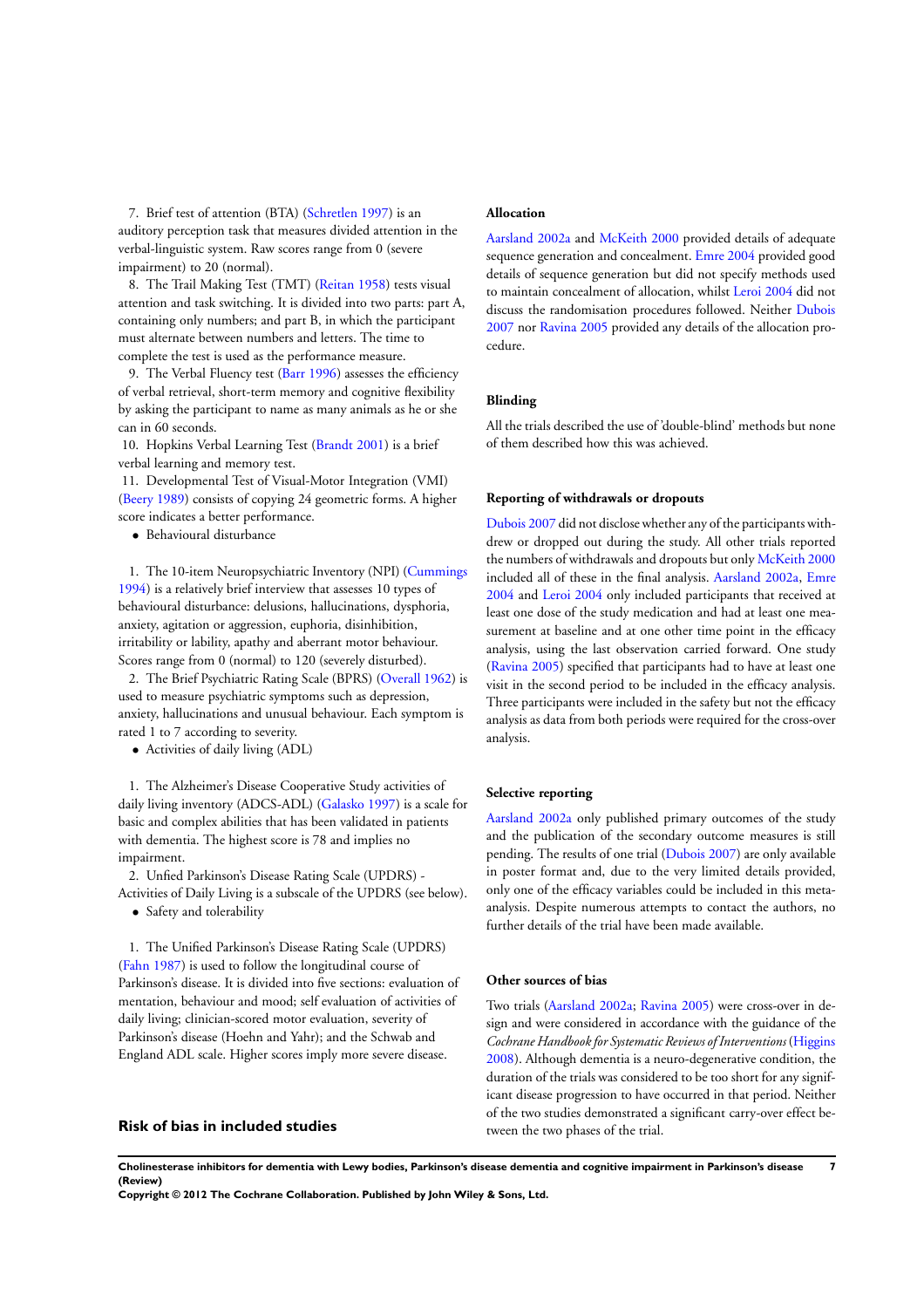### **Effects of interventions**

#### [Table 1](#page-33-0)

#### **Global assessment**

Three trials comparing cholinesterase inhibitor treatment to placebo in PDD ([Aarsland 2002a](#page-13-0); [Emre 2004](#page-13-0); [Ravina 2005\)](#page-13-0) reported a difference in the ADCS-CGIC score of -0.38, favouring the cholinesterase inhibitors (95% CI -0.56 to -0.24, P < 0.0001) (Figure 1). A therapeutic benefit of cholinesterase inhibitors was observed irrespective of the agent used and the duration of the trial (weighted mean difference (WMD) -0.62, 95% CI -1.13 to - 0.10,  $P = 0.02$  for donepezil used for 10 weeks or less; and WMD -0.35, 95% CI -0.54 to -0.16,  $P = 0.0003$  for rivastigmine used for 18 weeks or more).

# **Figure 1. Forest plot of comparison: 1 Global Assessment, outcome: 1.1 Alzheimer's Disease Cooperative Study - Clinician's Global Impression of Change (ADCS-CGIC).**

|                                                                                                                                                                      | Cholinesterase Inhibitor | Placebo |       |      |           | Std. Mean Difference | <b>Std. Mean Difference</b> |                               |                   |
|----------------------------------------------------------------------------------------------------------------------------------------------------------------------|--------------------------|---------|-------|------|-----------|----------------------|-----------------------------|-------------------------------|-------------------|
| Study or Subgroup                                                                                                                                                    | Mean                     | SD      | Total | Mean | SD        |                      | <b>Total Weight</b>         | IV, Fixed, 95% CI             | IV, Fixed, 95% CI |
| Aarsland 2002a                                                                                                                                                       | 3.3                      | 0.9     | 12    | 4.1  | 0.8       | 12                   | 4.3%                        | $-0.91$ F1.76, $-0.061$       |                   |
| Emre 2004                                                                                                                                                            | 3.8                      | 1.4     | 329   | 4.3  | 1.5       | 165                  | 88.1%                       | $-0.35$ $[-0.54, -0.16]$      |                   |
| Ravina 2005                                                                                                                                                          | 3.58                     | 0.77    | 19    |      | 3.95 0.85 | 19                   | 7.5%                        | $-0.45$ $-1.09$ , $0.201$     |                   |
| Total (95% CI)                                                                                                                                                       |                          |         | 360   |      |           | 196                  | 100.0%                      | $-0.38$ [ $-0.56$ , $-0.20$ ] |                   |
| Heterogeneity: Chi <sup>2</sup> = 1.64, df = 2 (P = 0.44); $P = 0\%$<br><br>Test for overall effect: $Z = 4.21$ (P < 0.0001)<br>Favours experimental Favours control |                          |         |       |      |           |                      |                             |                               |                   |

Three trials reported response rates ([Aarsland 2002a](#page-13-0); [Dubois](#page-13-0) [2007](#page-13-0); [Emre 2004\)](#page-13-0). These favoured the cholinesterase inhibitor (OR 2.26, 95% CI 1.04 to 4.91,  $P = 0.04$ ) but with high heterogeneity ( $I^2 = 78\%$ ).

#### **Cognitive function**

Although there was no statistically significant difference in the MMSE between the control and treatment group for patients with DLB [\(McKeith 2000\)](#page-13-0) (WMD 1.24, 95% CI 0.28 to 2.76, P = 0.11), a beneficial treatment effect was seen in PDD patients [\(Aarsland 2002a;](#page-13-0) [Emre 2004](#page-13-0); [Ravina 2005](#page-13-0)) (WMD 1.09, 95% CI 0.45 to 1.73,  $P = 0.0008$ ) and in PDD and CIND-PD patients [\(Aarsland 2002a](#page-13-0); [Emre 2004](#page-13-0); [Leroi 2004](#page-13-0); [Ravina 2005](#page-13-0)) (WMD 1.05, 95% CI 0.42 to 1.68, P = 0.001). Pooling all available data showed an improvement in the MMSE favouring treatment with cholinesterase inhibitors (WMD 1.08, 95% CI 0.50 to 1.66, P = 0.0003). Furthermore, cholinesterase inhibitors lead to an improvement in cognitive function in patients with PDD, as measured by the ADAS-Cog ([Dubois 2007;](#page-13-0) [Emre 2004;](#page-13-0) [Ravina 2005](#page-13-0)) (WMD -2.72, 95% CI -3.61 to -1.83, P < 0.00001) and the Delis-

Kaplan Executive Function System ([Emre 2004\)](#page-13-0) (WMD 2.80, 95% CI 1.47 to 4.13, P < 0.0001). There was also a statistically significant improvement in the Trail Making Test A in patients with PDD or CIND-PD ([Leroi 2004\)](#page-13-0) (WMD -71.68, 95% CI -108.44 to  $-34.92$ ,  $P = 0.0001$ ). Cholinesterase inhibitor use had no statistically significant impact on the Mattis Dementia Rating Scale (MDRS) when used in patients with PDD alone ([Emre 2004;](#page-13-0) [Ravina 2005](#page-13-0)) (WMD 3.39, CI 95% -4.06 to 10.84, P = 0.37) or in patients with PDD or CIND-PD ([Emre 2004;](#page-13-0) [Leroi 2004;](#page-13-0) [Ravina 2005](#page-13-0)) (WMD 3.70, 95% CI -1.13 to 8.54, P = 0.30). No significant difference between the two groups was observed using the Cognitive Drug Research Computerized Assessment system power of attention scale [\(Emre 2004](#page-13-0)) (WMD -173.70, 95% CI -  $471.23$  to  $123.83$ ,  $P = 0.25$ ), the Ten Point Clock Drawing Test [\(Emre 2004\)](#page-13-0) (WMD 1.10, 95% CI -0.01 to 2.21, P = 0.05), Brief Test of Attention [\(Leroi 2004\)](#page-13-0) (WMD 1.65, 95% CI -0.82 to 4.12, P = 0.19), Trail Making Test B [\(Leroi 2004](#page-13-0)) (WMD -87.24, 95% CI -202.89 to 28.41, P = 0.14), Verbal Fluency Test [\(Leroi](#page-13-0) [2004](#page-13-0)) (WMD 6.63, 95% CI -2.33 to 15.59, P = 0.15), Hopkins Verbal Learning Test [\(Leroi 2004](#page-13-0)) (WMD 1.72, 95% CI -2.93

**Cholinesterase inhibitors for dementia with Lewy bodies, Parkinson's disease dementia and cognitive impairment in Parkinson's disease 8 (Review)**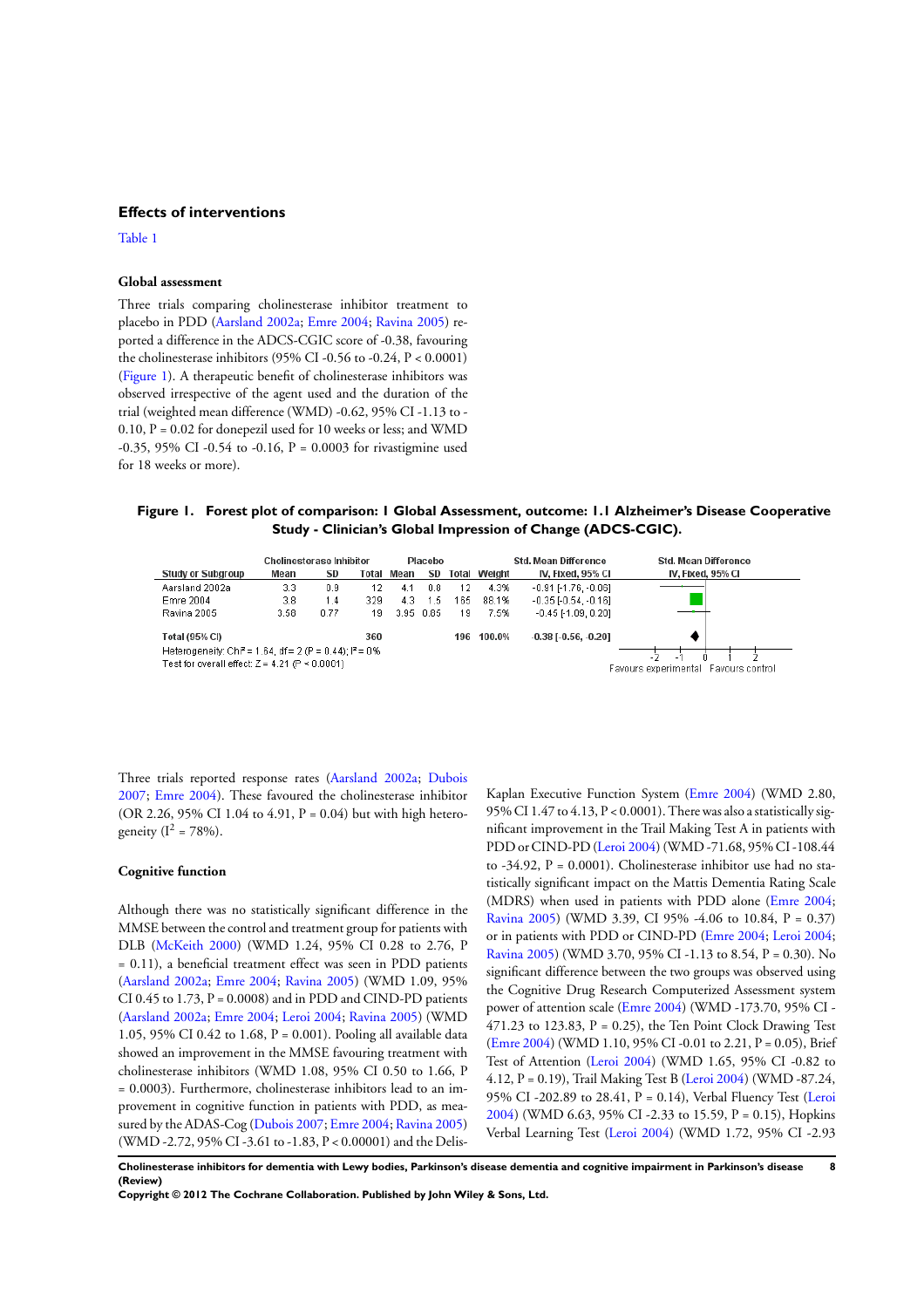to 6.37, P = 0.47) and the Developmental Test of Visual-Motor Integration [\(Leroi 2004](#page-13-0)) (WMD 0.03, 95% CI -3.28 to 3.34, P  $= 0.99$ ).

In an overall assessment of the cognitive function domain, combining MMSE scores where available, and ADASCog scores where not, the pooled estimate of the effect of cholinesterase inhibitors on cognitive function measures was consistent with the presence of a therapeutic benefit (standardised mean difference (SMD) - 0.34, 95% CI -0.46 to -0.23, P < 0.00001) (Figure 2). The beneficial effect of cholinesterase inhibitors on cognitive function was observed in both the donepezil and rivastigmine groups (SMD - 0.42, 95% CI -0.58 to -0.25, P < 0.00001; SMD -0.27, 95% CI  $-0.44$  to  $-0.11$ ,  $P < 0.001$ , respectively).

|  |  |  | Figure 2.   Forest plot of comparison: 2 Cognitive function, outcome: 2.3 Combined: MMSE or ADASCog. |  |  |  |  |
|--|--|--|------------------------------------------------------------------------------------------------------|--|--|--|--|
|--|--|--|------------------------------------------------------------------------------------------------------|--|--|--|--|

|                                                                                               | Cholinesterase Inhibitor |      |       |         | Control |       |        | <b>Std. Mean Difference</b>         | <b>Std. Mean Difference</b> |
|-----------------------------------------------------------------------------------------------|--------------------------|------|-------|---------|---------|-------|--------|-------------------------------------|-----------------------------|
| Study or Subgroup                                                                             | Mean                     | SD   | Total | Mean    | SD      | Total | Weight | IV, Random, 95% CI                  | IV, Random, 95% CI          |
| Aarsland 2002a                                                                                | 22.8                     | 3.7  | 12    | 21      | 5       | 12    | 2.1%   | $0.40$ FO.41, 1.201                 |                             |
| Dubois 2007                                                                                   | 3.01                     | 6.26 | 377   | 0.3     | 6.5     | 173   | 42.3%  | $0.43$ [0.25, 0.61]                 | H.                          |
| Emre 2004                                                                                     | 0.8                      | 3.8  | 335.  | $-0.2$  | 3.5     | 166   | 40.0%  | $0.27$ [0.08, 0.46]                 | ÷                           |
| Leroi 2004                                                                                    | 25.33                    | 3.78 |       | 7 25.56 | 3.75    | g     | 1.4%   | $-0.06$ F1.05, 0.931                |                             |
| McKeith 2000                                                                                  | 0.67                     | 4.26 | 59.   | $-0.57$ | 4.26    | -61   | 10.8%  | $0.29$ [-0.07, 0.65]                |                             |
| Ravina 2005                                                                                   | 24.5                     | 3.2  | 19    | 22.5    | 4.7     | 19    | 3.3%   | $0.49$ [-0.16, 1.13]                |                             |
| Total (95% CI)                                                                                |                          |      | 809   |         |         | 440   | 100.0% | 0.34 [0.23, 0.46]                   |                             |
| Heterogeneity: Tau <sup>2</sup> = 0.00; Chi <sup>2</sup> = 2.34, df = 5 (P = 0.80); $P = 0\%$ |                          |      |       |         |         |       |        | - 1                                 |                             |
| Test for overall effect: $Z = 5.70$ (P $\leq 0.00001$ )                                       |                          |      |       |         |         |       |        | Favours control Favours experimenta |                             |

### **Behavioural disturbance**

Analysis of the pooled continuous data relating to behavioural disturbance rating scales once again favoured treatment with cholinesterase inhibitors (SMD -0.20, 95% CI -0.36 to -0.04, P = 0.01) ([Figure 3\)](#page-11-0). This effect was only seen in trials using rivastigmine (SMD -0.21, 95% CI -0.36 to -0.06, P = 0.006) and those lasting 18 weeks or longer (SMD -0.21, 95% CI -0.36 to -0.06, P = 0.005). Breakdown of the individual rating scales did not reveal any effect of the treatment on the Brief Psychiatric Rating Scale [\(Ravina 2005](#page-13-0)) (WMD -0.30, 95% CI -5.89 to 5.25, P = 0.92) or the 12-item Neuropsychiatric Inventory [\(Leroi 2004](#page-13-0)) (WMD - 3.30, 95% CI -13.75 to 7.15, P = 0.54). Patients with DLB failed to improve their NPI-4 [\(McKeith 2000](#page-13-0)) (WMD -1.65, 95% CI - 4.33 to 1.03, P = 0.23) or NPI-10 [\(McKeith 2000](#page-13-0)) (WMD -3.30, 95% CI -8.14 to 1.54,  $P = 0.18$ ) scores on active treatment. [Emre](#page-13-0) [2004](#page-13-0) showed an improvement of -2.00 (95% CI -3.91 to -0.09,  $P = 0.04$ ) in NPI-10 in PDD patients treated with cholinesterase inhibitors. Hallucinations were less frequently reported in the active treatment group than the placebo group, however this was not statistically significant ([Dubois 2007](#page-13-0); [Emre 2004](#page-13-0)) (46/739 versus 33/352; OR 0.64, 95% CI 0.40 to 1.02, P = 0.06). There was a risk of bias due to selective reporting of this outcome, which was not available from the large [Dubois 2007](#page-13-0) study and [Aarsland](#page-13-0) [2002a.](#page-13-0)

**Cholinesterase inhibitors for dementia with Lewy bodies, Parkinson's disease dementia and cognitive impairment in Parkinson's disease 9 (Review)**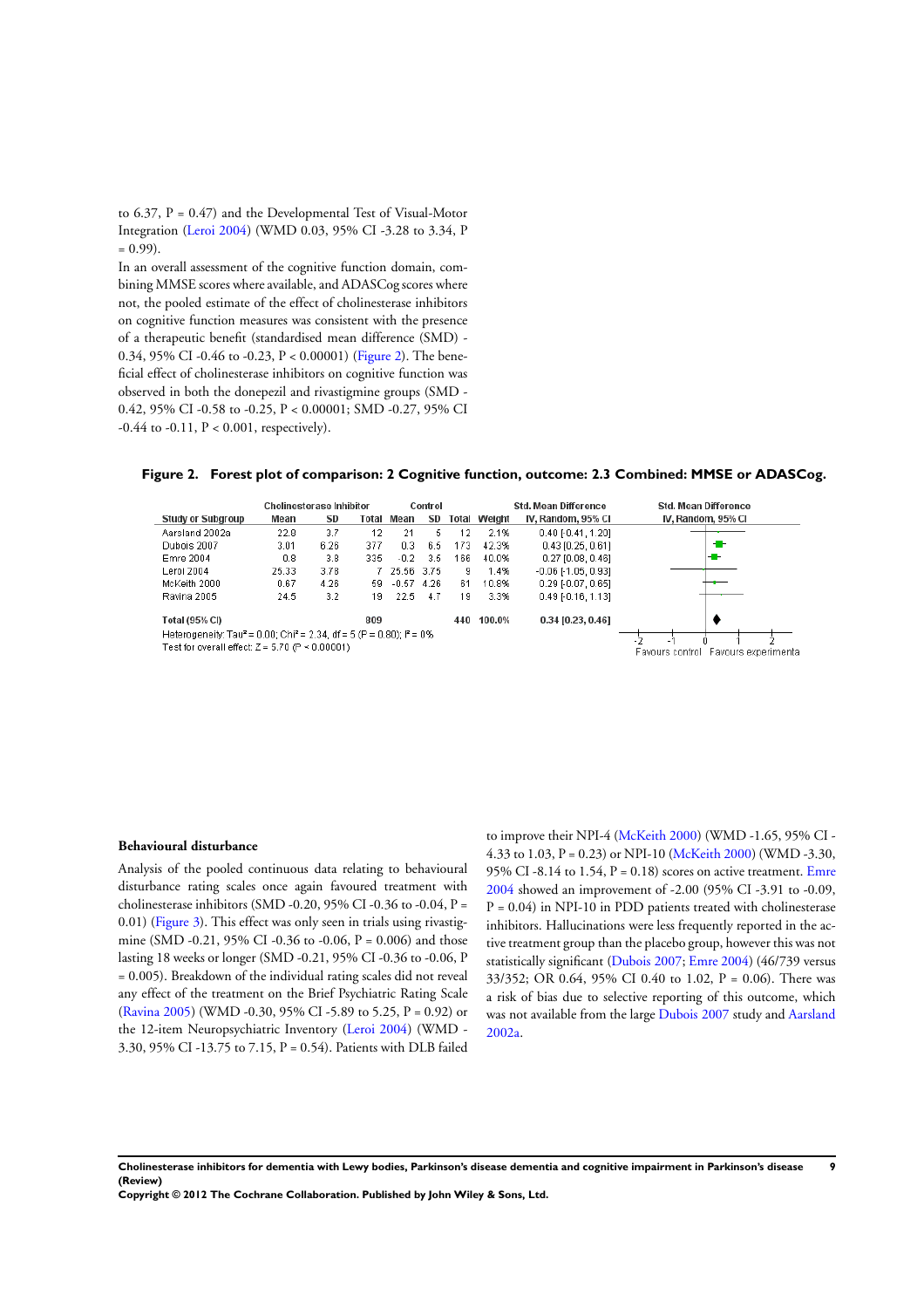<span id="page-11-0"></span>**Figure 3. Forest plot of comparison: 3 Behavioural Disturbance, outcome: 3.5 Combined.**

|                                                                            |      | Experimental  |     |               | Control      |        |                     | <b>Std. Mean Difference</b>                           | <b>Std. Mean Difference</b>          |
|----------------------------------------------------------------------------|------|---------------|-----|---------------|--------------|--------|---------------------|-------------------------------------------------------|--------------------------------------|
| <b>Study or Subgroup</b>                                                   | Mean |               |     | SD Total Mean | SD           |        | <b>Total Weight</b> | IV, Fixed, 95% CI                                     | IV, Fixed, 95% CI                    |
| 3.5.1 12-item Neuropsychiatric Inventory (NPI-12)                          |      |               |     |               |              |        |                     |                                                       |                                      |
| Leroi 2004<br>Subtotal (95% CI)                                            |      | $-6.1$ 10.58  | 7.  |               | $-2.8$ 10.58 | 9<br>9 | 2.5%<br>2.5%        | $-0.29$ [-1.29, 0.70]<br>$-0.29$ [ $-1.29$ , $0.70$ ] |                                      |
| Heterogeneity: Not applicable                                              |      |               |     |               |              |        |                     |                                                       |                                      |
| Test for overall effect: $Z = 0.58$ (P = 0.56)                             |      |               |     |               |              |        |                     |                                                       |                                      |
|                                                                            |      |               |     |               |              |        |                     |                                                       |                                      |
| 3.5.2 10-item Neuropsychiatric Inventory (NPI-10)                          |      |               |     |               |              |        |                     |                                                       |                                      |
| Emre 2004                                                                  | $-2$ | 10            | 334 | 0             | 10.4         | 166    | 71.9%               | $-0.20$ [ $-0.38$ , $-0.01$ ]                         |                                      |
| McKeith 2000                                                               |      | $-5.18$ 13.51 | 59  | $-1.88$       | 13.51        | 61     | 19.4%               | $-0.24$ [ $-0.60$ , $0.12$ ]                          |                                      |
| Subtotal (95% CI)                                                          |      |               | 393 |               |              | 227    | 91.3%               | $-0.21$ [ $-0.37$ , $-0.04$ ]                         |                                      |
| Heterogeneity: Chi <sup>2</sup> = 0.05, df = 1 (P = 0.83); $P = 0\%$       |      |               |     |               |              |        |                     |                                                       |                                      |
| Test for overall effect: $Z = 2.45$ (P = 0.01)                             |      |               |     |               |              |        |                     |                                                       |                                      |
| 3.5.3 Brief Psychiatric Rating Scale                                       |      |               |     |               |              |        |                     |                                                       |                                      |
| Ravina 2005                                                                | 32.9 | 9.6           | 19  | 33.2          | 7.9          | 19     | 6.2%                | $-0.03$ $[-0.67, 0.60]$                               |                                      |
| Subtotal (95% CI)                                                          |      |               | 19  |               |              | 19     | 6.2%                | $-0.03$ [ $-0.67, 0.60$ ]                             |                                      |
| Heterogeneity: Not applicable                                              |      |               |     |               |              |        |                     |                                                       |                                      |
| Test for overall effect: $Z = 0.10$ (P = 0.92)                             |      |               |     |               |              |        |                     |                                                       |                                      |
|                                                                            |      |               |     |               |              |        |                     |                                                       |                                      |
| <b>Total (95% CI)</b>                                                      |      |               | 419 |               |              |        | 255 100.0%          | $-0.20$ [ $-0.36, -0.04$ ]                            |                                      |
| Heterogeneity: Chi <sup>2</sup> = 0.35, df = 3 (P = 0.95); $P = 0\%$       |      |               |     |               |              |        |                     |                                                       |                                      |
| Test for overall effect: $Z = 2.46$ (P = 0.01)                             |      |               |     |               |              |        |                     |                                                       | 0.5<br>$-0.5$<br>-1<br>n             |
| Test for subgroup differences: Chif = 0.30, df = 2 (P = 0.86), $P = 0\%$ . |      |               |     |               |              |        |                     |                                                       | Favours experimental Favours control |

## **Activities of daily living**

There was an improvement in the Alzheimer's Disease Cooperative Study activities of daily living rating scale ([Emre 2004\)](#page-13-0) (WMD 2.50, 95% CI 0.43 to 4.57, P = 0.02), with no difference observed using the UPDRS activities of daily living rating scale ([Leroi 2004](#page-13-0)) (WMD 0.84, 95% CI -6.24 to 7.92, P = 0.82). Combined data favoured treatment with cholinesterase inhibitors (SMD -0.20, 95% CI -0.38 to -0.02,  $P = 0.03$ ).

#### **Safety and tolerability**

Both the total number of dropouts and the number of dropouts due to adverse events were significantly higher in the treatment group as compared to the patients receiving placebo (128/465 versus 45/279; OR 1.94, 95% CI 1.33 to 2.84, P = 0.0006 and 73/430 versus 22/247; OR 2.12, 95% CI 1.27 to 3.55, P = 0.004). The placebo group experienced significantly fewer adverse events (668/842 versus 318/452; OR 1.64, 95% CI 1.26 to 2.15, P = 0.0003), although the number of adverse events that were judged to be severe was not significantly different between the two groups (21/73 versus 15/73; OR 1.60, 95% CI 0.68 to 3.81, P = 0.28). Interestingly, the increase in the number of dropouts and adverse events in the treatment group were significant in studies using rivastigmine (117/421 versus 42/240; OR 1.82, 95% CI 1.22 to 2.71, P = 0.003 and 357/421 versus 173/240; OR 2.28, 95% CI 1.53 to 3.38, P < 0.0001, respectively) but not in the studies using donepezil (11/44 versus 3/39; OR 3.64, 95% CI 0.99 to 13.46, P = 0.05 and 311/421 versus 145/212; OR 1.24, 95% CI 0.86 to 1.80, P = 0.25, respectively). Parkinsonian symptoms were reported more commonly in the treatment group (139/739 versus 40/352; OR 1.88, 95% CI 1.28 to 2.75, P = 0.001), however this did not have a significant impact on the UPDRS (total and motor) scores (SMD -0.07, 95% CI -0.42 to 0.29,  $P = 0.71$ ) [\(Figure 4](#page-12-0)). Although tremor was more commonly reported in the treatment groups (64/739 versus 12/352; OR 2.71, 95% CI 1.44 to 5.09,  $P = 0.002$ ), the same was not true of falls (43/739 versus 16/352; OR 1.29, 95% CI 0.72 to 2.33, P = 0.39). Fewer deaths occurred in the treatment group when compared to the placebo group (4/ 465 versus 9/279; OR 0.28, 95% CI 0.09 to 0.84, P = 0.03).

**Cholinesterase inhibitors for dementia with Lewy bodies, Parkinson's disease dementia and cognitive impairment in Parkinson's disease 10 (Review)**

**Copyright © 2012 The Cochrane Collaboration. Published by John Wiley & Sons, Ltd.**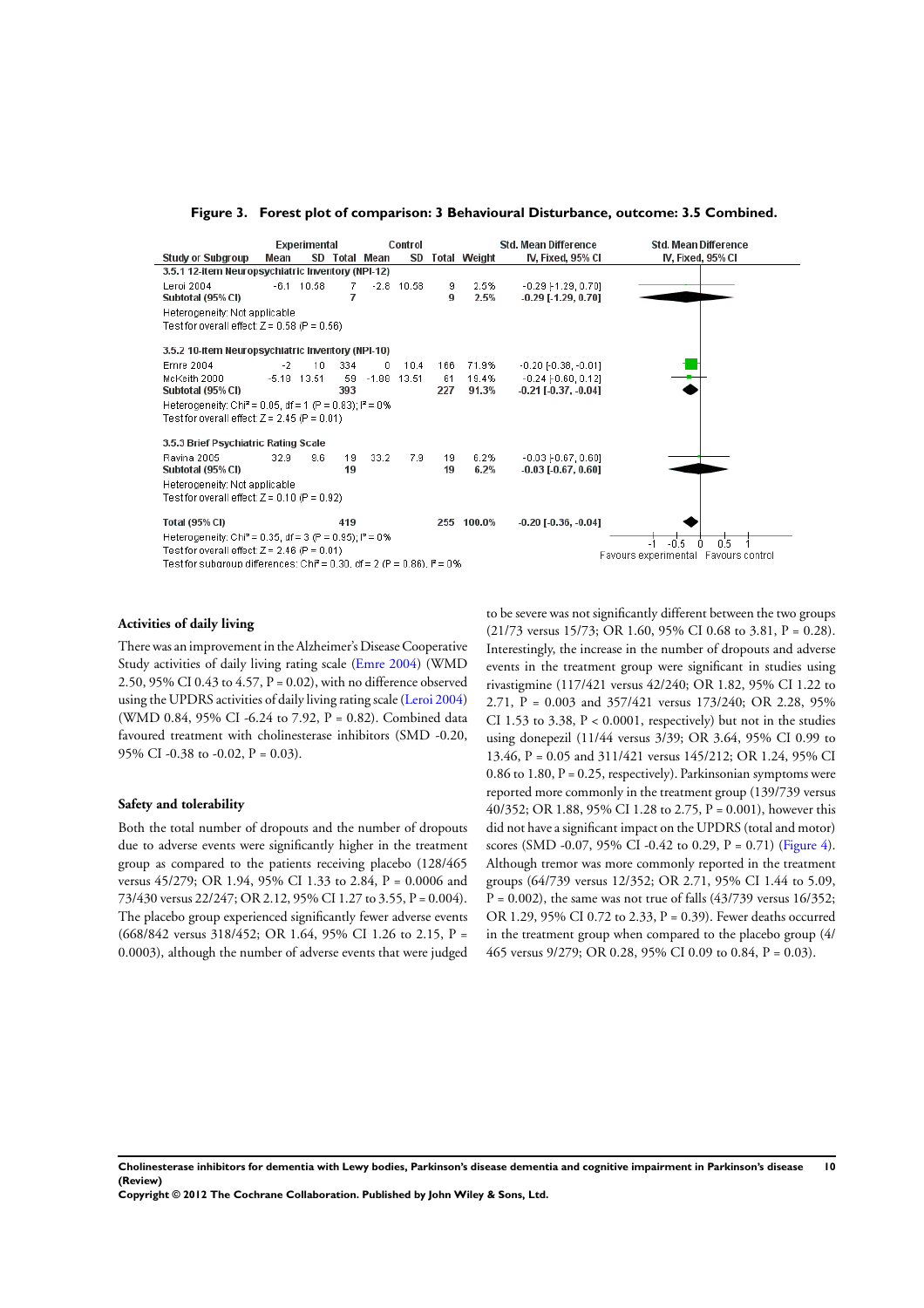<span id="page-12-0"></span>

| Figure 4. Forest plot of comparison: 5 Safety and Tolerability, outcome: 5.9 Unified Parkinson's Disease |
|----------------------------------------------------------------------------------------------------------|
| <b>Rating Scale (UPDRS).</b>                                                                             |

|                                                                                                                              |      | Experimental |    |            | Control   |     |                     | <b>Std. Mean Difference</b>  | <b>Std. Mean Difference</b> |
|------------------------------------------------------------------------------------------------------------------------------|------|--------------|----|------------|-----------|-----|---------------------|------------------------------|-----------------------------|
| <b>Study or Subgroup</b>                                                                                                     | Mean | SD.          |    | Total Mean | SD        |     | <b>Total Weight</b> | IV, Fixed, 95% CI            | IV, Fixed, 95% CI           |
| 5.9.1 Motor                                                                                                                  |      |              |    |            |           |     |                     |                              |                             |
| Aarsland 2002a                                                                                                               | 31.8 | 15.4         | 12 | 35.1       | 8.1       | 12  | 19.6%               | $-0.26$ [-1.06, 0.55]        |                             |
| Leroi 2004                                                                                                                   | 4.43 | -8.81        | 7  |            | 2.78 8.81 | 9.  | 12.9%               | $0.18$ [-0.81, 1.17]         |                             |
| Ravina 2005                                                                                                                  |      | 40.3 13.6    | 21 |            | 40.5 13.7 | 20. | 33.8%               | $-0.01$ $[-0.63, 0.60]$      |                             |
| Subtotal (95% CI)                                                                                                            |      |              | 40 |            |           | 41  | 66.3%               | $-0.05$ [ $-0.49, 0.39$ ]    |                             |
| Heterogeneity: Chi <sup>2</sup> = 0.47, df = 2 (P = 0.79); $P = 0\%$                                                         |      |              |    |            |           |     |                     |                              |                             |
| Test for overall effect: $Z = 0.22$ (P = 0.82)                                                                               |      |              |    |            |           |     |                     |                              |                             |
|                                                                                                                              |      |              |    |            |           |     |                     |                              |                             |
| <b>5.9.2 Total</b>                                                                                                           |      |              |    |            |           |     |                     |                              |                             |
| Ravina 2005                                                                                                                  |      | 63.4 22.7    | 21 |            | 65.7 21.3 | 20. | 33.7%               | $-0.10[-0.72, 0.51]$         |                             |
| Subtotal (95% CI)                                                                                                            |      |              | 21 |            |           | 20  | 33.7%               | $-0.10$ [ $-0.72$ , $0.51$ ] |                             |
| Heterogeneity: Not applicable                                                                                                |      |              |    |            |           |     |                     |                              |                             |
| Test for overall effect: $Z = 0.33$ (P = 0.74)                                                                               |      |              |    |            |           |     |                     |                              |                             |
|                                                                                                                              |      |              |    |            |           |     |                     |                              |                             |
| <b>Total (95% CI)</b>                                                                                                        |      |              | 61 |            |           | 61  | 100.0%              | $-0.07$ [ $-0.42$ , 0.29]    |                             |
| Heterogeneity: Chi <sup>2</sup> = 0.49, df = 3 (P = 0.92); $P = 0\%$                                                         |      |              |    |            |           |     |                     |                              | $-0.5$<br>0.5               |
| Test for overall effect: $Z = 0.37$ (P = 0.71)                                                                               |      |              |    |            |           |     |                     |                              |                             |
| Favours experimental Favours control<br>Test for subgroup differences: Chi <sup>2</sup> = 0.02, df = 1 (P = 0.89), $P = 0\%$ |      |              |    |            |           |     |                     |                              |                             |

**D I S C U S S I O N**

We identified six trials to help us to assess the efficacy, safety and tolerability of cholinesterase inhibitors in dementia with Lewy bodies (DLB), Parkinson's disease with dementia (PDD) and cognitive impairment in Parkinson's disease (CIND-PD). Where possible, we considered outcome measures for the separate diseases as well as combining the data available to estimate the general effect of cholinesterase inhibitors on Lewy body disease.

Currently available evidence suggests that cholinesterase inhibitors improve global assessment measures in patients with PDD, with no data for DLB and CIND-PD being available. As there was no evidence of a positive impact of cholinesterase inhibitors on cognitive function and behavioural disturbance rating scales in patients with DLB, the overall response in favour of using cholinesterase inhibitors is likely to be due to the effect seen in patients with PDD. As only one of the six trials included in this meta-analysis randomised patients with DLB, the over-representation of patents with PDD could have a substantial effect on the overall effects. The effect of cholinesterase inhibitors on measures of activities of daily living was not assessed in the DLB population but was statistically significant in the very small trial which included both patients with PDD and CIND-PD.

The trials that were included provided evidence that cholinesterase inhibitors were not as well tolerated as placebo, with significantly more adverse effects and dropouts seen in the active treatment group. Reassuringly, the frequency of severe adverse effects was the same in both groups. Indeed, death rates were lower amongst those taking the active drug than placebo, though this is based on small numbers. Although parkinsonian symptoms, and tremor in particular, were reported more frequently as adverse effects in patients receiving cholinesterase inhibitors, this did not seem to have an impact on the Parkinson's disease severity rating scales.

An important limitation of the current study lies in the incomplete public presentation of data from the important [Dubois 2007](#page-13-0) study, which was sponsored by Pfizer. The study was completed prior to current US legislation on trial registration.

# **A U T H O R S ' C O N C L U S I O N S Implications for practice**

The currently available evidence supports the use of cholinesterase inhibitors in patient with PDD and CIND-PD, with a positive impact on global assessment, cognitive function, behavioural disturbance and activities of daily living rating scales. The effect of cholinesterase inhibitors on patients with DLB has only been investigated in one small study and, therefore, evidence for their use in this patient group is less clear.

#### **Implications for research**

Patients with DLB were under-represented in this meta-analysis and further randomised evidence is required to reduce the uncertainty of the effects that cholinesterase inhibitors have in this patient group. A large trial of donepezil in patients with CIND-PD is due to commence in 2012 [\(Burn 2009](#page-13-0)).

**Cholinesterase inhibitors for dementia with Lewy bodies, Parkinson's disease dementia and cognitive impairment in Parkinson's disease 11 (Review)**

**Copyright © 2012 The Cochrane Collaboration. Published by John Wiley & Sons, Ltd.**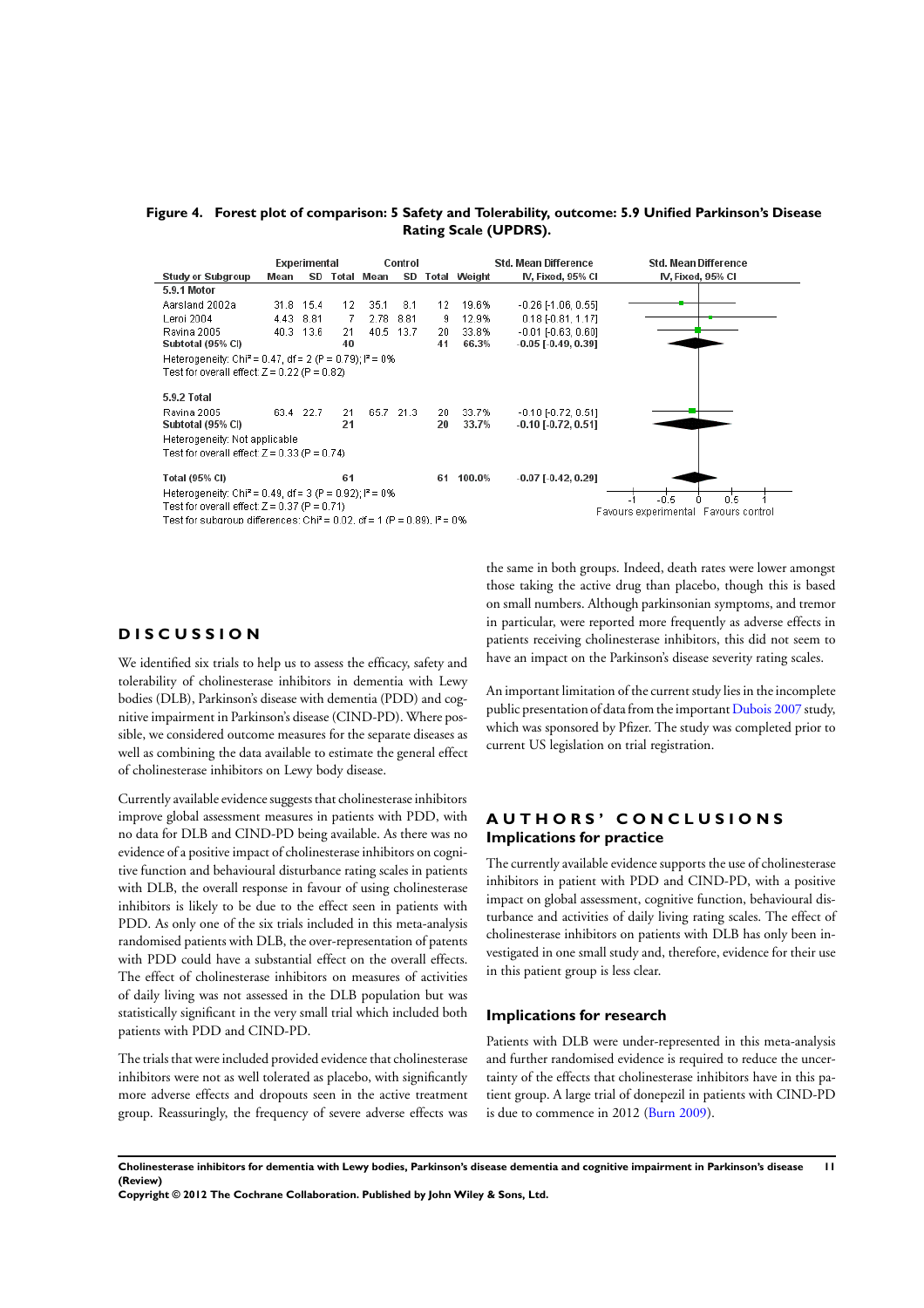# <span id="page-13-0"></span>**A C K N O W L E D G E M E N T S**

The authors gratefully acknowledge the contributions of the consumer editor, Margaret Bullard. We are also grateful to David Beversdorf for sharing the data from his study with us.

### **R E F E R E N C E S**

#### **References to studies included in this review**

#### **Aarsland 2002a** *{published data only}*

<sup>∗</sup> Aarsland D, Laake K, Larsen JP, Janvin C. Donepezil for cognitive impairment in Parkinson's disease: a randomized control trial. *Journal of Neurology, Neurosurgery, and Psychiatry* 2002;**72**:708–12.

#### **Dubois 2007** *{unpublished data only}*

Dubois B, Tolosa E, Kulisevsky J, Reichman H, Jones R, Burn D, et al.Efficacy and safety of donepezil in the treatment of Parkinson's disease patients with dementia. Alzheimer's and Parkinson's Disease Congress, Salzburg. 2007.

#### **Emre 2004** *{published data only}*

Burn D, Emre M, McKeith I. Reponse to rivastigmine in patients with and without visual hallucinations in dementia associated with Parkinson's disease (EXPRESS study group). 57th Annual meeting American Academy of Neurology. April 2005. [: http:www.abstracts2view.com/aan/]

Burn D, Emre M, McKeith I, De Deyn PP, Aarsland D, Hsu C, et al.Effects of rivastigmine in patients with and without visual hallucinations in dementia associated with Parkinson's disease. Movement Disorders 2006; Vol. 21, issue 11:1899–907.

Dujardin K, Devos D, Duhem S, Destee A, Marie R-M, Durif F, et al.Utility of the Mattis dementia rating scale to assess the efficacy of rivastigmine in dementia associated with Parkinson's disease. Journal of Neurology 2006; Vol. 253, issue 9:1154–9.

<sup>∗</sup> Emre M, Aarsland D, Albanese A, Byrne EJ, Deuschl G, DeDeyn PP, et al.Rivastigmine for Dementia Associated with Parkinson's Disease. *New England Journal of Medicine* 2004;**351**:2509–18.

Emre M, Onofrj M, Tekin S, Quarg P, Lane R, Express Study Group. Benefits of rivastigmine in Parkinson's disease dementia: Results from the EXPRESS study. *Neurobiology of Aging* 2004;**25 Suppl 2**:19.

Lees AJ. An extension study to investigate the effect of Exelon (rivastigmine) on Parkinson's disease dementia. National Research Register 2003.

Olin JT, Aarsland D, Meng X. Rivastigmine in the treatment of dementia associated with Parkinson's disease: effects on activities of daily living. Dementia and Geriatric Cognitive Disorders 2010; Vol. 29, issue 6:510–5.

Olin JT, Aarsland D, Meng X. Rivastigmine in the treatment of dementia associated with Parkinson's disease (PDD): subscale analysis of activities of daily living (ADL). Annals of Neurology. Conference: 134th American Neurological

Association, ANA Meeting Baltimore, MD United States. October 2009. Conference Publication 2009; Vol. 66:S45. Poewe W, EXPRESS Study Group. Long-term benefits of rivastigmine in dementia associated with Parkinson's disease: An open-label extension study. 57th Annual Meeting of the American Academy of Neurology, Miami Beach. April 2005.

Schmitt F, A, Aarsland D, Bronnick K, S, Xiangyi Meng Tekin S, et al.Evaluating rivastigmine in mild-tomoderate Parkinsons disease dementia using ADAS-cog items. American Journal of Alzheimer's Disease and other Dementias 2010; Vol. 25, issue 5:407–13.

Schmitt F, Farlow M, Olin J. Effects of rivastigmine on executive function in parkinson's disease dementia: Results from a 24-week placebo-controlled clinical trial. Annals of Neurology. Conference: 134th American Neurological Association, ANA Meeting Baltimore, MD United States. October 2009. Conference Publication 2009; Vol. 66 Suppl:48.

Schmitt FA, Aarsland D, Bronnick KS, Olin JT, Meng X. Evaluating cognitive effects of oral rivastigmine using subscales and items of the ADAS-cog in patients with mild to moderate Parkinson's disease dementia. American Journal of Geriatric Psychiatry. Conference: 2010 AAGP Annual Meeting Savannah, GA United States. March 2010. Conference Publication 2010; Vol. 18 Suppl 1, issue 3:79. Schmitt FA, Aarsland DAG, Bronnick KS, Olin JT, Meng X. Evaluating cognitive effects of oral rivastigmine using subscales and items of the Adas-Cog in patients with mild to moderate Parkinson's disease dementia. Neurology 2010; Vol. 74, issue 9:A270.

Schmitt FA, Farlow MR, Meng X, Tekin S, Olin JT. Efficacy of rivastigmine on executive function in patients with Parkinson's disease dementia. CNS Neuroscience & Therapeutics 2010; Vol. 16, issue 6:330–6. Wesnes KA, McKeith I, Edgar C, Emre M, Lane R. Benefits of rivastigmine on attention in dementia associated with Parkinson disease. *Neurology* 2005;**65**:1654–6.

#### **Leroi 2004** *{published data only}*

Leroi I, Brandt J, Reich SG, Lyketsos CG, Grill S, Thompson R, Marsh L. Randomized placebo-controlled trial of donepezil in cognitive impairment in Parkinson's disease.. *International Journal of Geriatric Psychiatry* 2004; **19**(1):1–8.

#### **McKeith 2000** *{published data only}*

Byrne J. Treatment of Lewy body dementia with Exelon. National Research Register 2000. [MEDLINE: http://

**Cholinesterase inhibitors for dementia with Lewy bodies, Parkinson's disease dementia and cognitive impairment in Parkinson's disease 12 (Review)**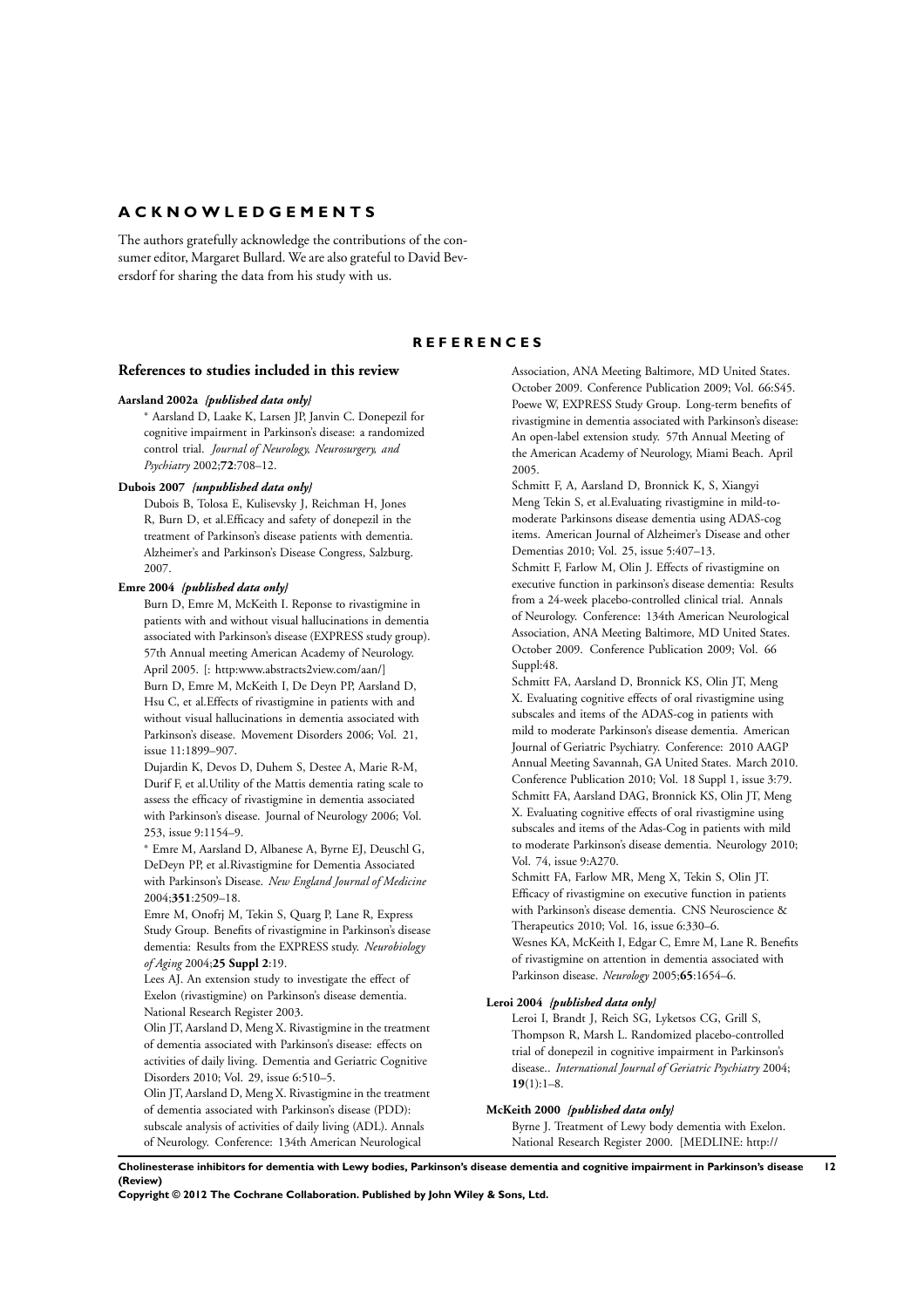www.update-software.com/NRR]

Del Ser T. Efficacy of cholinesterase inhibitors in lewy body dementia. Sixth International Stockholm/Springfield Symposium on Advances in Alzheimer Therapy; 5-8 April 2000, Stockholm, Sweden 2000:51.

Del Ser T, McKeith I, Anand R, Cicin-Sain A, Ferrara R, Spiegel R. Dementia with Lewy bodies: findings from an international multicentre study. *International Journal of Geriatric Psychiatry* 2000;**15**(11):1034–45.

McKeith I, Del Ser T, Anand R, et al.Rivastigmine provides symptomatic benefit in dementia with Lewy bodies: findings from a placebo-controlled international multicenter study. Neurology 2000e; Vol. 54 Suppl 3:A450.

McKeith I, Del Ser T, Spano P, Emre M, Wesnes K, Anand R, et al.Efficacy of rivastigmine in dementia with Lewy bodies: a randomised, double-blind, placebo-controlled international study. Lancet 2000f; Vol. 356, issue 9247: 2031–6.

Rossor MN. A prospective, multicentre, randomised double blind placebo controlled exploratory study to evaluate the safety, tolerability and efficacy of a new drug in patients suffering from probable dementia with Lewy bodies. National Research Register http://www.updatesoftware.com/NRR 1999.

Wesnes KA, McKeith IG, Ferrara R, Emre M, Del Ser T, Spano PF, et al.Effects of rivastigmine on cognitive function in dementia with Lewy bodies: a randomised placebocontrolled international study using the Cognitive Drug Research computerized assessment system. *Dementia and Geriatric Cognitive Disorders* 2002;**13**:183–92.

#### **Ravina 2005** *{published data only}*

Ravina B, Putt M, Siderow A, Farrar JT, Gillespie M, Crawley A, et al.Donepezil for dementia in Parkinson's disease: a randomised, double-blind, placebo controlled, crossover study. *Journal of Neurology, Neurosurgery, and Psychiatry* 2005;**76**(7):934–9.

### **References to studies excluded from this review**

#### **Aarsland 2002** *{published data only}*

<sup>∗</sup> Aarsland D. Galantamine for Parkinson's disease with dementia. *European Neuropsychopharmacology* 2002;**12 Suppl**:378–9.

Aarsland D, Hutchinson M, Larsen JP. Cognitive, psychiatric and motor response to galantamine in Parkinson's disease with dementia. *International Journal of Geriatric Psychiatry* 2003;**18**(10):937–41.

#### **Adler 2011** *{published data only}*

Adler G, Christenn M, Bektas M, Ko-Inoshishi Y, Kupsch A, Scholz E, et al.Rivastigmine treatment in Parkinson's disease dementia: short-term cholinergic effects are correlated with six-month treatment response. Alzheimer's and Dementia. Conference: Alzheimer's Association International Conference, AAIC 11 Paris France. 16-21 July 2011. Conference Publication 2011; Vol. 7 Suppl 1, issue 4:776.

#### **Anand 2000** *{published data only}*

Anand R, Enz A, Novartis Pharmaceuticals Corporation. Effects of rivastigmine extend beyond symptomatic treatment in patients with Alzheimer's disease(AD): new clinical studies. Sixth International Stockholm/Springfield Symposium on Advances in Alzheimer Therapy; April 5-8, 2000; Stockholm, Sweden 2000:29.

# **Barone 2008** *{published data only}*

Barone P, Burn DJ, van Laar T, Hsu C, Poewe W, Lane RM. Rivastigmine versus placebo in hyperhomocysteinemic Parkinson's disease dementia patients. Movement Disorders 2008; Vol. 23, issue 11:1532–40.

#### **Barone 2010** *{published data only}*

Barone P, De Deyn P, Emre M, Kulisevsky J, Poewe W, Pourcher E, et al.Baseline data from a long-term safety study of rivastigmine capsules and patch in mild to moderate Parkinson's disease dementia. Movement Disorders. Conference: 14th International Congress of Parkinson's Disease and Movement Disorders Buenos Aires Argentina. 13-17 June 2010. Conference Publication 2010; Vol. 25 Suppl:486–7.

#### **Bergman 2002** *{published data only}*

Bergman J, Lerner V. Successful use of donepezil for the treatment of psychotic symptoms in patients with Parkinson's disease.. *Clinical Neuropharmacology* 2002;**25**  $(2):107-10.$ 

#### **Bergman 2003** *{published data only}*

Bergman J, Brettholz I, Shneidman M, Lerner V. Donepezil as add-on treatment of psychotic symptoms in patients with dementia of the Alzheimer's type.. *Clinical neuropharmacology* 2003;**26**(2):88–92.

#### **Beversdorf 2004** *{published data only}*

Beversdorf DQ, Warner JL, Davis RA, Sharma UK, Nagaraja HN, Scharre DW. Donepezil in the treatment of dementia with Lewy bodies. *American Journal of Geriatric Psychiatry* 2004;**12**(5):542–4.

#### **Brashear 2004** *{published data only}*

Brashear A, Kuhn ER, Lane KA, Farlow MR, Unverzagt FW. A double-blind placebo-controlled trial of donepezil in patients with Parkinson's disease and related dementia. *Neurology* 2004;**62 Suppl**(7):5.

#### **Chung 2010** *{published data only}*

Chung KA, Lobb BM, Nutt JG, Horak FB. Effects of a central cholinesterase inhibitor on reducing falls in Parkinson disease. Neurology 2010; Vol. 75, issue 14: 1263–9.

#### **Cummings 2010** *{published data only}*

Cummings J, Emre M, Aarsland D, Tekin S, Dronamraju N, Lane R. Effects of rivastigmine in Alzheimer's disease patients with and without hallucinations. Journal of Alzheimer's Disease 2010; Vol. 20, issue 1:301–11.

#### **De Deyn 2011** *{published data only}*

De Deyn P, Poewe W, Barone P, Emre M, Kulisevsky J, Pourcher E, et al.Results of a long-term safety study of rivastigmine capsules and patch in patients with

**Cholinesterase inhibitors for dementia with Lewy bodies, Parkinson's disease dementia and cognitive impairment in Parkinson's disease 13 (Review)**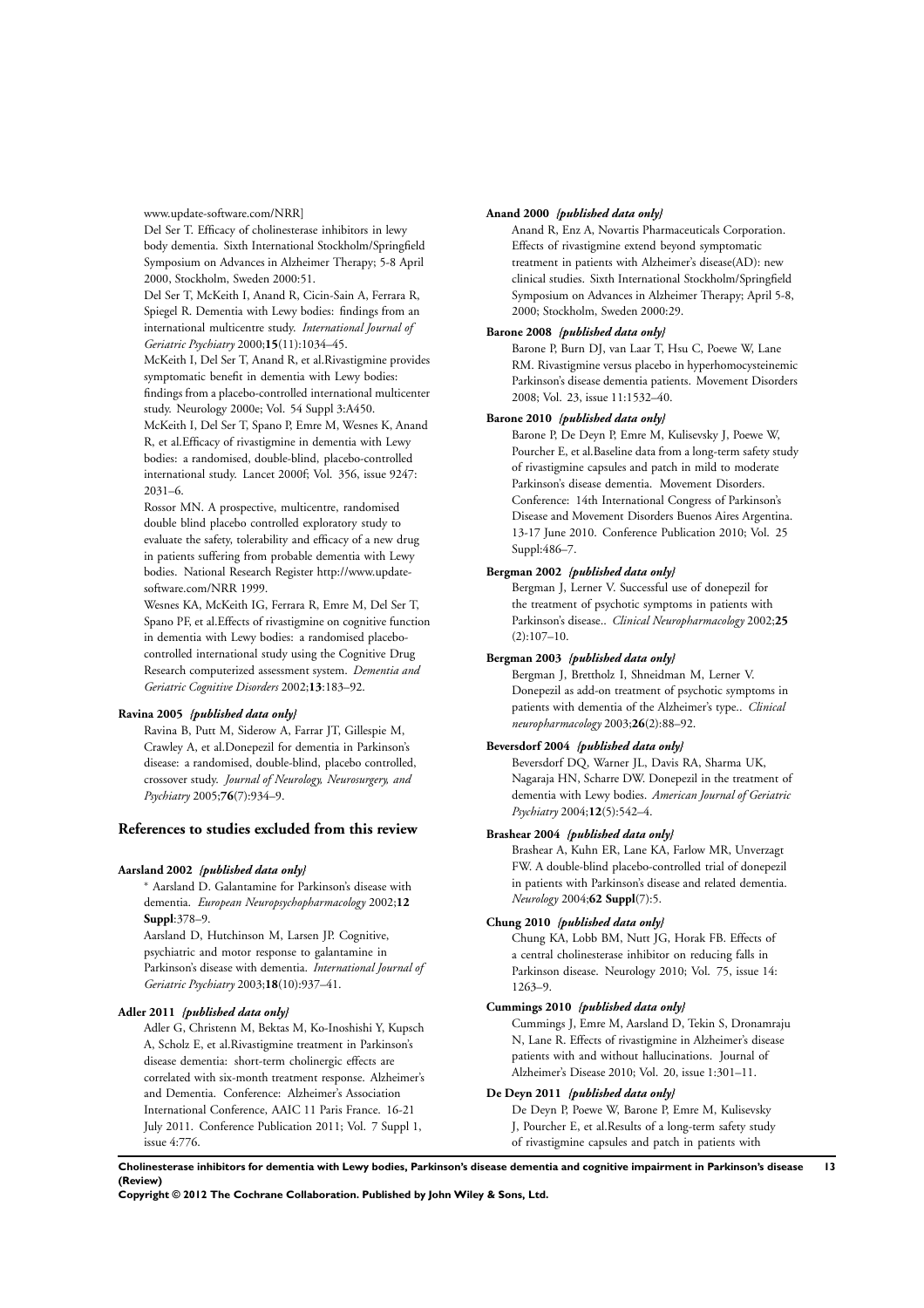mild to moderate dementia associated with Parkinson's disease. Neurodegenerative Diseases. Conference: 10th International Conference AD/PD - Alzheimer's and Parkinson's Diseases: Advances, Concepts and New Challenges Barcelona Spain. 9-13 March 2011. Conference Publication 2011; Vol. 8.

#### **Fabbrini 2002** *{published data only}*

Fabbrini G, Barbanti P, Aurilia C, Pauletti C, Lenzi GL, Meco G. Donepezil in the treatment of hallucinations and delusions in Parkinson's disease. *Neurological Sciences* 2002; **23**:41–3.

### **Fogelson 2003** *{published data only}*

Fogelson N, Kogan E, Korczyn AD, Giladi N, Shabtai H, Neufeld MY. Effects of rivastigmine on the quantitative EEG in demented parkinsonian patients. *Acta Neurologica Scandinavica* 2003;**107**(4):252–5.

### **Foy 2000** *{published data only}*

Foy C. The non-dopaminergic neuropharmacology of idiopathic Parkinson's Disease. Thesis submitted in fulfilment for a Doctor of Philosophy, Section of Clinical Neurology, University of Sheffield (accessed from the British Library) 2000.

Grunewald RA. Investigation of the effects of rivastigmine on cognition in Parkinson's disease. National Research Register 1999.

#### **Fujita 2010** *{published data only}*

Fujita Y, Takebayash M. Efficacy of low-dose donepezil for visual hallucinations in a patient with dementia with Lewy bodies. Psychiatry and Clinical Neurosciences 2010; Vol. 64, issue 3:336.

### **Giladi 2003** *{published data only}*

Giladi N, Shabtai H, Gurevich T, Benbunan B, Anca M, Korczyn AD. Rivastigmine for dementia in patients with Parkinson's disease. *Acta Neurologica Scandinavica* 2003; **108**:368–73.

#### **Gustavsson 2009** *{published data only}*

Gustavsson A, Van Der Putt R, Jonsson L, McShane R. Economic evaluation of cholinesterase inhibitor therapy for dementia: comparison of Alzheimer's disease and Dementia with Lewy bodies. International Journal of Geriatric Psychiatry 2009; Vol. 24, issue 10:1072–8.

#### **Hutchinson 1996** *{published data only}*

Hutchinson M, Fazzini E. Cholinesterase inhibition in Parkinson's disease. *Journal of Neurology, Neurosurgery, and Psychiatry* 1996;**61**:324–5.

#### **Korczyn 2001** *{published data only}*

Korczyn AD, Shabati H, Benbunan B, Gurevich T, Anca M, Sidis S, Giladi N. The effect of treatment with rivastigmine (Exelon) on cognitive functions of patients with dementia and Parkinson's disease. *Parkinsonism & Related Disorders* 2001;**7 Suppl**:61.

#### **Lanctot 2000** *{published data only}*

Lanctot KL, Hermann N. Donepezil for behavioural disorders associated with Lewy bodies: a case series. *International Journal of Geriatric Psychiatry* 2000;**15**:183–8.

#### **Linsarazo 2005** *{published data only}*

Linsarozo G, Lasa A, van Blercom N. Efficacy and safety of donepezil in cognitive impairment in Parkinson's disease: a pilot study. *Clinical Neuropharmacology* 2005;**28**(4):176–8.

### **Litvinenko 2008** *{published data only}*

Litvinenko IV, Odinak MM, Mogil'naya VI, Emelin AYU. Efficacy and safety of galantamine (Reminyl) for dementia in patients with Parkinson's disease (an open controlled trial). Neuroscience and Behavioral Physiology 2008; Vol. 38, issue 9:937–45.

# **McKeith 2000a** *{published data only}*

McKeith IG. A pilot study into the effects of donepezil on cognitive impairment and neuropsychiatric features in patients with dementia with Lewy bodies and Parkinson's disease. National Research Register 2000a.

# **McLaren 2003** *{published data only}*

McLaren AT, Allen J, Murray A, Ballard CG, Kenny RA. Cardiovascular effects of donepezil in patients with dementia. *Dementia and Geriatric Cognitive Disorders* 2003; **15**:183–8.

#### **Minett 2003** *{published data only}*

Minett TS, Thomas A, Wilkinson LM, Daniel SL, Sanders J, Richardson J, et al.What happens when donepezil is suddenly withdrawn? An open label trial in dementia with Lewy bodies and Parkinson's disease with dementia. *International Journal of Geriatric Psychiatry* 2003;**18**(11): 988–93.

#### **Mori 2006** *{published data only}*

Mori S, Mori E, Iseki E, Kosaka K. Efficacy and safety of donepezil in patients with dementia with Lewy bodies: preliminary findings from an open-label study. *Psychiatry and Clinical Neurosciences* 2006;**60**(2):190–5.

#### **Olin 2010a** *{published data only}*

Olin JT, Bhatnagar V, Reyes P, Koumaras B, Meng X, et al.Safety and tolerability of rivastigmine capsule with memantine in patients with probable Alzheimer's disease: A 26-week, open-label, prospective trial (Study ENA713B US32). International Journal of Geriatric Psychiatry 2010; Vol. 25, issue 4:419–26.

#### **Pakrasi 2006** *{published data only}*

Pakrasi S, Thomas A, Mosimann UP, Cousins DA, Burn DJ, O'Brien JT, McKeith IG. Cholinesterase inhibitors in advanced dementia with Lewy bodies: increase or stop? . *International Journal of Geriatric Psychiatry* 2006;**21**(8): 719–21.

### **Reading 2001** *{published data only}*

Reading PJ, Luce AK, McKeith IG. Rivastigmine in the treatment of Parkinson's psychosis and cognitive impairment: preliminary findings from an open trial. *Movment Disorders* 2001;**16**:1171–95.

# **Rektorova 2004** *{published data only}*

Rektorova I. Effect of donepezil on dementia in Parkinson's disease and Alzheimer's disease: a pilot study [Ucinek donepezilu na demenci u parkinonovy nemoci a alzheimerovy nemoci. pilotni studie]. *Ceska a Slovenska Neurologie a Neurchirurgie* 2004;**67**(5):359–63.

**Cholinesterase inhibitors for dementia with Lewy bodies, Parkinson's disease dementia and cognitive impairment in Parkinson's disease 14 (Review)**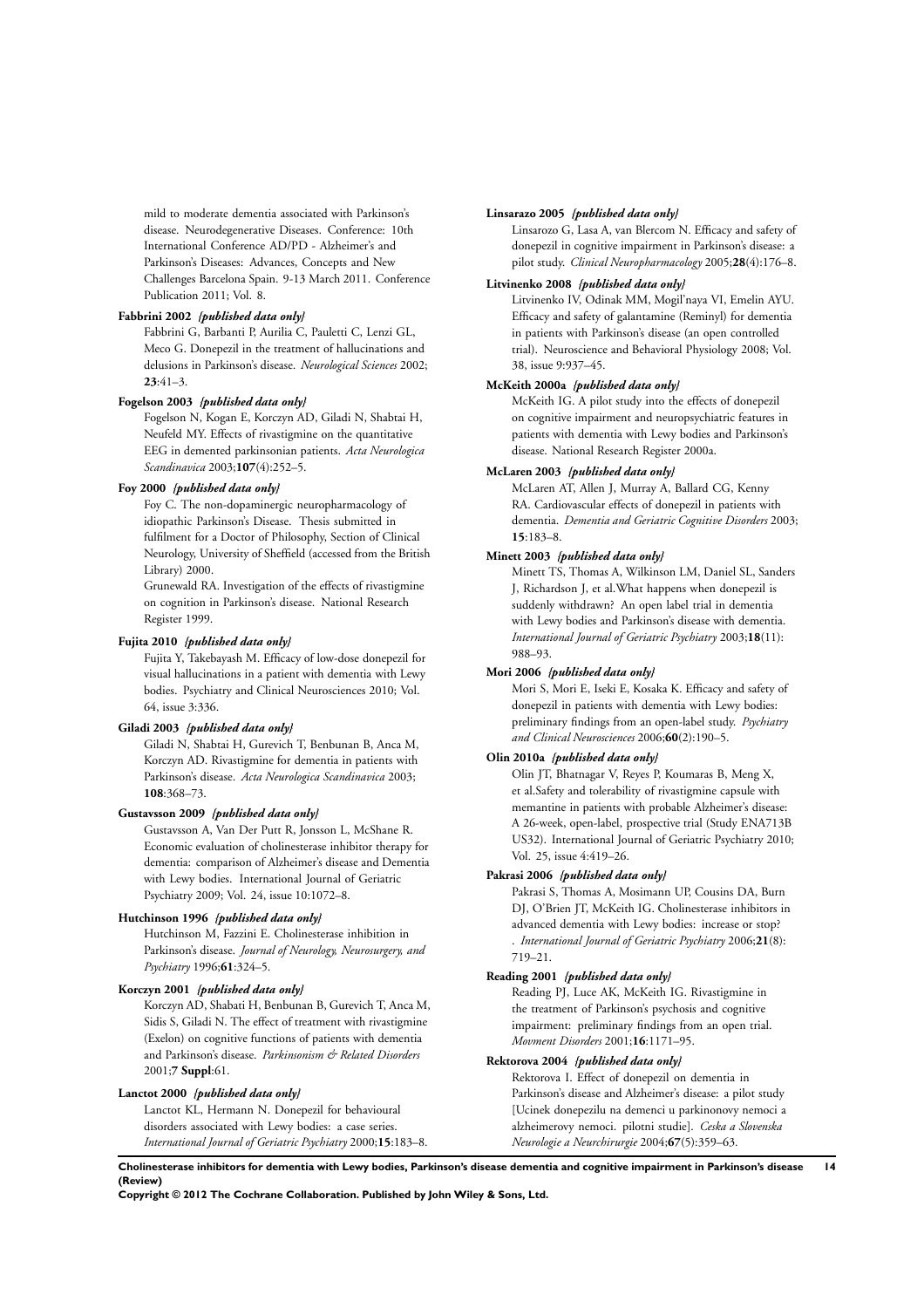#### **Rosengarten 2010** *{published data only}*

Rosengarten B, Dannhardt V, Burr O, Pohler M, Rosengarten S, Oechsner M, et al.Neurovascular coupling in Parkinson's disease patients: effects of dementia and acetylcholinesterase inhibitor treatment. Journal of Alzheimer's Disease 2010; Vol. 22, issue 2:415–21.

#### **Samuel 2000** *{published data only}*

Samuel W, Caligiuri M, Galasko D, Lacro J, Marini M, McClure FS, et al.Better cognitive and psychopathologic response to donepezil in patients prospectively diagnosed as dementia with Lewy bodies: A preliminary study. International Journal of Geriatric Psychiatry 2000; Vol. 15, issue 9:794–802.

#### **Satoh 2010** *{published data only}*

Satoh M, Ishikawa H, Meguro K, Kasuya M, Ishii H, Yamauchi S. Improved visual hallucination by donepezil and occipital glucose metabolism in dementia with Lewy bodies: the Osaki-Tajiri project. European Neurology 2010; Vol. 64, issue 6:337–44.

### **Thomas 2005** *{published data only}*

Thomas AJ, Burns A, Rowan EN, Littlewood E, Newby J, Cousins D, et al.A comparison of the efficacy of donepezil in Parkinson's disease with dementia and dementia with Lewy bodies. *International Journal of Geriatric Psychiatry* 2005;**20**(10):938–44.

#### **Touchon 2006a** *{published data only}*

<sup>∗</sup> Touchon J, Bergman H, Bullock R, Rapatz G, Nagel J, Lane R. Response to rivastigmine or donepezil in Alzheimer's patients with symptoms suggestive of concomitant Lewy body pathology. *Current Medical Research and Opinion* 2006;**22**(1):49.

#### **Touchon 2006b** *{published data only}*

Touchon J, Bergman H, Bullock R. Erratum: Response to rivastigmine or donepezil in Alheimer's patients with symptoms suggestive of concomitant Lewy body pathology. *Current Medical Research and Opinion* 2006;**22**(1):45.

#### **Van Laar 2001** *{published data only}*

Van Laar T, de Vries JJ, Nakhosteen A, Leenders KL. Rivastigmine as anti-psychotic treatment in patients with Parkinson's disease. *Parkinsonism & Related Disorders* 2001; **7 Suppl**:73.

#### **Vasile 2010a** *{published data only}*

Vasile D, Vasiliu O, Vasile ML, Terpan M, Grigorescu G, Bogdan V, et al.Comparative efficacy of cholinesterase inhibitors in dementia associated with Parkinson's disease. European Neuropsychopharmacology. Conference: 23rd European College of Neuropsychopharmacology, ECNP Congress Amsterdam, Netherlands. 28 August to 1 September 2010. Conference Publication 2010; Vol. 20 Suppl:553–4.

#### **Vasile 2010b** *{published data only}*

Vasile D, Vasiliu O. Management of cognitive symptoms in dementia associated with Parkinson's disease. Proceedings of the World Medical Conference 2010:284–6.

#### **Walker 2000b** *{published data only}*

Walker Z. Lewy body dementia: The investigation of pre and post synaptic dopaminergic receptors with SPET. NRR 2000. [MEDLINE: http://www.doh.gov.uk/nrr.htm]

### **Werber 2001** *{published data only}*

Werber EA, Rabey JM. The beneficial effect of cholinesterase inhibitors on patients suffering from Parkinson's disease and dementia. *Journal of Neural Transmission* 2001;**108**(11): 1319–25.

#### **Wilcock 2000** *{published data only}*

Wilcock GK. A double-blind, placebo-controlled, randomised, parallel group phase IIa study of the efficacy and safety of a novel therapy in the treatment of behavioural and psychological symptoms in subjects with dementia with Lewy bodies. National Research Register 2000e.

#### **References to ongoing studies**

#### **Anon 2004a** *{published data only}*

Anon. Donepezil to treat dementia in Parkinson's disease. ClinicalTrials.gov 2004.

#### **Anon 2007a** *{published data only}*

Anon. Double-blind study of E2020 in patients with dementia with Lewy bodies - Phase II. ClinicalTrials.gov 2007.

#### **Anon 2011** *{published data only}*

Anon. A study of E2020 in patients with dementia with Lewy bodies (DLB), followed by a long-term extension phase - Phase III. ClinicalTrials.gov 2011.

#### **Burn 2009** *{published data only}*

Burn DJ. Multi-centre UK study of the acetylcholinesterase inhibitor donepezil in early dementia associated with Parkinson's disease (MUSTARDD-PD). ClinicalTrials.gov: http://clinicaltrials.gov/ct2/show/NCT01014858 2009.

#### **Kurlan 2003** *{published data only}*

Kuran R. Treatment of agitation/psychosis in dementia/ parkinsonism. Alzheimer's Disease Education and Referral Centre (ADEAR) 2003.

# **Marion 2003** *{published data only}*

Marion MH. An open 24 week prospective, randomised, double-blind placebo controlled parallel group study of efficacy, tolerability and safety of 3-12mg/day of Exelon and Exelon (rivastigmine) capsules in patients with Parkinson's disease dementia. National Research Register 2003.

# **Additional references**

#### **Aarsland 2003**

Aarsland D, Andersen K, Larsen JP, Lolk A, Kragh-Sorensen P. Prevalence and characteristics of dementia in Parkinson disease: an 8-year prospective study. *Archives of Neurology* 2003;**60**:387–92.

#### **Aarsland 2005**

Aarsland D, Zaccai J, Brayne C. A systematic review of prevalence studies of dementia in Parkinson's disease. *Movement Disorders* 2005;**20**:1255–63.

**Cholinesterase inhibitors for dementia with Lewy bodies, Parkinson's disease dementia and cognitive impairment in Parkinson's disease 15 (Review)**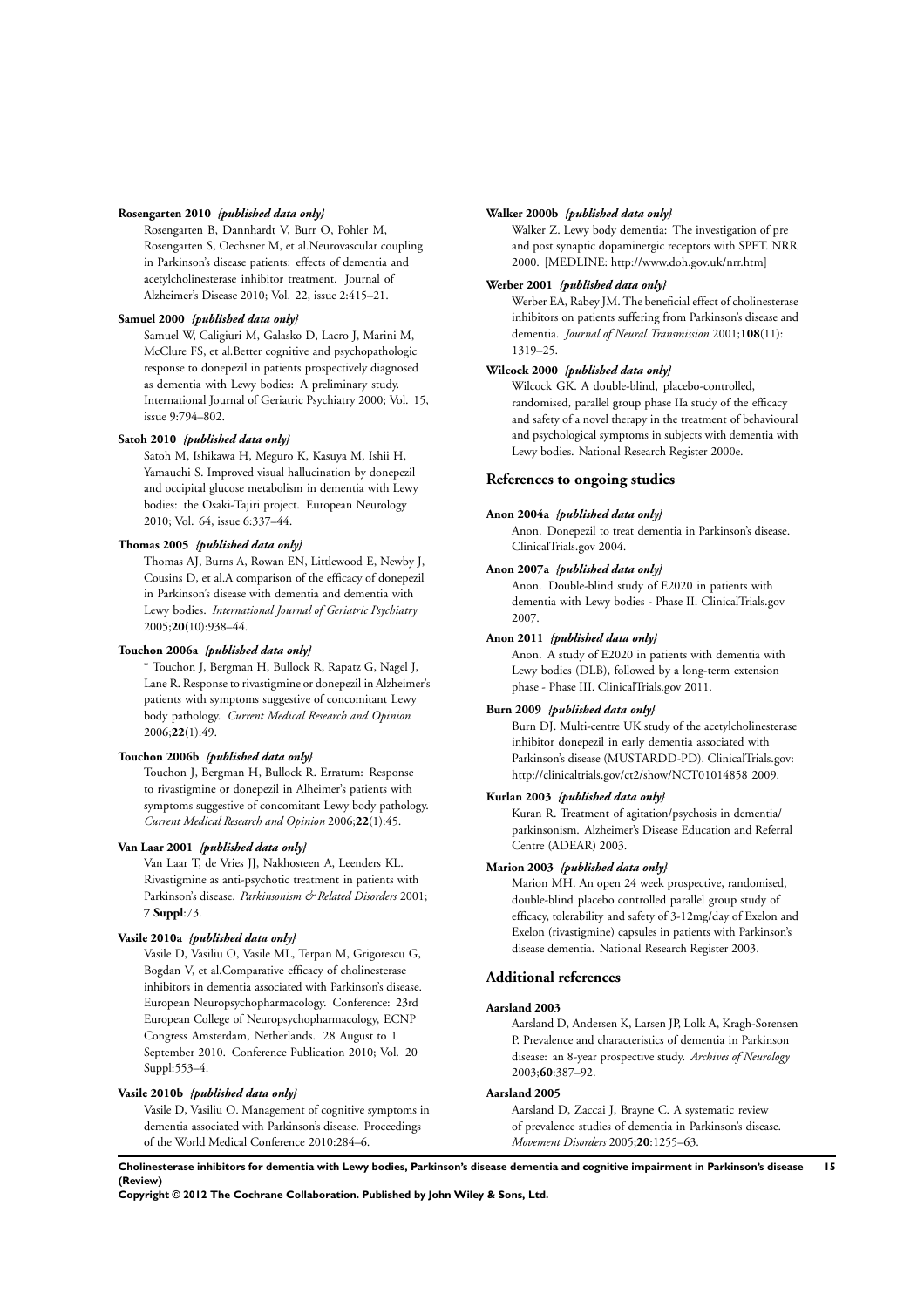#### **Ballard 2006**

Ballard C, Ziabreva I, Perry R, Larsen JP, O'Brien J, McKeith I, et al.Differences in neuropathologic characteristics across the Lewy body dementia spectrum. *Neurology* 2006;**67(11)**: 1931–4.

#### **Barr 1996**

Barr A, Brandt J. Word-list generation deficits in dementia. *Journal of Clinical and Experimental Neuropsychology* 1996; **18**:810–22.

# **Bedard 2003**

Bedard MA, Agid Y, Chouinard S, et al.*Mental and Behavioural dysfunction in movement disorders*. Totowa, NJ: Humana Press, 2003.

# **Beery 1989**

Beery KE. *Revised Administration, Scoring ad Teaching Manual for the Developmental Test of Visual-Motor Integration*. Cleveland: Modern Curriculum Press, 1989.

# **Bostrom 2006**

Bostrom F, Jonsson L, Minthon L, Londos E. Patients with Lewy body dementia use more resources than those with Alzheimer's disease. International Journal of Geriatric Psychiatry 2006; Vol. 22, issue 8:713–9.

#### **Braak 2006**

Braak H, Rub U, Del Tredici K. Cognitive decline correlates with neuropathological stage in Parkinson's disease. *Journal of the Neurological Sciences* 2006;**248(1-2)**:255–8.

#### **Brandt 2001**

Brandt J, Benedict RHB. *Hopkins Verbal Learning Test-Revised, Professional Manual*. Odessa, FL: Psychological Assessment Resources, Inc., 2001.

### **Burn 2003**

Burn DJ, McKeith IG. Current treatment of dementia with Lewy bodies and dementia associated with Parkinson's disease. *Movement Disorders* 2003;**18 Suppl 6**:72–9.

#### **Burn 2006**

Burn DJ. Cortical Lewy body disease and Parkinson's disease dementia. *Current opinions in neurology* 2006;**19(6)**:572–9.

### **Cummings 1994**

Cummings JL, Mega M, Gray K, Rosenburg-Thompson S, Carusi DA, Gornbein J. The Neuropsychiatric Inventory: Comprehensive assessment of psychopathology in dementia. *Neurology* 1994;**44**:2308–13.

### **Delis 2001**

Delis DC, Kaplan E, Kramer JH. *Delis-Kaplan executive function system*. San Antonio, Tex.: Psychological Corporation, 2001.

# **Dubois 1997**

Dubois B, Pillon B. Cognitive deficits in Parkinson's disease. *Journal of Neurology* 1997;**244**:2–8.

#### **Fahn 1987**

Fahn S, Elton RS, Members of the UPDRS Develpment Committee. Unified Parkinson's disease rating scale. In: Fahn S, Marsden CD, Goldstein M editor(s).

*Recent Developments in Parkinson's Disease II*. New York: Macmillan, 1987:153–63.

### **Folstein 1975**

Folstein NF, Folstein SE, McHugh PR. Mini-Mental State: a practical method for grading the cognitive state of patients for the clinician. *Journal of Psychiatric Research* 1975;**12**: 189–98.

#### **Galasko 1997**

Galasko D, Bennett D, Sano M, et al.An inventory to assess activities of daily living for clinical trials in Alzheimer's disease. The Alzheimer's Disease Cooperative Study. *Alzheimer Disease and Associated Disorders* 1997;**11 Suppl 2**: 533–9.

# **Higgins 2008**

Higgins JPT, Deeks JJ, Altman DG (editors). Chapter 16: Special topics in statistics. In: Higgins JPT, Green S editor(s). *Cochrane Handbook for Systematic Reviews of Interventions*. Chichester (UK): John Wiley & Sons, 2008.

#### **Jellinger 1994**

Jellinger KA, Bancher CH, Fischer P. Neuropathological correlates of mental dysfunction in Parkinson's disease. In: Wolters EC, Scheltens PH editor(s). *Mental Dysfunction in Parkinson's Disease*. Dordrecht: ICG Printing, 1994: 141–61.

#### **Lee 2006**

Lee VM, Trojanowski JQ. Mechanisms of Parkinson's disease linked to pathological alpha-synuclein: new targets for drug discovery. *Neuron* 2006;**52(1)**:33–8.

# **Lippa 1998**

Lippa CF, Johnson R, Smith TW. The medial temporal lobe in dementia with Lewy bodies: a comparative study with Alzheimer's disease. *Annals of Neurology* 1998;**43**(1):102–6.

#### **Maidment 2006**

Maidment I, Fox C, Boustani M. Cholinesterase inhibitors for Parkinson's disease dementia. *Cochrane Database of Systematic Reviews* 2006, Issue 1. [DOI: 10.1002/ 14651858.CD004747.pub2]

#### **Manos 1994**

Manos PJ, Wu R. The ten point clock drawing test: a quick screen and grading method for cognitive impairment in medical and surgical patients. *International Journal of Psychiatry in Medicine* 1994;**24**:229–44.

#### **Mattis 1988**

Mattis S. *Dementia Rating Scale (DRS) Professional Manual*. Odessa, FL: Psychological Assessment Resources, Inc., 1988.

#### **McKeith 1992**

McKeith I, Fairbairn A, Perry R, Thompson P, Perry E. Neuroleptic sensitivity in patients with senile dementia of Lewy body type. *BMJ* 1992;**305**:673–8.

#### **McKeith 1996**

McKeith IG, Galasko D, Kosaka K, Perry EK, Dickson DW, Hansen LA, et al.Consensus guidelines for the clinical and pathologic diagnosis of dementia with Lewy bodies

**Cholinesterase inhibitors for dementia with Lewy bodies, Parkinson's disease dementia and cognitive impairment in Parkinson's disease 16 (Review)**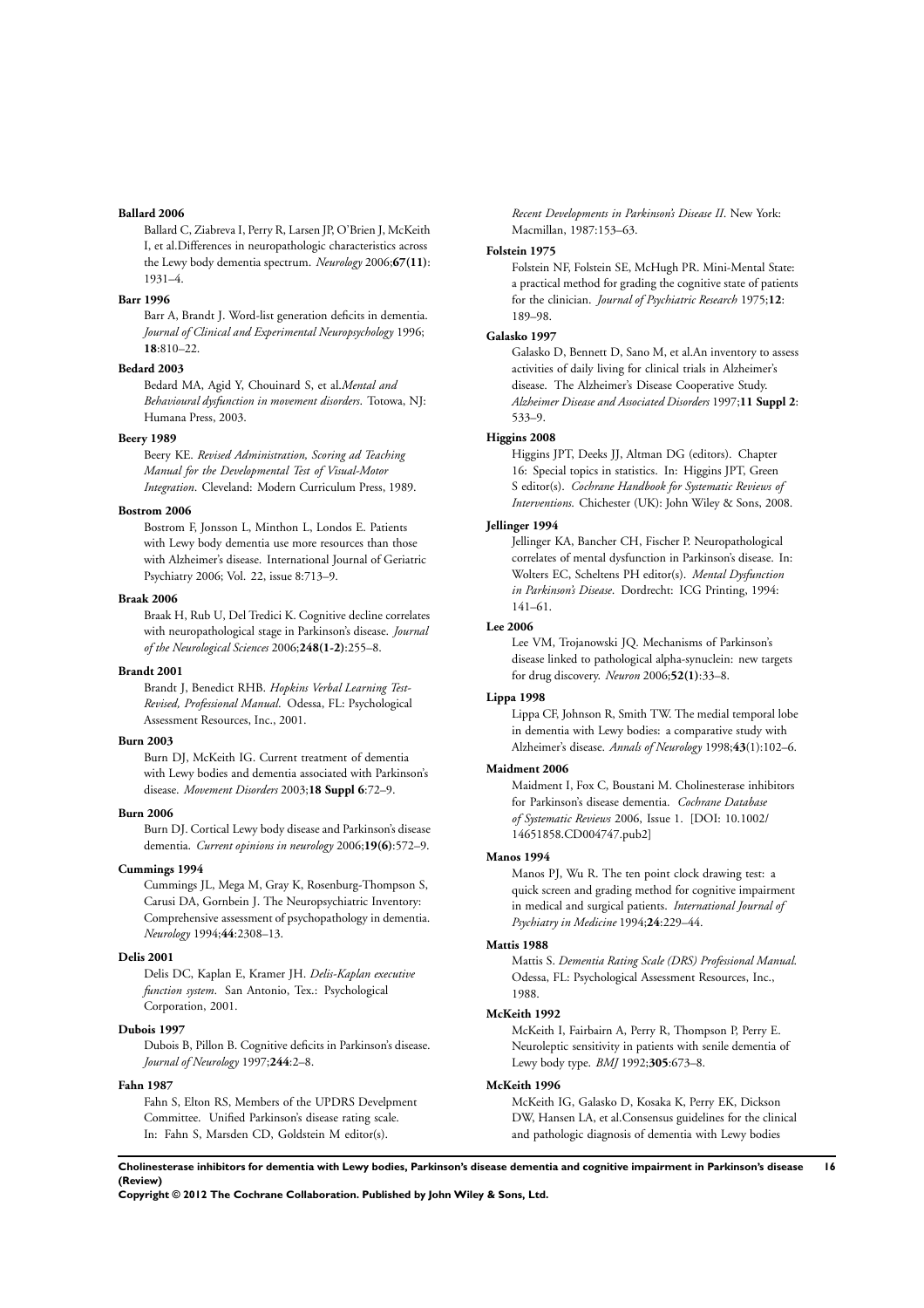(DLB): report of the consortium on DLB international workshop. *Neurology* 1996;**47**:1113–24.

# **McKeith 2005**

McKeith IG, Dickson DW, Lowe J, Emre M, O'Brien JT, Feldman H, et al.Diagnosis and management of dementia with Lewy bodies. Third report of the DLB consortium.. *Neurology* 2005;**65**:1863–72.

# **Nakano 1984**

Nakano I, Hirano A. Parkinson's disease: neuron loss in the nucleus basalis without concomitant Alzheimer's disease. *Annals of Neurology* 1984;**15**:415–8.

#### **Olanow 2006**

Olanow CW, McNaught KS. Ubiquitin-proteasome system and Parkinson's disease. *Movement Disorders* 2006;**21**(11): 1806–23.

# **Overall 1962**

Overall JE, Gorham DR. The Brief Psychiatric Rating Scale. *Psychological Reports* 1962;**10**:790–812.

### **Perry 1994**

Perry EK, Haroutunian V, Davis KL, et al.Neocortical cholinergic activities differentiate Lewy body dementia from classical Alzheimer's disease. *Neuroreport* 1994;**5**(7):747–9.

#### **Reitan 1958**

Reitan RM. Validity of the Trail Making Test as an indicator of organic brain damage. *Perceptual and Motor Skills* 1958; **8**:271–6.

#### **Rosen 1984**

Rosen WG, Mohs RC, Davis K. A new rating scale for Alzheimer's disease. *American Journal of Psychiatry* 1984; **141**:1356–64.

#### **Schneider 1997**

Schneider LS, Olin JT, Doody RS, et al.Validity and reliability of the Alzheimer's Disease Cooperative Study - Clinical Global Impression of Change. *Alzheimer Disease and Associated Disorders* 1997;**11 Suppl 2**:22–32.

### **Schretlen 1997**

Schretlen D. *Brief Test of Attention Professional Manual*. Odessa, FL: Psychological Assessment Resources, Inc., 1997.

#### **Simpson 1991**

Simpson PM, Surmon DJ, Wesnes KA, Wilcock GK. The cognitive assessment system for the demented patients: a validation study. *International Journal of Geriatric Psychiatry* 1991;**6**:95–102.

#### **Wild 2003**

Wild R, Pettit T, Burns A. Cholinesterase inhibitors for dementia with Lewy bodies. *Cochrane Database of Systematic Reviews* 2003, Issue 3. [DOI: 10.1002/ 14651858.CD003672]

#### **Williams 2009**

Williams SS, Williams J, Combrinck M, Christie S, Smith AD, McShane R. Olfactory impairment is more marked in patients with mild dementia with Lewy bodies than those with mild Alzheimer disease. *Journal of Neurology, Neurosurgery, and Psychiatry* 2009;**80**(6):667–70.

#### **Zaccai 2005**

Zaccai J, McCracken C, Brayne C. A systematic review of prevalence and incidence studies of dementia with Lewy bodies. *Age and Ageing* 2005;**34**:561–6.

∗ *Indicates the major publication for the study*

**Cholinesterase inhibitors for dementia with Lewy bodies, Parkinson's disease dementia and cognitive impairment in Parkinson's disease 17 (Review)**

**Copyright © 2012 The Cochrane Collaboration. Published by John Wiley & Sons, Ltd.**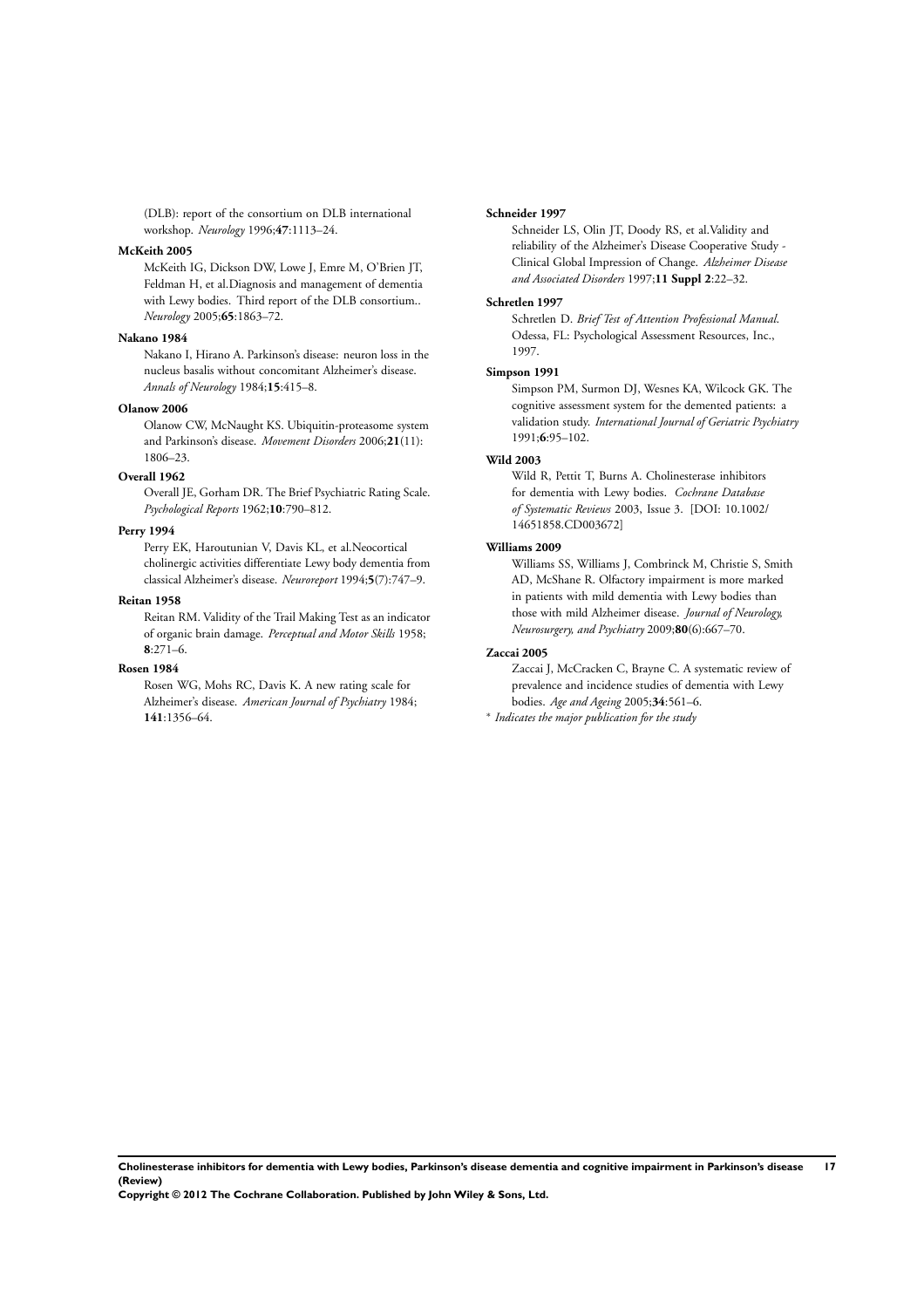# <span id="page-19-0"></span>**CHARACTERISTICS OF STUDIES**

# **Characteristics of included studies** *[ordered by study ID]*

# **Aarsland 2002a**

| Methods       | Randomised, single centre, double-blind, cross-over, placebo-controlled.<br>Duration: 10 weeks.                                                                                                                                                                                                                                                                                                                                                                                                                                                                                                                                                                                                                                                                                                                                                                                                                                                                                             |
|---------------|---------------------------------------------------------------------------------------------------------------------------------------------------------------------------------------------------------------------------------------------------------------------------------------------------------------------------------------------------------------------------------------------------------------------------------------------------------------------------------------------------------------------------------------------------------------------------------------------------------------------------------------------------------------------------------------------------------------------------------------------------------------------------------------------------------------------------------------------------------------------------------------------------------------------------------------------------------------------------------------------|
| Participants  | Country: Norway<br>No. of centres: 1<br>Diagnosis: definite or probable PD as per Larsen (Clinical diagnosis of Parkinson's dis-<br>ease. Proposal of diagnostic subgroups classified at different levels of confidence) AND<br>dementia due to PD by DSM-IV criteria.<br>Inclusions: age 41-95 years, mild-severe Parkinsonism (Hoehn and Yahr stage <5), clinical<br>evidence of decline in memory AND at least one other category of cognitive function<br>(starting at least 1 year after onset of parkinsonism), MMSE 16-26, on stable regimen<br>anti-Parkinsonian mediation for at least 1 month immediately preceding study and<br>throughout its duration, patient accompanied by care-giver (= informant).<br>Exclusions: brain disease except PD, other severe medical disorders, use of anticholinergic<br>drugs or psychtropic drugs with anticholinergic effects, use benzodiazepine medication<br>(except short-acting) in 24 hours before testing<br>Number of patients: 14 |
| Interventions | Route: oral<br>Treatment: donepezil started at 5mg once daily for 6 weeks and increased to 10mg daily<br>for 4 weeks if tolerated                                                                                                                                                                                                                                                                                                                                                                                                                                                                                                                                                                                                                                                                                                                                                                                                                                                           |
| Outcomes      | Primary outcome measures: mini-mental state examination (MMSE), the clinician's in-<br>terview based global impression of change (CIBIC+), the motor subscale of the unified<br>Parkinson's disease rating scale (UPDRS)<br>Secondary measures: Neuropsychiatric Inventory (NPI) and the severity of parkinsonism<br>(rated by patient and informer)                                                                                                                                                                                                                                                                                                                                                                                                                                                                                                                                                                                                                                        |
| Notes         | Details of secondary outcome measures are currently unpublished                                                                                                                                                                                                                                                                                                                                                                                                                                                                                                                                                                                                                                                                                                                                                                                                                                                                                                                             |

*Risk of bias*

| <b>Bias</b>                                                                | Authors' judgement | Support for judgement                                                                                                                |
|----------------------------------------------------------------------------|--------------------|--------------------------------------------------------------------------------------------------------------------------------------|
| Random sequence generation (selection Low risk)<br>bias)                   |                    | Quote: "a randomisation list was computer<br>generated according to a random block de-<br>sign"                                      |
| Allocation concealment (selection bias)                                    | Low risk           | Quote: "the principal investigator was<br>given a sealed envelope containing the indi-<br>vidual treatment regimens of each patient" |
| Blinding (performance bias and detection Low risk<br>bias)<br>All outcomes |                    | The initial dose was donepezil 5 mg or<br>identically appearing placebo tablets taken<br>once a day in the evening. The dose was     |

**Cholinesterase inhibitors for dementia with Lewy bodies, Parkinson's disease dementia and cognitive impairment in Parkinson's disease 18 (Review)**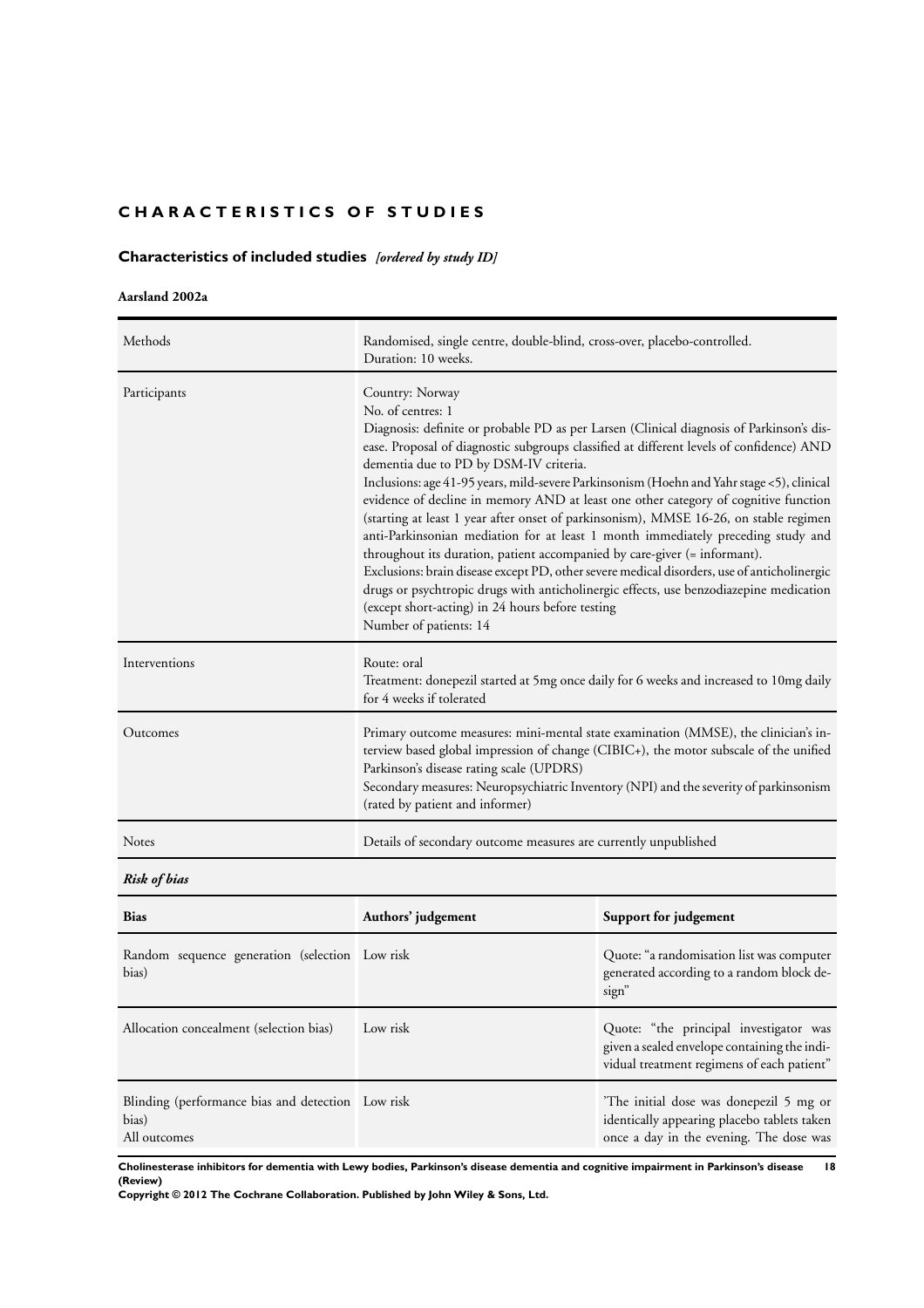# **Aarsland 2002a** (*Continued)*

|                                                          |           | increased to 10 mg after six weeks if well<br>tolerated.'                                                                                                                                                                                     |
|----------------------------------------------------------|-----------|-----------------------------------------------------------------------------------------------------------------------------------------------------------------------------------------------------------------------------------------------|
| Incomplete outcome data (attrition bias)<br>All outcomes | High risk | Imputation of missing data using LOCF.<br>Too small to be able to say whether there<br>was differential dropout in drug arm. The<br>lack of a published behavioural outcome<br>increases the risk that there is selective re-<br>porting bias |
| Other bias                                               | High risk | Small pilot studies such as this are inher-<br>ently at high risk of bias                                                                                                                                                                     |

# **Dubois 2007**

| Methods       | Randomised, multi-centre, double-blind, placebo-controlled, 3-arm parallel group<br>Duration: 24 weeks                                                                                                                                                                                                                                         |
|---------------|------------------------------------------------------------------------------------------------------------------------------------------------------------------------------------------------------------------------------------------------------------------------------------------------------------------------------------------------|
| Participants  | Countries: Details not available<br>No. of centres: Details not available<br>Diagnosis: PD by UK Brain Bank Criteria AND dementia by DSM-IV<br>Inclusions: Mild-moderately severe dementia, MMSE 10-26, present at least 1 year after<br>onset of PD<br>Exclusions: Details not available<br>Number of patients: 550 (377 on active treatment) |
| Interventions | Route: oral<br>Treatment: donepezil 5mg or 10mg for 24 weeks                                                                                                                                                                                                                                                                                   |
| Outcomes      | Primary outcome measures: Alzheimer's Disease Assessment Scale - Cognitive subscale<br>(ADAS-Cog); Alzheimer's Disease Cooperative Study - Clinician's Global Impression of<br>Change (ADCS-CGIC)<br>Secondary outcome measures: executive function tests, working memory, attention and<br>visuospatial function tests                        |
| <b>Notes</b>  | Tolerability and safety assessed<br>Treatment-related motor impairment assessed by motor subscale of UPDSRS<br>Treatment-by-country interaction investigated                                                                                                                                                                                   |

# *Risk of bias*

| <b>Bias</b>                                                 | Authors' judgement | Support for judgement                              |
|-------------------------------------------------------------|--------------------|----------------------------------------------------|
| Random sequence generation (selection Unclear risk<br>bias) |                    | No details of randomisation process avail-<br>able |
| Allocation concealment (selection bias)                     | Unclear risk       | No details of available                            |

**Cholinesterase inhibitors for dementia with Lewy bodies, Parkinson's disease dementia and cognitive impairment in Parkinson's disease 19 (Review)**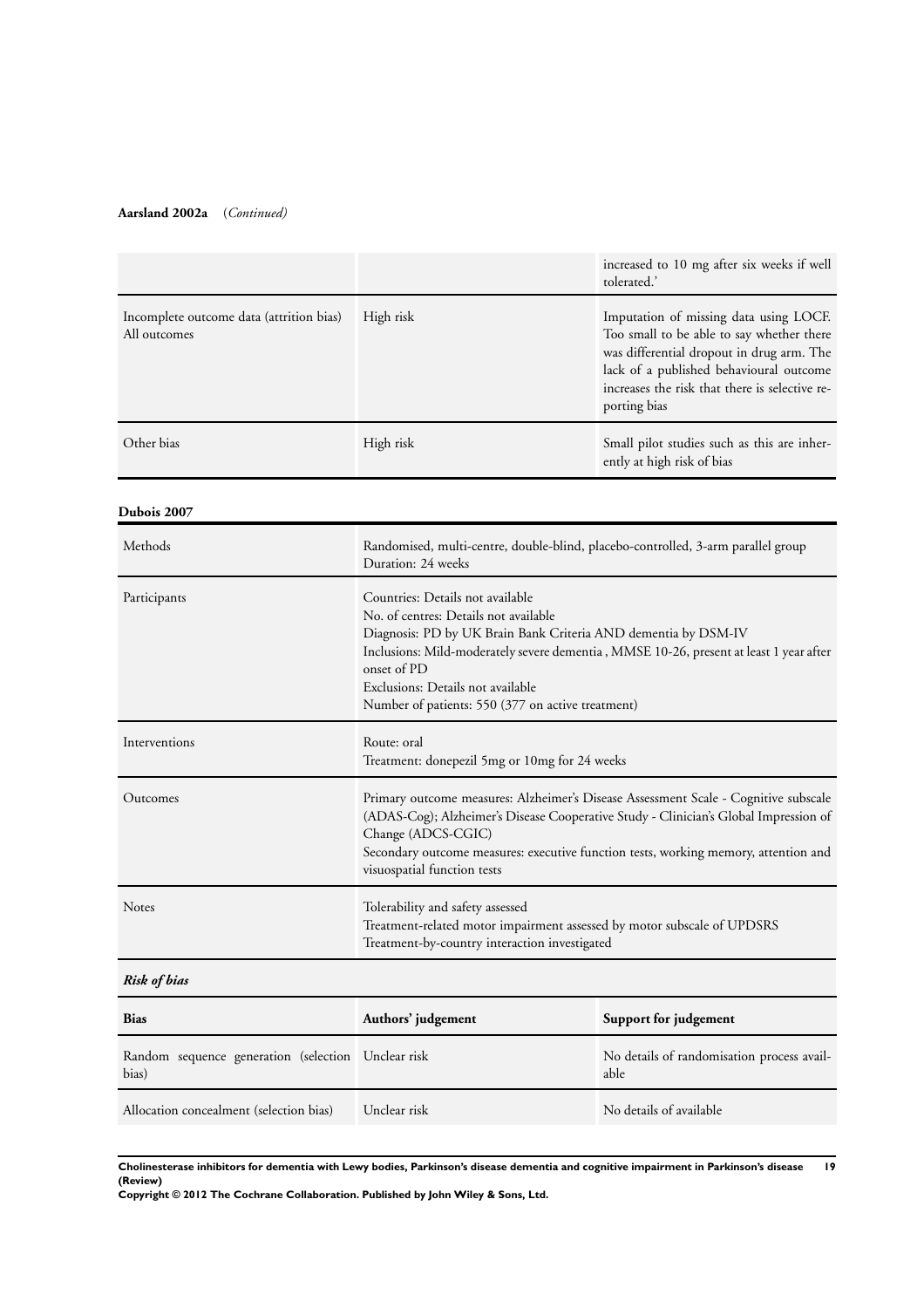# **Dubois 2007** (*Continued)*

| Blinding (performance bias and detection Unclear risk<br>bias)<br>All outcomes |                                                                                                                                                                                                                                                                                                                                                                                                                                                                                                                                                                                                                                                                                                                                                                                                                                                        | No details available                                                                                                    |
|--------------------------------------------------------------------------------|--------------------------------------------------------------------------------------------------------------------------------------------------------------------------------------------------------------------------------------------------------------------------------------------------------------------------------------------------------------------------------------------------------------------------------------------------------------------------------------------------------------------------------------------------------------------------------------------------------------------------------------------------------------------------------------------------------------------------------------------------------------------------------------------------------------------------------------------------------|-------------------------------------------------------------------------------------------------------------------------|
| Incomplete outcome data (attrition bias)<br>All outcomes                       | High risk                                                                                                                                                                                                                                                                                                                                                                                                                                                                                                                                                                                                                                                                                                                                                                                                                                              | Only available as a poster. High risk of se-<br>lective reporting of data, especially given<br>that remains unpublished |
| <b>Emre 2004</b>                                                               |                                                                                                                                                                                                                                                                                                                                                                                                                                                                                                                                                                                                                                                                                                                                                                                                                                                        |                                                                                                                         |
| Methods                                                                        | Randomised, multicenter, double-blind, placebo-controlled.<br>Duration: 24 weeks                                                                                                                                                                                                                                                                                                                                                                                                                                                                                                                                                                                                                                                                                                                                                                       |                                                                                                                         |
| Participants                                                                   | Countries: Austria, Belgium, Canada, France, Germany, Italy, Holland, Norway, Portu-<br>gal, Spain, Turkey, UK.<br>No. of centres: not stated.<br>Diagnosis: PD by UK Parkinson's Disease Society Brain Bank criteria; Dementia by<br>DSM-IV (dementia due to Parkinson's disease code 294.1)<br>Inclusions: MMSE 10 to 24; onset of symptoms of dementia more than 2 years after<br>diagnosis of PD; regular caregiver.<br>Exclusions: primary neurodegenerative disease other than PD or dementia; history ma-<br>jor depression; presence of active uncontrolled seizure disorder; disability or unstable<br>disease unrelated to PD; hypersensitivity rivastigmine or similar drugs; use cholinesterase<br>inhibitor or anticholinergic drug.<br>Number of patients (Randomised/ITT/completers): rivastigmine: 362/329/263;<br>placebo:179/161/147 |                                                                                                                         |
| Interventions                                                                  | Route: oral<br>Treatment: rivastigmine commenced at 1.5mg twice daily and increased according to<br>tolerability by 3mg daily at intervals of at least 4 weeks over a 16 week period                                                                                                                                                                                                                                                                                                                                                                                                                                                                                                                                                                                                                                                                   |                                                                                                                         |
| Outcomes                                                                       | Primary outcome measures: Intention to treat analysis with LOCF<br>Alzheimer's Disease Assessment Scale - Cognitive sub-scale (ADAS-Cog); Alzheimer's<br>Disease Cooperative Study - Clinician's Global Impression of Change (ADCS-CGIC)<br>Secondary measures: Mini-Mental State Examination (MMSE); Alzheimer's Disease Co-<br>operative Study - Activities of Daily Living (ADCS-ADL); Neuropsychiatric Inventory<br>(NPI); Cognitive Drug Research (CDR) Computerized Assessment System power of<br>attention tests; Delis-Kaplan Executive Function System (D-KEFS) Verbal Fluency test;<br>Ten Point Clock-Drawing test; Unified Parkinson's Disease Rating Scale (UPDRS)                                                                                                                                                                        |                                                                                                                         |
| Notes                                                                          |                                                                                                                                                                                                                                                                                                                                                                                                                                                                                                                                                                                                                                                                                                                                                                                                                                                        |                                                                                                                         |
| <b>Risk of bias</b>                                                            |                                                                                                                                                                                                                                                                                                                                                                                                                                                                                                                                                                                                                                                                                                                                                                                                                                                        |                                                                                                                         |
| Bias                                                                           | Authors' judgement                                                                                                                                                                                                                                                                                                                                                                                                                                                                                                                                                                                                                                                                                                                                                                                                                                     | Support for judgement                                                                                                   |

**Cholinesterase inhibitors for dementia with Lewy bodies, Parkinson's disease dementia and cognitive impairment in Parkinson's disease 20 (Review)**

**Copyright © 2012 The Cochrane Collaboration. Published by John Wiley & Sons, Ltd.**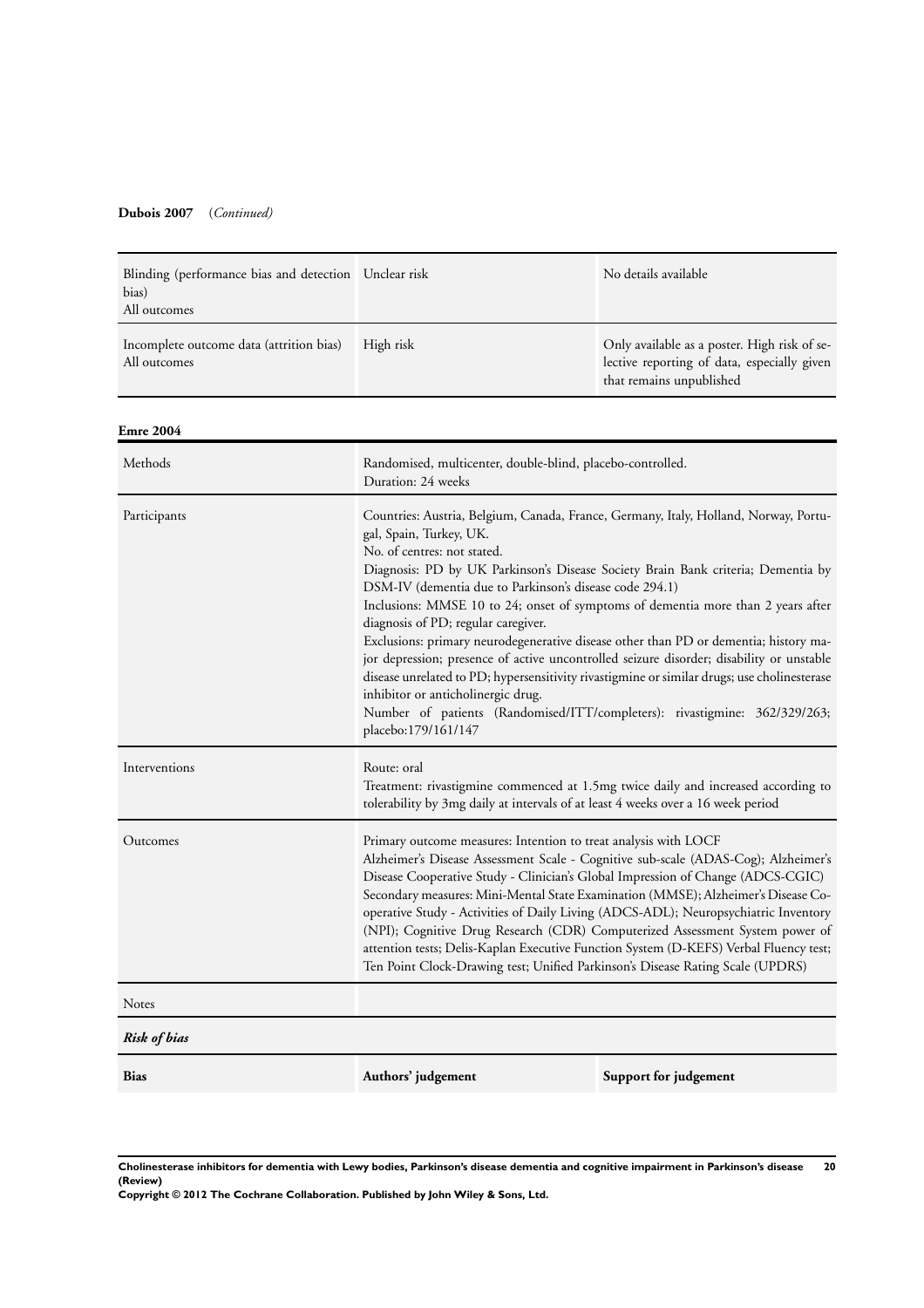# **Emre 2004** (*Continued)*

| Random sequence generation (selection Low risk<br>bias)                    |          | Quote: "automated random assignment of<br>treatment was performed with the use of<br>a validated system, managed by Novartis<br>Drug Supply Managment"                                                                                                                                                                       |
|----------------------------------------------------------------------------|----------|------------------------------------------------------------------------------------------------------------------------------------------------------------------------------------------------------------------------------------------------------------------------------------------------------------------------------|
| Blinding (performance bias and detection Low risk<br>bias)<br>All outcomes |          |                                                                                                                                                                                                                                                                                                                              |
| Incomplete outcome data (attrition bias)<br>All outcomes                   | Low risk | Intention-to-treat analysis with LOCF.<br>About half those who discontinued drug<br>continued to attend for ITT evaluations,<br>thereby reducing the attrition bias towards<br>a positive effect of drug which would be<br>associated with the greater discontinuation<br>rate amongst those taking drug which oc-<br>curred |
| Other bias                                                                 | Low risk | Comment: The study appears to be free of<br>other sources of bias                                                                                                                                                                                                                                                            |

# **Leroi 2004**

| Methods       | Randomized, multicenter, double-blind, placebo-controlled.<br>Duration: 18 weeks                                                                                                                                                                                                                                                                                                                                                                                                                                                                                                                                     |
|---------------|----------------------------------------------------------------------------------------------------------------------------------------------------------------------------------------------------------------------------------------------------------------------------------------------------------------------------------------------------------------------------------------------------------------------------------------------------------------------------------------------------------------------------------------------------------------------------------------------------------------------|
| Participants  | Country: USA<br>No. of centres: 2<br>Diagnosis: PD by UK Parkinson's Disease Brain Bank Criteria AND either dementia or<br>cognitive impairment secondary to PD by DSM IV<br>Inclusions: on stable regimens of anti-Parkinsonian medications.<br>Exclusions: MMSE<10, substance abuse or dependence (by DSM IV criteria), severe<br>cardiac disease, severe renal disease, severe vascular disease, non-ambulatory, known<br>inability to tolerate donepezil<br>Number of patient: 16 (9 on active treatment)                                                                                                        |
| Interventions | Route: oral<br>Treatment: donepezil started at 2.5mg daily for 5 days then 5mg daily for 30 days then<br>7.5 mg daily for 5 days then 10mg daily for 91 days (total 18 weeks), study medication<br>could be reduced in 2.5 mg decrements in response to adverse effects                                                                                                                                                                                                                                                                                                                                              |
| Outcomes      | LOCF analysis. Primary outcome measure: Mini Mental State Examination (MMSE);<br>Dementia Rating Scale (DRS) - total score, attention subscore, initiation-perseveration<br>subscore, conceptualisation subscore, memory subscore; Brief Test of Attention (BTA)<br>;Trail Making Test-Part A and B (TMT-A and TMT-B); Verbal Fluency; Hopkins Verbal<br>Learning Test-Revised (HVLT); Developmental Test of Visual-motor Integration (VMI)<br>Secondary measures: Neuropsychiatric Inventory (NPI); Cornell Scale for Depression<br>in Dementia (CSDD); UPDRS-Activities of Daily Living (ADL) and Complications of |

**Cholinesterase inhibitors for dementia with Lewy bodies, Parkinson's disease dementia and cognitive impairment in Parkinson's disease 21 (Review)**

**Copyright © 2012 The Cochrane Collaboration. Published by John Wiley & Sons, Ltd.**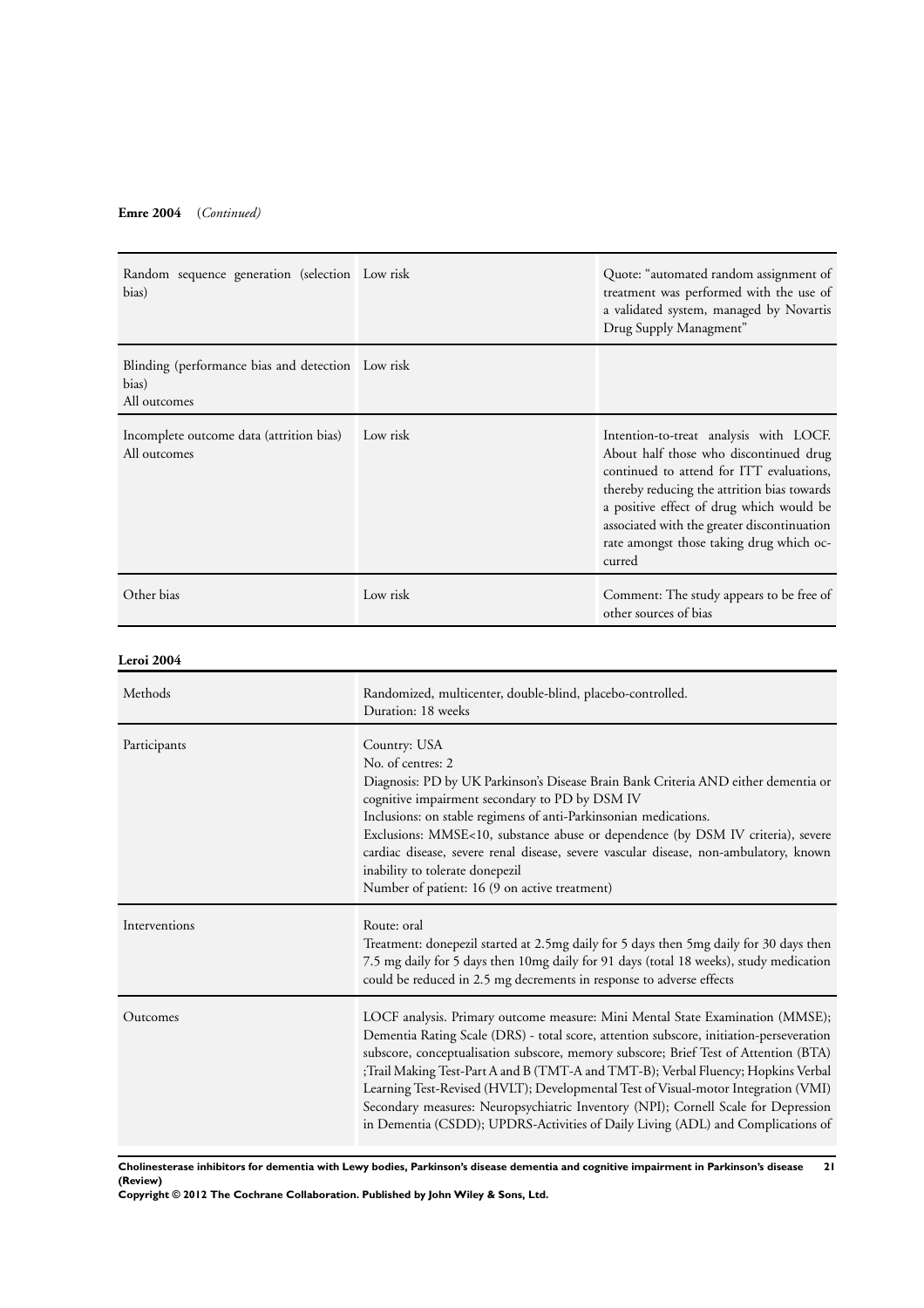# **Leroi 2004** (*Continued)*

|                                                                            | Therapy subscales<br>Safety measures: Unified Parkinson's Disease Rating Scale (UPDRS) motor subscale;<br>Hoehn and Yahr stage |                                                                                                                                                                                                     |
|----------------------------------------------------------------------------|--------------------------------------------------------------------------------------------------------------------------------|-----------------------------------------------------------------------------------------------------------------------------------------------------------------------------------------------------|
| <b>Notes</b>                                                               |                                                                                                                                |                                                                                                                                                                                                     |
| <b>Risk of bias</b>                                                        |                                                                                                                                |                                                                                                                                                                                                     |
| <b>Bias</b>                                                                | Authors' judgement                                                                                                             | Support for judgement                                                                                                                                                                               |
| Allocation concealment (selection bias)                                    | Low risk                                                                                                                       | Quote: "the pharmacy maintained the ran-<br>domisation code"                                                                                                                                        |
| Blinding (performance bias and detection Low risk<br>bias)<br>All outcomes |                                                                                                                                |                                                                                                                                                                                                     |
| Incomplete outcome data (attrition bias)<br>All outcomes                   | High risk                                                                                                                      | The high dropout rate (>30%), which was<br>due to more adverse effects in the drug arm,<br>and LOCF analysis, combine to create a<br>high risk of bias towards finding a positive<br>effect of drug |
| Other bias                                                                 | High risk                                                                                                                      | This was a small pilot study. Such studies<br>are inherently at risk of bias                                                                                                                        |

# **McKeith 2000**

| Methods         | Randomised, multicenter, double-blind, placebo-controlled.<br>Duration: 23 weeks - 20 weeks treatment followed by 3 weeks 'rest'                                                                                                                                                                                                                                                                                                               |
|-----------------|------------------------------------------------------------------------------------------------------------------------------------------------------------------------------------------------------------------------------------------------------------------------------------------------------------------------------------------------------------------------------------------------------------------------------------------------|
| Participants    | Countries: Spain, UK and Italy<br>No. of centres: details not available<br>Diagnosis: clinical diagnosis of probable Lewy body dementia<br>Inclusion: MMSE >9, regular caregiver<br>Exclusion: severe extrapyramidal symptoms, asthma, taking neuroleptics, anticholiner-<br>gics, selegiline or similar drugs<br>Number of patients (Randomised/ITT/Completers): RVS: 59/n <sub>1</sub> /41 Placebo: 61/n <sub>2</sub> /51<br>$(n_1+n_2=117)$ |
| Interventions   | Route: oral<br>Treatment: rivastigmine started at 1.5 mg twice daily, titrated to 6mg twice daily (or<br>maximum tolerated) over 8 weeks maximum                                                                                                                                                                                                                                                                                               |
| <b>Outcomes</b> | ITT Neuropsychiatric Inventory, 10 and 4 item versions (NPI-10 & NPI-4); speed of<br>response to selected tests; Clinician's Global Impression of Change (ADCS-CGIC); Mini<br>Mental State Examination (MMSE); Unified Parkinson's Disease Rating Scale (UPDRS)                                                                                                                                                                                |

**Cholinesterase inhibitors for dementia with Lewy bodies, Parkinson's disease dementia and cognitive impairment in Parkinson's disease 22 (Review)**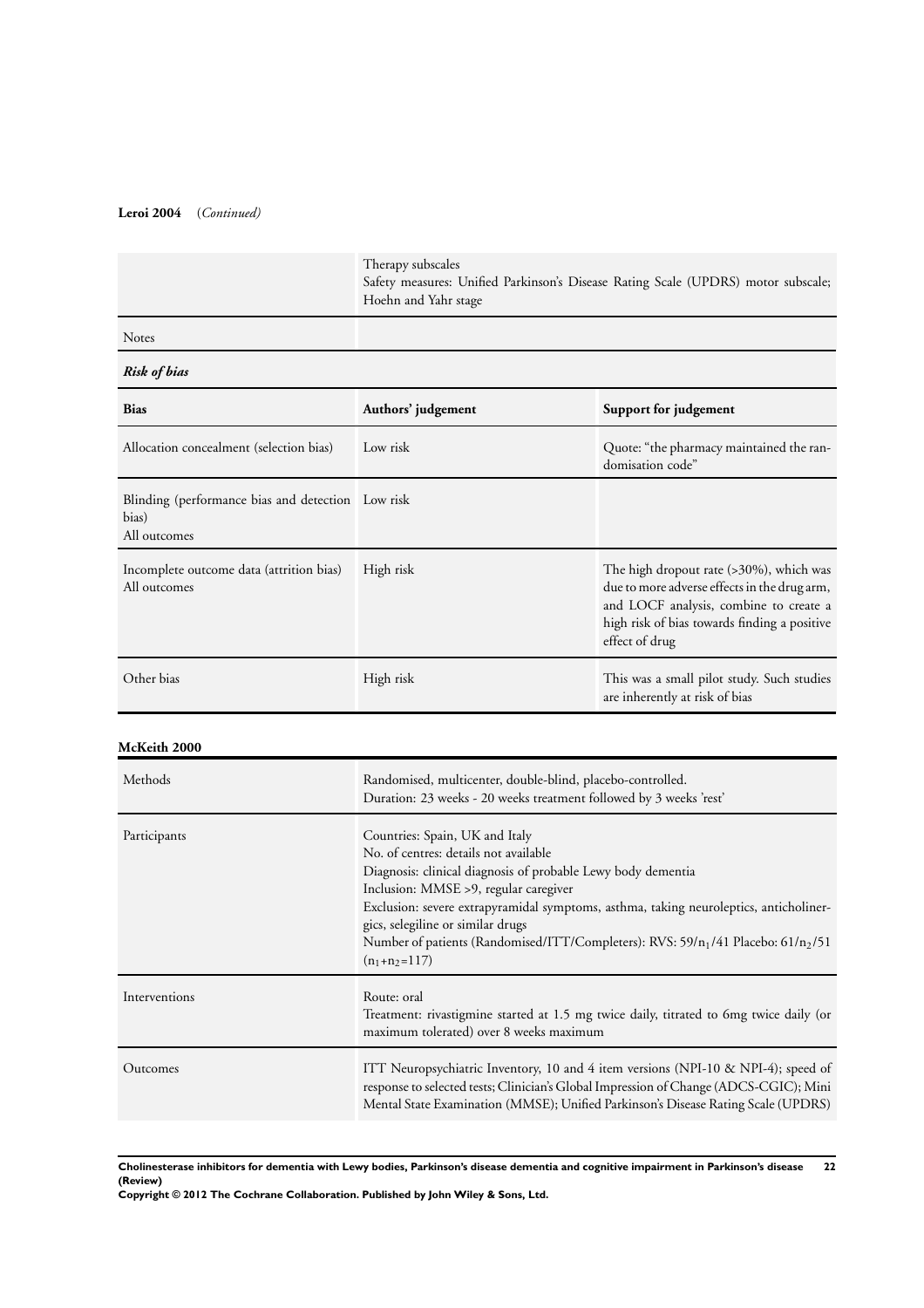### **McKeith 2000** (*Continued)*

*Risk of bias*

| <b>Notes</b> | Data on speed of response was not used in this Cochrane review, as we viewed it as a  |
|--------------|---------------------------------------------------------------------------------------|
|              | proxy measure rather than a direct measure of a clinically important feature of DLB.  |
|              | We were unable to include the UPDRS, as data was not presented in the published paper |

| <b>Bias</b>                                                                | Authors' judgement | Support for judgement                                                                                                                                                                                                                                                                                                                       |
|----------------------------------------------------------------------------|--------------------|---------------------------------------------------------------------------------------------------------------------------------------------------------------------------------------------------------------------------------------------------------------------------------------------------------------------------------------------|
| Random sequence generation (selection Low risk<br>bias)                    |                    | Quote: "randomisation list was computer<br>generated with a proprietary computer ap-<br>plication, according to a randomised block<br>design"                                                                                                                                                                                               |
| Allocation concealment (selection bias)                                    | Low risk           | Quote: "envelopes were to be opened only<br>in case of emergency and were collected af-<br>ter unblinding and verified for code breaks"                                                                                                                                                                                                     |
| Blinding (performance bias and detection Low risk<br>bias)<br>All outcomes |                    |                                                                                                                                                                                                                                                                                                                                             |
| Incomplete outcome data (attrition bias)<br>All outcomes                   | Unclear risk       | The presentation of ITT, LOCF and OC<br>data is commendable. However, it is not<br>reported how many of those in the ITT<br>dataset were providing data for the final<br>time point despite having discontinued<br>medication and whether there was an im-<br>balance in this. It is not clear whether out-<br>come reporting was selective |
| Other bias                                                                 | Low risk           | Comment: The study appears to be free of<br>other sources of bias                                                                                                                                                                                                                                                                           |

# **Ravina 2005**

| Methods      | Randomized, multicenter, double-blind, crossover, placebo-controlled.<br>Duration: 10 weeks                                                                                                                                                                                                                                                                                                                                                                                                                                                                                                                                                                             |
|--------------|-------------------------------------------------------------------------------------------------------------------------------------------------------------------------------------------------------------------------------------------------------------------------------------------------------------------------------------------------------------------------------------------------------------------------------------------------------------------------------------------------------------------------------------------------------------------------------------------------------------------------------------------------------------------------|
| Participants | Country: USA<br>No. of centres: 4<br>Diagnosis: PD by Movement Disorders Society Scientific issues Committee Parkinsonian<br>disorders (diagnosis made by movement disorder specialists)<br>Inclusions: age >40 years, mild-moderate dementia according to DSM IV criteria for<br>dementia AND MMSE 17-26<br>Exclusions: clinical diagnosis of DLB, other causes of dementia (e.g. stoke), use of<br>cholinergic or anticholinergic agents except amantadine or tolterodine within 2 weeks<br>before screening, medical conditions or uncontrolled psychosis which were thought by<br>investigator to interfere with the safe conduct of study, pregnancy or lactation. |

**Cholinesterase inhibitors for dementia with Lewy bodies, Parkinson's disease dementia and cognitive impairment in Parkinson's disease 23 (Review)**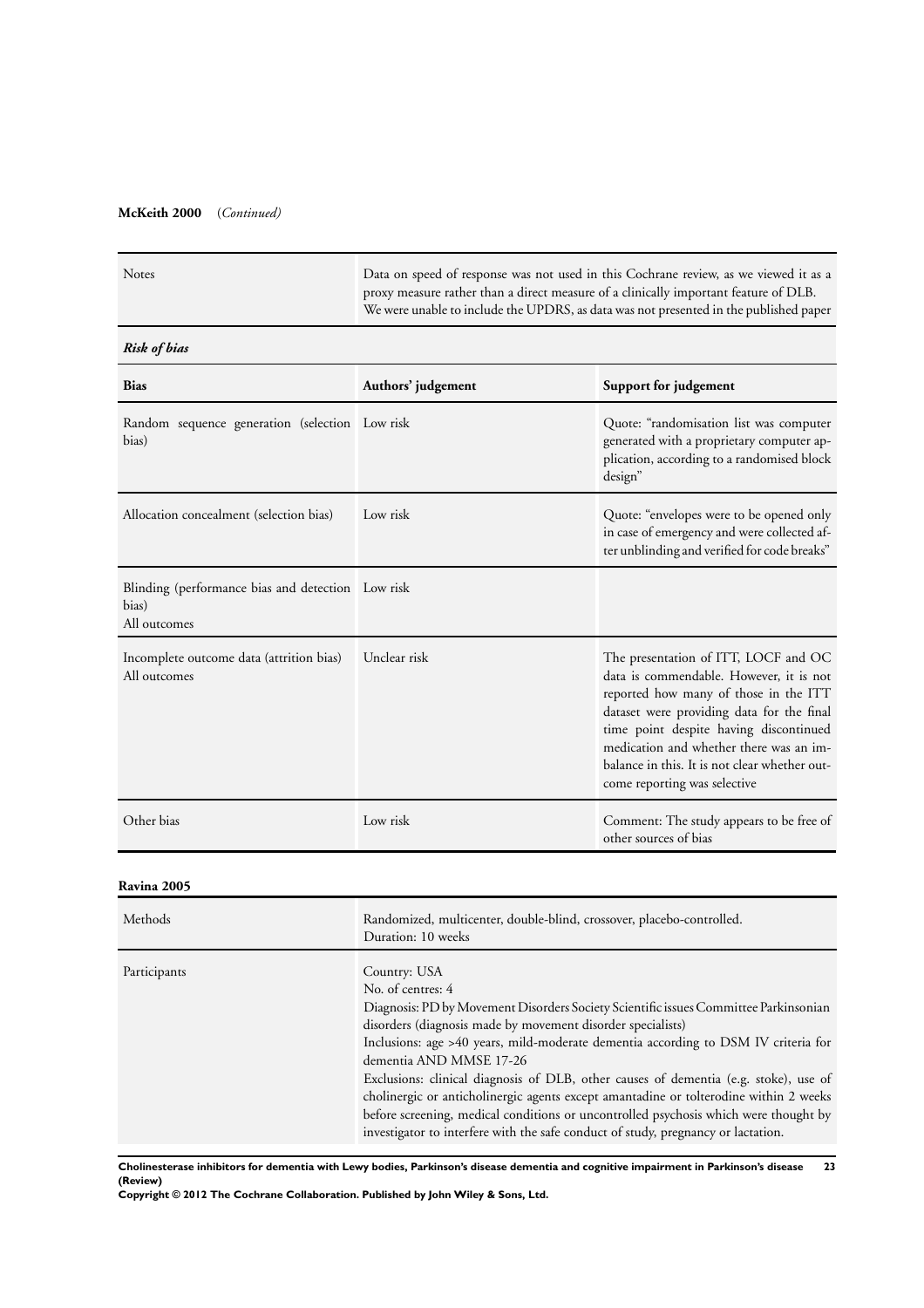# **Ravina 2005** (*Continued)*

|               | Number of patients: 22                                                                                                                                                                                                                                                                                                                                |
|---------------|-------------------------------------------------------------------------------------------------------------------------------------------------------------------------------------------------------------------------------------------------------------------------------------------------------------------------------------------------------|
| Interventions | Route: oral<br>Treatment: donepezil started at 5mg once daily and increased according to tolerability<br>to donepezil 5mg twice daily after 3 weeks, then continued at that dose (if tolerated,<br>otherwise reduced back to 5mg once daily) for 6 weeks                                                                                              |
| Outcomes      | Primary outcome measure: Alzheimer's Disease Assessment Scale-Cognitive Subscale<br>$(ADAS-Cog)$<br>Secondary measures: Mini Mental State Examination (MMSE); Mattis Dementia Rating<br>Scale (MDRS); Brief Psychiatric Rating Scale (BPRS); Unified Parkinson's Disease Rating<br>Scale (UPDRS); Clinician's Global Impression of Change (ADCS-CGIC) |
| <b>Notes</b>  | Data from first 10 week period was analysed for this review<br>BPRS is a measure of psychosis                                                                                                                                                                                                                                                         |

# *Risk of bias*

| <b>Bias</b>                                                                | Authors' judgement | Support for judgement                                                                                                                                                                                                                                                                                                             |
|----------------------------------------------------------------------------|--------------------|-----------------------------------------------------------------------------------------------------------------------------------------------------------------------------------------------------------------------------------------------------------------------------------------------------------------------------------|
| Random sequence generation (selection Unclear risk<br>bias)                |                    | 'Drug distribution to the sites and ran-<br>domisation were performed by the Univer-<br>sity of Pennsylvania<br>Investigational Drug Services Unit. Sub-<br>jects were randomised in blocks of four<br>to receive either donepezil in period I and<br>placebo in period II or placebo in period I<br>and donepezil in period II.' |
| Allocation concealment (selection bias)                                    | Low risk           |                                                                                                                                                                                                                                                                                                                                   |
| Blinding (performance bias and detection Low risk<br>bias)<br>All outcomes |                    | 'matching placebo'                                                                                                                                                                                                                                                                                                                |
| Incomplete outcome data (attrition bias)<br>All outcomes                   | High risk          | LOCF imputation of missing data                                                                                                                                                                                                                                                                                                   |
| Other bias                                                                 | High risk          | This was a very small study. Such studies<br>are at inherent risk of bias                                                                                                                                                                                                                                                         |

**Cholinesterase inhibitors for dementia with Lewy bodies, Parkinson's disease dementia and cognitive impairment in Parkinson's disease 24 (Review)**

**Copyright © 2012 The Cochrane Collaboration. Published by John Wiley & Sons, Ltd.**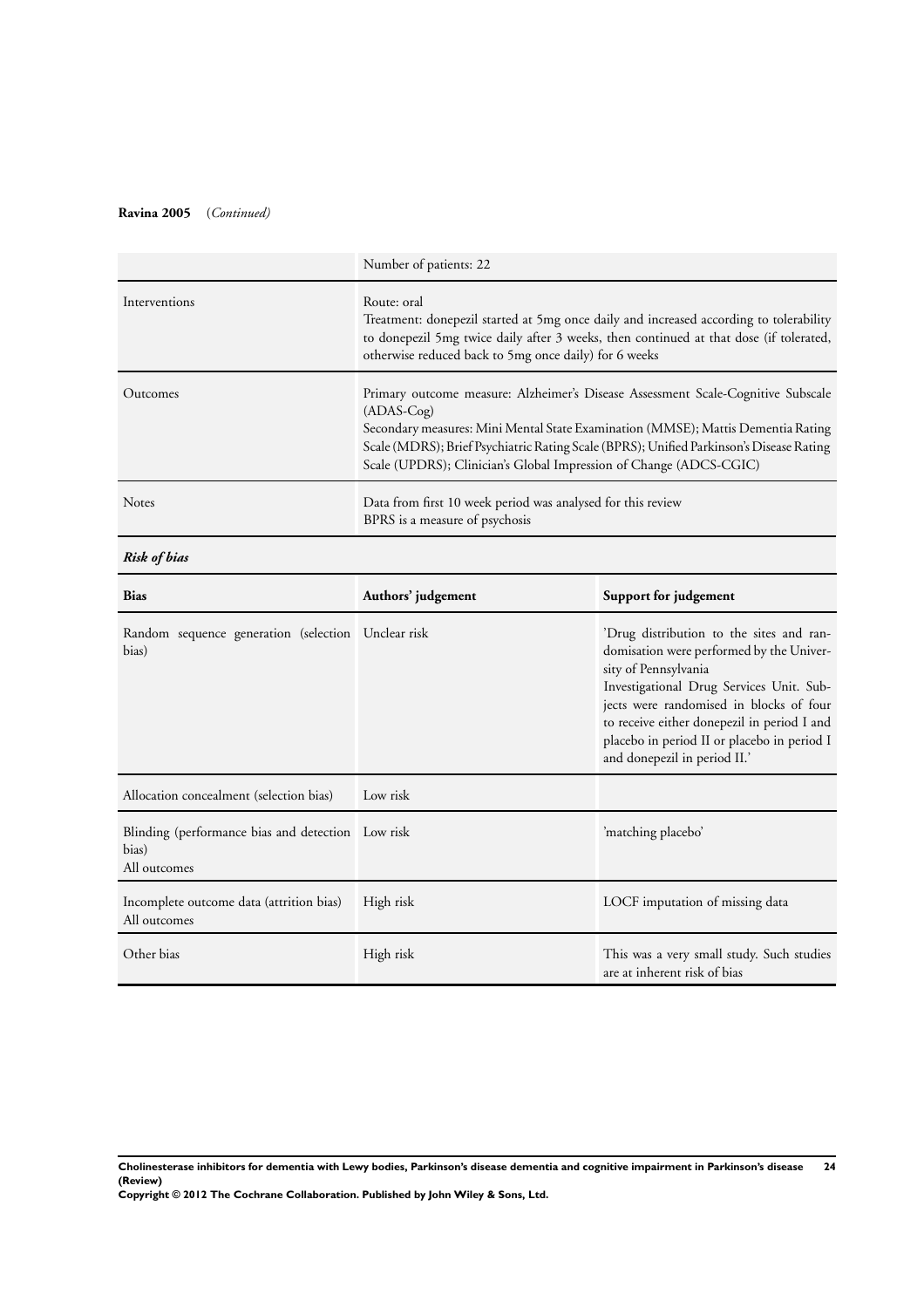# <span id="page-26-0"></span>**Characteristics of excluded studies** *[ordered by study ID]*

| Study           | Reason for exclusion                                                                                                                                                      |
|-----------------|---------------------------------------------------------------------------------------------------------------------------------------------------------------------------|
| Aarsland 2002   | Open label study                                                                                                                                                          |
| Adler 2011      | Non-interventional trial                                                                                                                                                  |
| Anand 2000      | Conference presentation. Review, not a clinical trial                                                                                                                     |
| Barone 2008     | Only hyperhomocysteinemic Parkinson's disease dementia patients included                                                                                                  |
| Barone 2010     | Open label study                                                                                                                                                          |
| Bergman 2002    | Open label study                                                                                                                                                          |
| Bergman 2003    | Open label study; trial of people with Alzheimer's disease, not Parkinson's                                                                                               |
| Beversdorf 2004 | Data kindly provided by the author, judged unsuitable for meta-analysis as a small double cross-over study<br>without a wash-out period and no carry-over effect analysis |
| Brashear 2004   | Data limited, details not available                                                                                                                                       |
| Chung 2010      | Trial of people with Parkinson's disease with advanced postural instability                                                                                               |
| Cummings 2010   | Trial of people with Alzheimer's disease, not Parkinson's                                                                                                                 |
| De Deyn 2011    | Open label study                                                                                                                                                          |
| Fabbrini 2002   | Open label study                                                                                                                                                          |
| Fogelson 2003   | Open label study; non-standard outcome measures                                                                                                                           |
| Foy 2000        | Diagnostic criteria outside specification                                                                                                                                 |
| Fujita 2010     | Case report                                                                                                                                                               |
| Giladi 2003     | Open label study                                                                                                                                                          |
| Gustavsson 2009 | Open label study                                                                                                                                                          |
| Hutchinson 1996 | Open label study                                                                                                                                                          |
| Korczyn 2001    | Open label study                                                                                                                                                          |
| Lanctot 2000    | Case series                                                                                                                                                               |
| Linsarazo 2005  | Open label study                                                                                                                                                          |

**Cholinesterase inhibitors for dementia with Lewy bodies, Parkinson's disease dementia and cognitive impairment in Parkinson's disease 25 (Review)**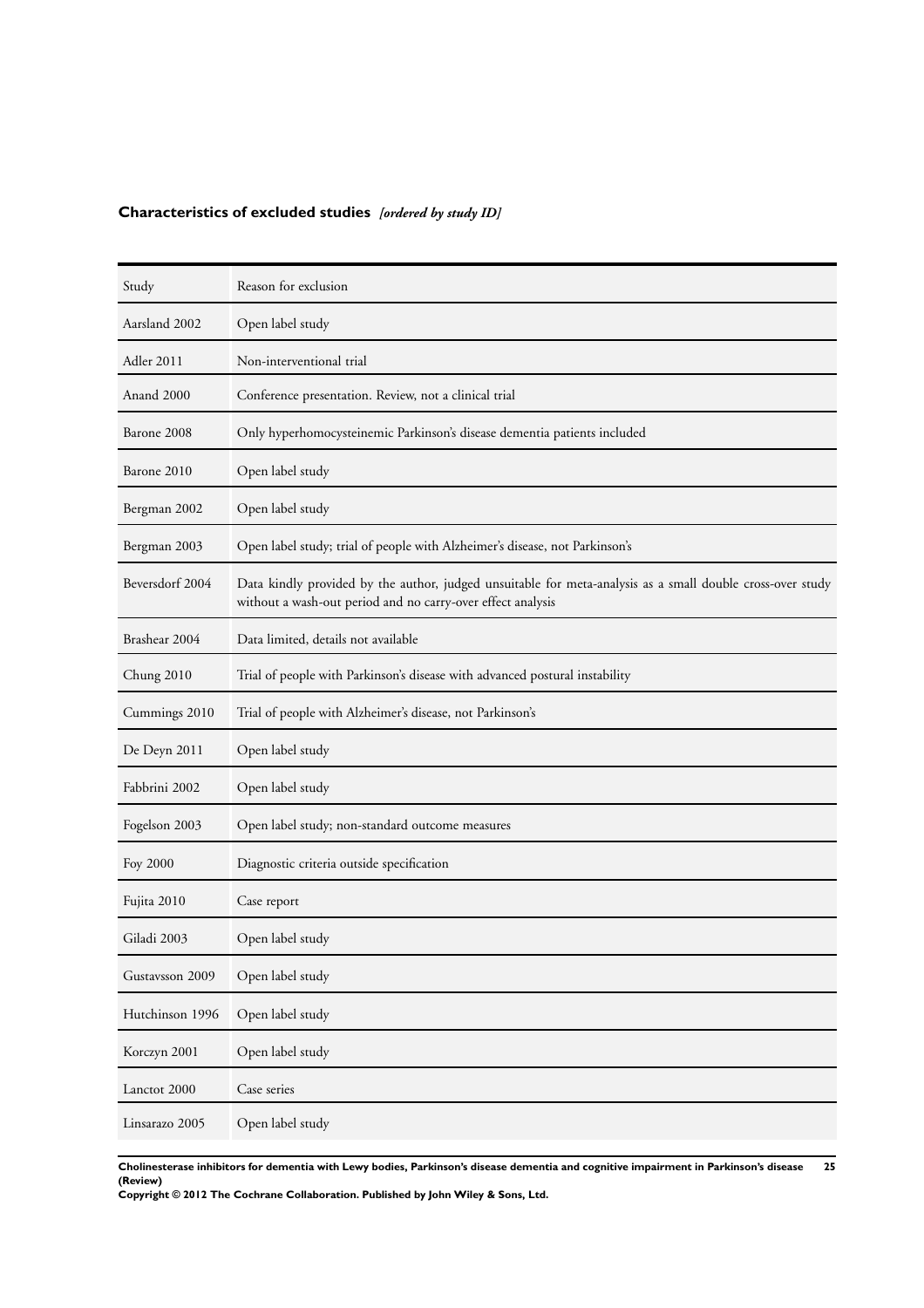# (*Continued)*

| Litvinenko 2008  | Open label study                                                                                       |
|------------------|--------------------------------------------------------------------------------------------------------|
| McKeith 2000a    | Open label exploratory trial; 20 weeks active treatment then 6 weeks of withdrawal                     |
| McLaren 2003     | Open label study                                                                                       |
| Minett 2003      | Open label study                                                                                       |
| Mori 2006        | Open label study                                                                                       |
| Olin 2010a       | Open label study, rivastigmine and memantine used                                                      |
| Pakrasi 2006     | Open label study                                                                                       |
| Reading 2001     | Open label study                                                                                       |
| Rektorova 2004   | Open label study                                                                                       |
| Rosengarten 2010 | Investigation of pathophysiological changes                                                            |
| Samuel 2000      | Lewy body dementia patients compared with Alzheimer's disease patients regarding response to donepezil |
| Satoh 2010       | Investigation of pathophysiological changes                                                            |
| Thomas 2005      | Open label study                                                                                       |
| Touchon 2006a    | Retrospective study                                                                                    |
| Touchon 2006b    | as Touchon 2006a                                                                                       |
| Van Laar 2001    | Open label study                                                                                       |
| Vasile 2010a     | Comparative efficacy of cholinesterase inhibitors, no placebo group                                    |
| Vasile 2010b     | Comparative efficacy of cholinesterase inhibitors, no placebo group                                    |
| Walker 2000b     | Investigation of pathophysiological changes                                                            |
| Werber 2001      | Open label study                                                                                       |
| Wilcock 2000     | Project abandoned                                                                                      |

**Cholinesterase inhibitors for dementia with Lewy bodies, Parkinson's disease dementia and cognitive impairment in Parkinson's disease 26 (Review)**

**Copyright © 2012 The Cochrane Collaboration. Published by John Wiley & Sons, Ltd.**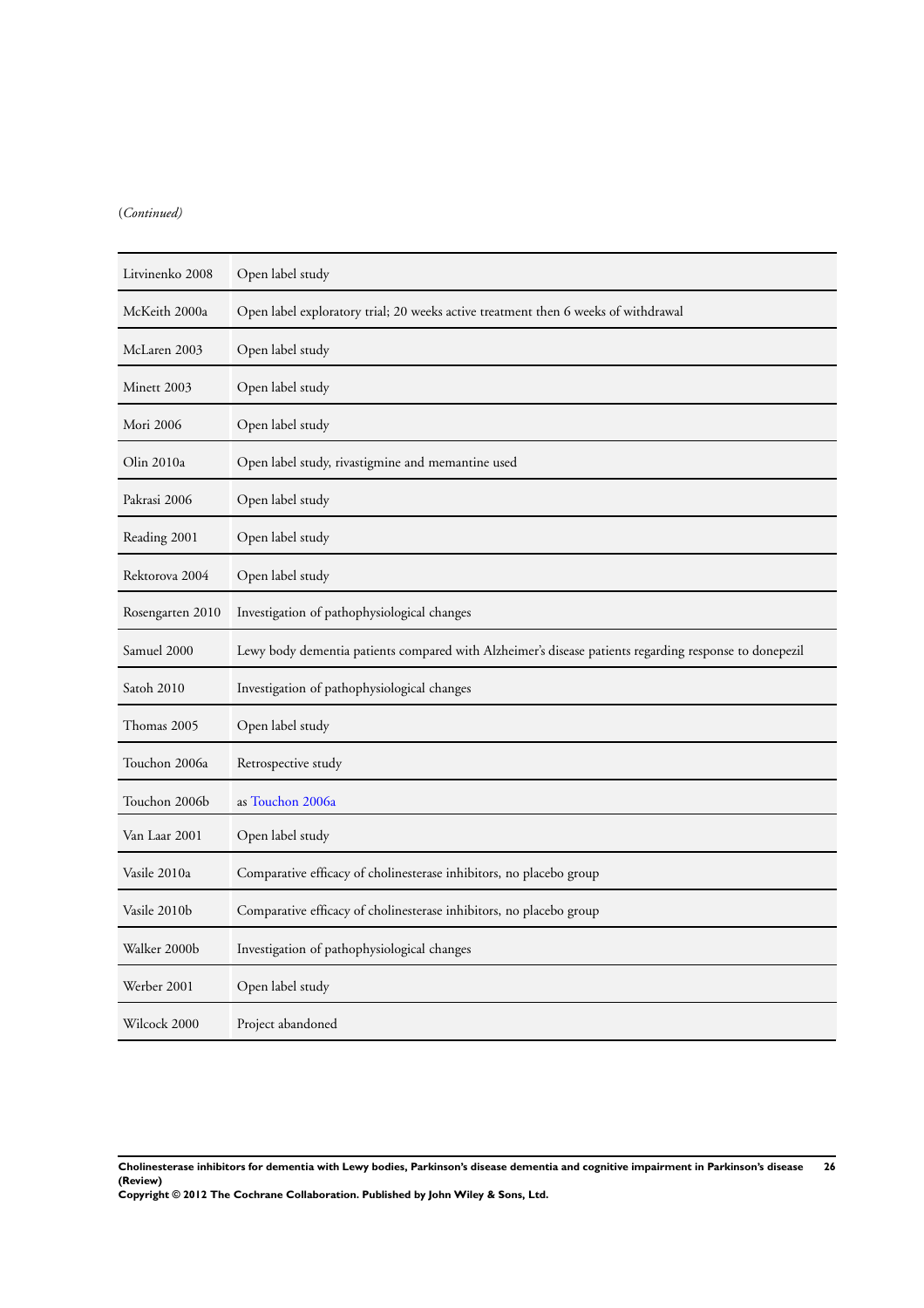# <span id="page-28-0"></span>**Characteristics of ongoing studies** *[ordered by study ID]*

# **Anon 2004a**

| Trial name or title | Donepezil for dementia in Parkinson's disease: A randomised double blinded placebo controlled crossover<br>trial                     |
|---------------------|--------------------------------------------------------------------------------------------------------------------------------------|
| Methods             | <b>RCT</b>                                                                                                                           |
| Participants        | $N = 28$<br>Country = USA<br>Duration = 26 weeks                                                                                     |
| Interventions       | Donepezil + Placebos                                                                                                                 |
| Outcomes            | -ADAS/cog<br>-cognitive function<br>-activities of daily living<br>-mood<br>-quality of life<br>-side effects<br>-motor performance  |
| Starting date       | February 2002                                                                                                                        |
| Contact information |                                                                                                                                      |
| Notes               | Study ID numbers 020115; 02-N-0115//NLM identifier NCT00030979                                                                       |
| Anon 2007a          |                                                                                                                                      |
| Trial name or title | Double-blind study of E2020 in patients with dementia with Lewy bodies - Phase II                                                    |
| Methods             | <b>RCT</b>                                                                                                                           |
| Participants        | $N = 160$<br>Country = Japan<br>Duration = 12 weeks                                                                                  |
| Interventions       | Donepezil (E2020), Dosage of drug, Placebo                                                                                           |
| Outcomes            | Primary outcome measures: Cognitive function, psychiatric symptoms, and global clinical function, burden<br>on caregiver at 12 weeks |
| Starting date       | November 2007                                                                                                                        |
| Contact information |                                                                                                                                      |
| Notes               | Study ID(s) and Acronym(s): NCT00543855 // E2020-J081-431                                                                            |

**Cholinesterase inhibitors for dementia with Lewy bodies, Parkinson's disease dementia and cognitive impairment in Parkinson's disease 27 (Review)**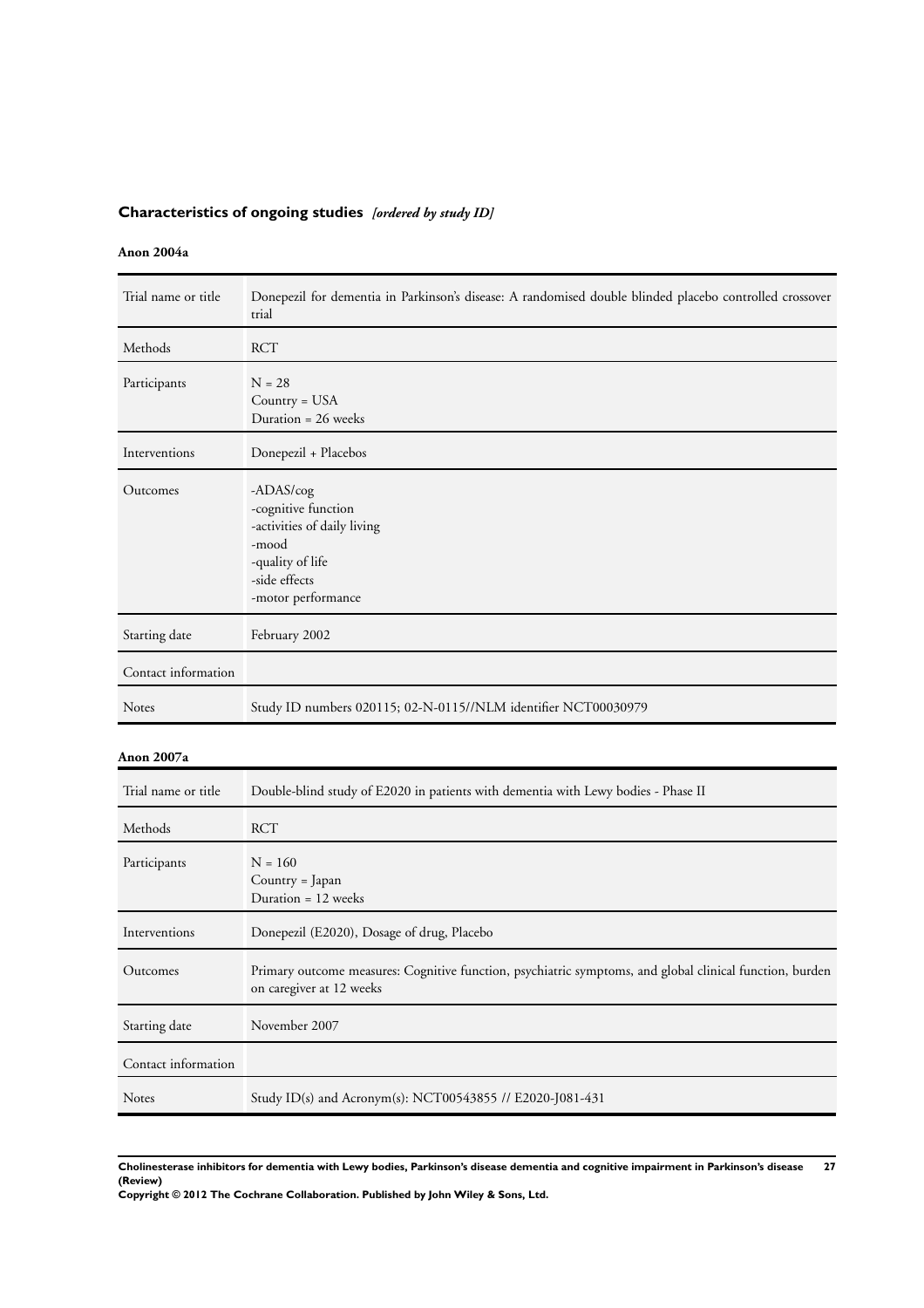# **Anon 2011**

| Trial name or title | A study of E2020 in patients with dementia with Lewy bodies (DLB), followed by a long-term extension<br>phase - Phase III        |
|---------------------|----------------------------------------------------------------------------------------------------------------------------------|
| Methods             | <b>RTC</b>                                                                                                                       |
| Participants        | $N = 141$<br>Country $=$ Japan<br>Duration = 52 weeks                                                                            |
| Interventions       | Donepezil (E2020), Dosage of drug, Placebo                                                                                       |
| Outcomes            | Primary Outcome Measures: Change from baseline in Mini Mental State Examination and Neuropsychiatric<br>Inventory after 12 weeks |
| Starting date       | February 2011                                                                                                                    |
| Contact information |                                                                                                                                  |
| <b>Notes</b>        | Study ID(s) and Acronym(s): NCT01278407 // E2020-J081-341                                                                        |
|                     |                                                                                                                                  |

# **Burn 2009**

| Trial name or title | Multi-centre UK study of the acetylcholinesterase inhibitor donepezil in early dementia associated with<br>Parkinson's disease (MUSTARDD-PD)                                                                                                                                                                                                                                                                                                              |
|---------------------|-----------------------------------------------------------------------------------------------------------------------------------------------------------------------------------------------------------------------------------------------------------------------------------------------------------------------------------------------------------------------------------------------------------------------------------------------------------|
| Methods             | $-$ RCT<br>- 1. Donepezil: Experimental - 5mg of Donepezil for the first 8 weeks raising to 10mg thereafter if patient<br>adjusted to 5mg dose. 10mg does continues for the remainder of the study; 2. Placebo: Placebo Comparator<br>- Patient commences medication to match appearance of 5mg donepezil for first 8 weeks then 10mg for the<br>remainder of the study                                                                                   |
| Participants        | $N = 500$<br>Country = $UK$<br>Duration = $24$ months                                                                                                                                                                                                                                                                                                                                                                                                     |
| Interventions       | Donepezil, Placebo                                                                                                                                                                                                                                                                                                                                                                                                                                        |
| Outcomes            | Primary Outcome Measures: To demonstrate the superiority of donepezil over placebo in improving cognitive<br>function, neuropsychiatric burden and functional ability in people with Parkinson's disease and mild dementia<br>after 24 months of treatment<br>Secondary Outcome Measures: To demonstrate the superiority of donepezil over placebo in improving patient<br>and carer quality of life and to establish the cost-effectiveness of donepezil |
| Starting date       | March 2010                                                                                                                                                                                                                                                                                                                                                                                                                                                |
| Contact information |                                                                                                                                                                                                                                                                                                                                                                                                                                                           |
| <b>Notes</b>        | Study ID(s) and Acronym(s): NCT01014858 // MUSTARDD-PD // 5137 // 08/13/14                                                                                                                                                                                                                                                                                                                                                                                |

**Cholinesterase inhibitors for dementia with Lewy bodies, Parkinson's disease dementia and cognitive impairment in Parkinson's disease 28 (Review)**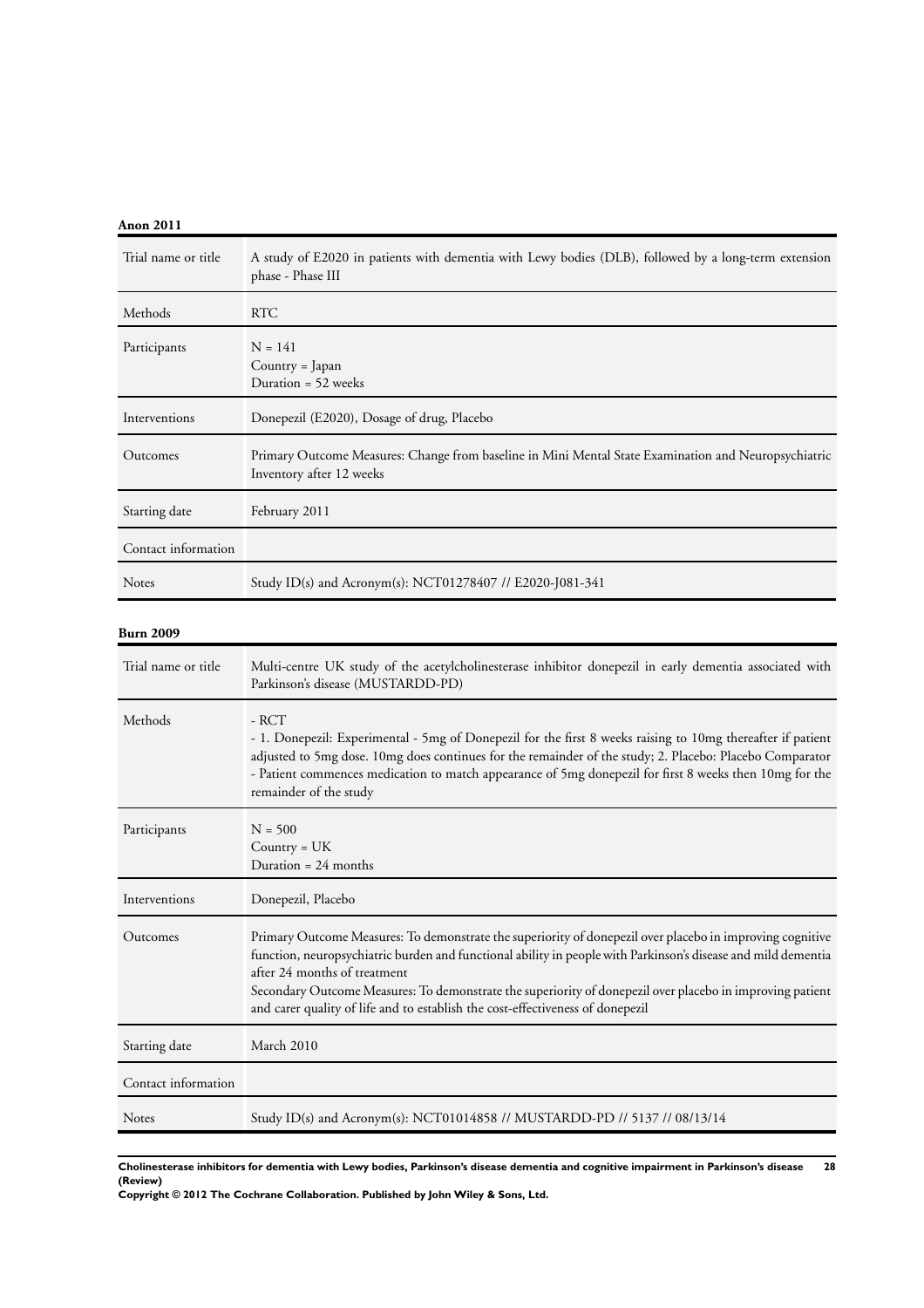# **Kurlan 2003**

| Trial name or title | Treatment of agitation/psychosis in dementia/parkinsonism                                                                                                                                                                                         |
|---------------------|---------------------------------------------------------------------------------------------------------------------------------------------------------------------------------------------------------------------------------------------------|
| Methods             |                                                                                                                                                                                                                                                   |
| Participants        | $N = Unknown$<br>Country = USA<br>Duration = Unknown                                                                                                                                                                                              |
| Interventions       | Donepezil, Quetiapine, Dosage of drug                                                                                                                                                                                                             |
| Outcomes            | Unknown                                                                                                                                                                                                                                           |
| Starting date       |                                                                                                                                                                                                                                                   |
| Contact information | Kurlan R Treatment of agitation/psychosis in dementia/parkinsonism Alzheimer's Disease Education and<br>Referral Center (ADEAR) 2003                                                                                                              |
| Notes               |                                                                                                                                                                                                                                                   |
| <b>Marion 2003</b>  |                                                                                                                                                                                                                                                   |
| Trial name or title | An open 24 week prospective, randomised, double-blind placebo controlled parallel group study of efficacy,<br>tolerability and safety of 3-12mg/day of Exelon and Exelon (rivastigmine) capsules in patients with Parkinson's<br>disease dementia |
| Methods             |                                                                                                                                                                                                                                                   |
| Participants        | $N = 10$<br>Country = UK<br>Duration = $24$ weeks                                                                                                                                                                                                 |
| Interventions       | Rivastigmine + Dosage of Drug + Placebos                                                                                                                                                                                                          |
| Outcomes            | Unclear                                                                                                                                                                                                                                           |
| Starting date       |                                                                                                                                                                                                                                                   |
| Contact information | Marie-Helene.Marion@stgeorges.nhs.uk                                                                                                                                                                                                              |
| <b>Notes</b>        |                                                                                                                                                                                                                                                   |

**Cholinesterase inhibitors for dementia with Lewy bodies, Parkinson's disease dementia and cognitive impairment in Parkinson's disease 29 (Review)**

**Copyright © 2012 The Cochrane Collaboration. Published by John Wiley & Sons, Ltd.**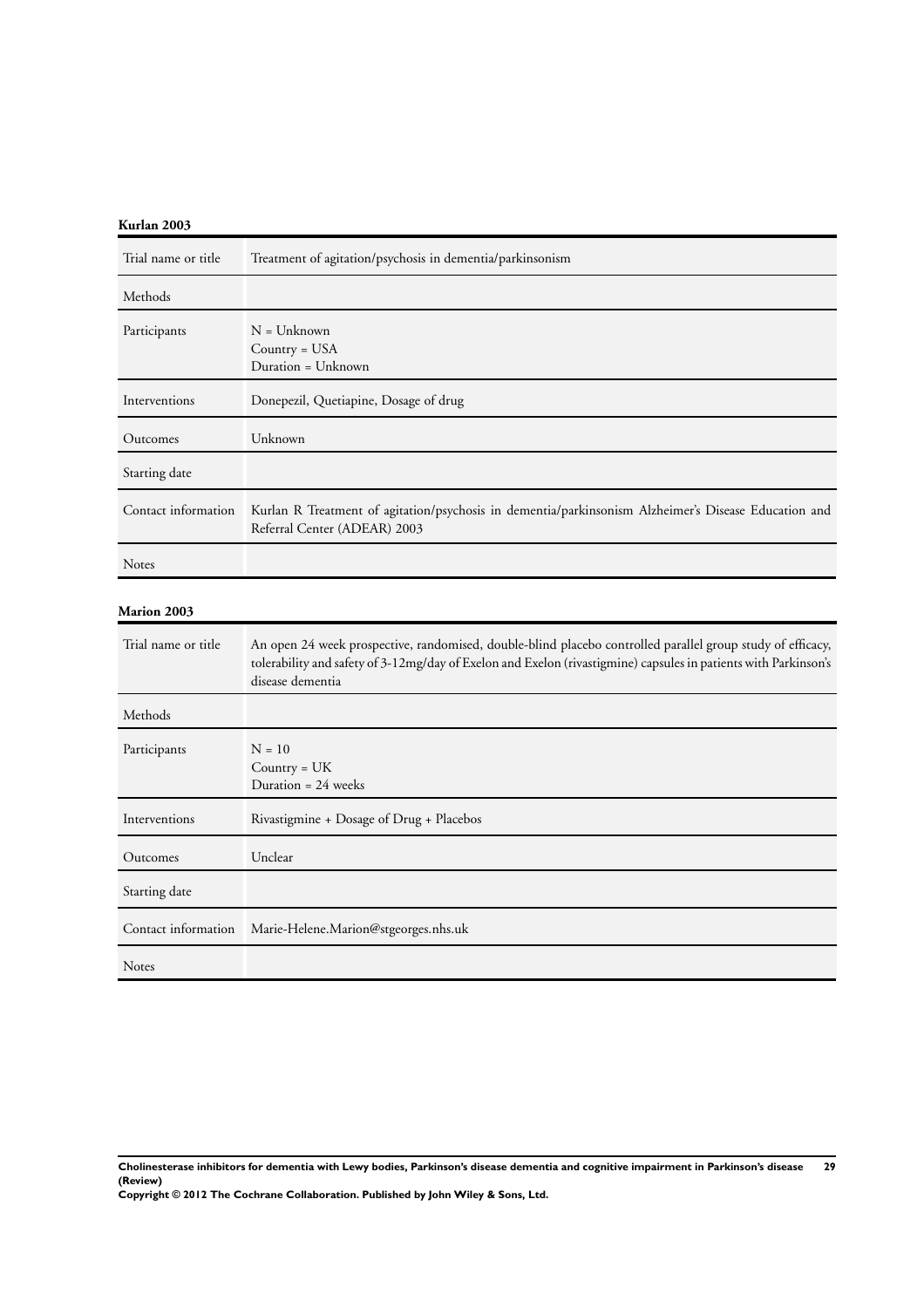# **D A T A A N D A N A L Y S E S**

# **Comparison 1. Global assessment**

| Outcome or subgroup title                                                                               | No. of<br>studies | No. of<br>participants | Statistical method                       | <b>Effect size</b>       |
|---------------------------------------------------------------------------------------------------------|-------------------|------------------------|------------------------------------------|--------------------------|
| 1 Alzheimer's Disease Cooperative<br>Study - Clinician's Global<br>Impression of Change (ADCS-<br>CGIC) | 3                 | 556                    | Std. Mean Difference (IV, Fixed, 95% CI) | $-0.38$ $[-0.56, -0.20]$ |
| 2 Clinical Global Responder - at<br>least minimal improvement                                           | 3                 | 785                    | Odds Ratio (M-H, Random, 95% CI)         | $2.26$ [1.04, 4.91]      |

# **Comparison 2. Cognitive function**

| Outcome or subgroup title                                                               | No. of<br>studies | No. of<br>participants | <b>Statistical method</b>                 | <b>Effect</b> size                  |
|-----------------------------------------------------------------------------------------|-------------------|------------------------|-------------------------------------------|-------------------------------------|
| 1 Mini Mental State Examination                                                         | 5                 | 699                    | Mean Difference (IV, Fixed, 95% CI)       | $1.08$ [0.50, 1.66]                 |
| 2 Alzheimer's Disease Assessment<br>Scale (ADAS-cog)                                    | 3                 | 1078                   | Mean Difference (IV, Fixed, 95% CI)       | $-2.72$ $[-3.61, -1.83]$            |
| 3 Combined: MMSE or<br>ADASCog                                                          | 6                 | 1249                   | Std. Mean Difference (IV, Random, 95% CI) | $0.34$ [0.23, 0.46]                 |
| 4 Mattis Dementia Rating Scale<br>(MDRS)                                                | 3                 | 82                     | Mean Difference (IV, Fixed, 95% CI)       | $3.70$ [-1.13, 8.54]                |
| 5 Cognitive Drug Research (CDR)<br>computerised assessment<br>system power of attention | $\mathbf{1}$      | 486                    | Mean Difference (IV, Fixed, 95% CI)       | $-173.7$ $[-471.23,$<br>123.83]     |
| 6 Delis-Kaplan Executive Function<br>System (D-KEFS)                                    | $\mathbf{1}$      | 402                    | Mean Difference (IV, Fixed, 95% CI)       | $2.8$ [1.47, 4.13]                  |
| 7 Ten Point Clock Drawing Test                                                          | 1                 | 79                     | Mean Difference (IV, Fixed, 95% CI)       | $1.1$ [ $-0.01$ , $2.21$ ]          |
| 8 Brief Test of Attention (BTA)                                                         | 1                 | 16                     | Mean Difference (IV, Fixed, 95% CI)       | $1.65$ [ $-0.82, 4.12$ ]            |
| 9 Trail Making Test (TMT) A                                                             |                   | 16                     | Mean Difference (IV, Fixed, 95% CI)       | $-71.68$ [ $-108.44$ , $-$<br>34.92 |
| 10 Trail Making Test (TMT) B                                                            | 1                 | 16                     | Mean Difference (IV, Fixed, 95% CI)       | $-87.24$ [ $-202.89, 28$ ]<br>41]   |
| 11 Verbal Fluency Test                                                                  | 1                 | 16                     | Mean Difference (IV, Fixed, 95% CI)       | $6.63$ [-2.33, 15.59]               |
| 12 Hopkins Verbal Learning Test                                                         | 1                 | 16                     | Mean Difference (IV, Fixed, 95% CI)       | 1.72 [-2.93, 6.37]                  |
| 13 Developmental Test of Visual-<br>Motor Integration (VMI)                             | 1                 | 16                     | Mean Difference (IV, Fixed, 95% CI)       | $0.03$ [-3.28, 3.34]                |

**Cholinesterase inhibitors for dementia with Lewy bodies, Parkinson's disease dementia and cognitive impairment in Parkinson's disease 30 (Review)**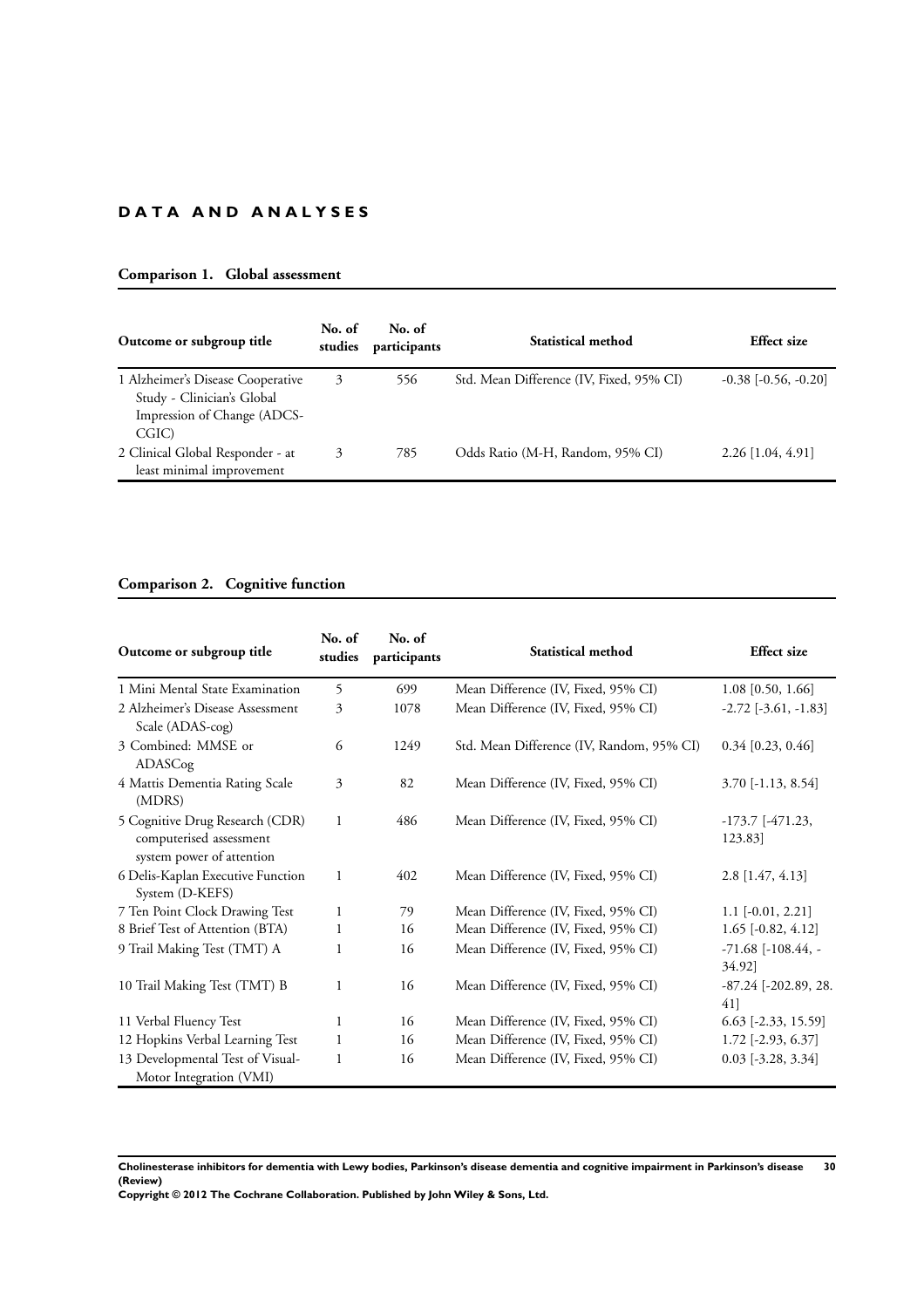| Outcome or subgroup title                          | No. of<br>studies | No. of<br>participants | Statistical method                       | Effect size                  |
|----------------------------------------------------|-------------------|------------------------|------------------------------------------|------------------------------|
| 1 12-item Neuropsychiatric<br>Inventory (NPI-12)   |                   | 16                     | Mean Difference (IV, Fixed, 95% CI)      | $-3.3$ [ $-13.75$ , $7.15$ ] |
| 2 10-item Neuropsychiatric<br>Inventory (NPI-10)   | $\overline{2}$    | 620                    | Mean Difference (IV, Fixed, 95% CI)      | $-2.18$ $[-3.95, -0.40]$     |
| 3 4-item Neuropsychiatric<br>Inventory (NPI-4)     | 1                 | 120                    | Mean Difference (IV, Fixed, 95% CI)      | $-1.66$ $[-4.34, 1.02]$      |
| 4 Brief Psychiatric Rating Scale                   | 1                 | 38                     | Mean Difference (IV, Fixed, 95% CI)      | $-0.30$ [ $-5.89, 5.29$ ]    |
| 5 Combined                                         | 4                 | 674                    | Std. Mean Difference (IV, Fixed, 95% CI) | $-0.20$ $[-0.36, -0.04]$     |
| 5.1 12-item Neuropsychiatric<br>Inventory (NPI-12) | 1                 | 16                     | Std. Mean Difference (IV, Fixed, 95% CI) | $-0.29$ [ $-1.29$ , 0.70]    |
| 5.2 10-item Neuropsychiatric<br>Inventory (NPI-10) | 2                 | 620                    | Std. Mean Difference (IV, Fixed, 95% CI) | $-0.21$ $[-0.37, -0.04]$     |
| 5.3 Brief Psychiatric Rating<br>Scale              | 1                 | 38                     | Std. Mean Difference (IV, Fixed, 95% CI) | $-0.03$ [ $-0.67, 0.60$ ]    |

# **Comparison 3. Behavioural disturbance**

**Comparison 4. Activities of daily living**

| Outcome or subgroup title                                                               | No. of<br>studies | No. of<br>participants | Statistical method                       | <b>Effect size</b>       |
|-----------------------------------------------------------------------------------------|-------------------|------------------------|------------------------------------------|--------------------------|
| 1 Alzheimer's Disease Cooperative<br>Study - Activities of Daily<br>Living (ADCS-ADL)   |                   | 498                    | Mean Difference (IV, Fixed, 95% CI)      | $2.5$ [0.43, 4.57]       |
| 2 Unified Parkinson's Disease<br>Rating Scale (UPDRS) -<br>Activities of Daily Living   |                   | 16                     | Mean Difference (IV, Fixed, 95% CI)      | $0.84$ [-6.24, 7.92]     |
| 3 Combined                                                                              | 2                 | 514                    | Std. Mean Difference (IV, Fixed, 95% CI) | $-0.20$ $[-0.38, -0.02]$ |
| 3.1 Alzheimer's Disease<br>Cooperative Study - Activities<br>of Daily Living (ADCS-ADL) |                   | 498                    | Std. Mean Difference (IV, Fixed, 95% CI) | $-0.21$ $[-0.40, -0.02]$ |
| 3.2 Unified Parkinson's<br>Disease Rating Scale (UPDRS)<br>- Activities of Daily Living |                   | 16                     | Std. Mean Difference (IV, Fixed, 95% CI) | $0.11$ [-0.88, 1.10]     |

**Cholinesterase inhibitors for dementia with Lewy bodies, Parkinson's disease dementia and cognitive impairment in Parkinson's disease 31 (Review)**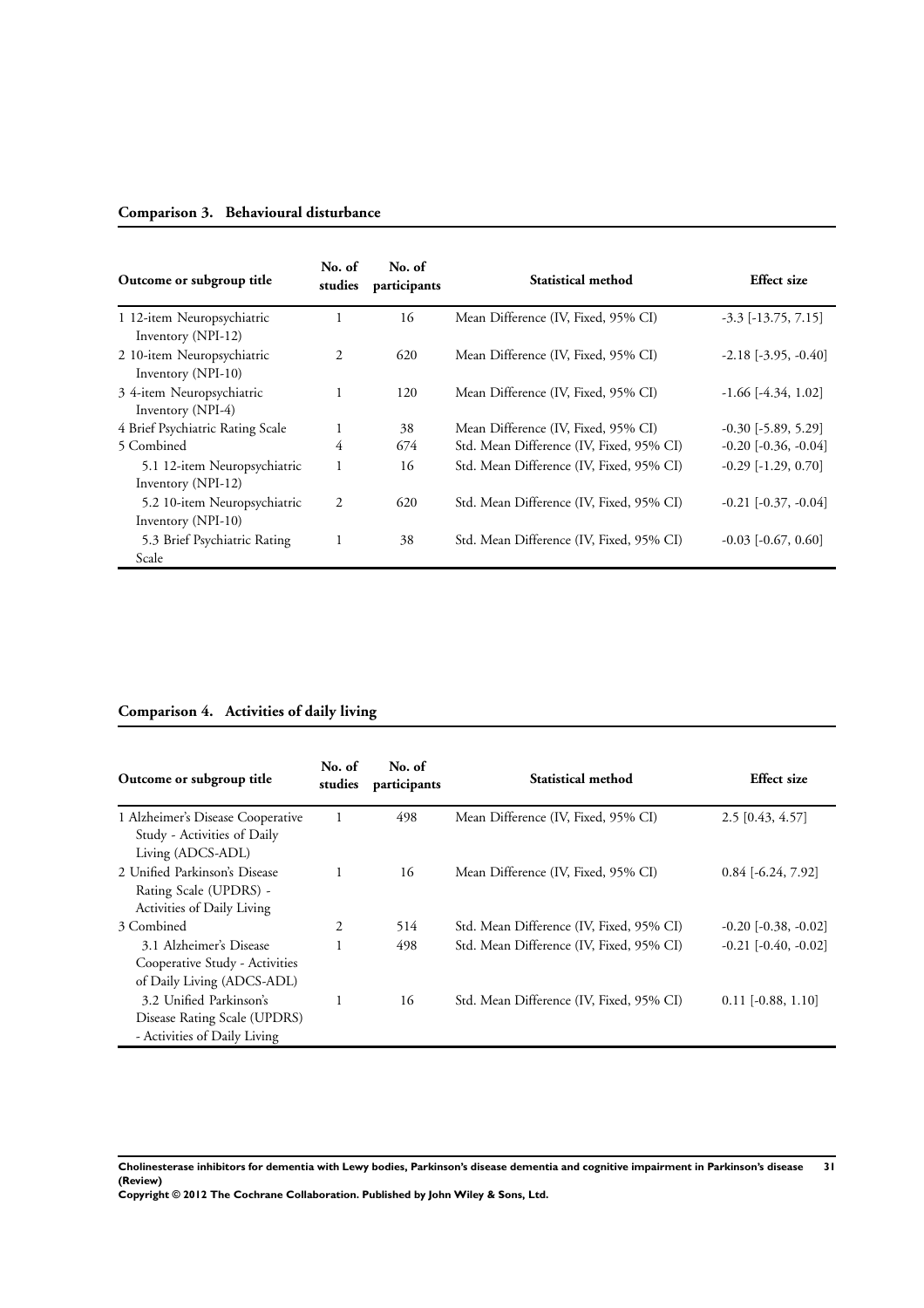<span id="page-33-0"></span>

| Comparison 5. Safety and tolerability |  |  |
|---------------------------------------|--|--|
|---------------------------------------|--|--|

| Outcome or subgroup title                              | No. of<br>studies | No. of<br>participants | Statistical method                       | <b>Effect</b> size      |
|--------------------------------------------------------|-------------------|------------------------|------------------------------------------|-------------------------|
| 1 Dropouts                                             | 5                 | 744                    | Odds Ratio (M-H, Fixed, 95% CI)          | 1.94 [1.33, 2.84]       |
| 2 Dropouts due to Adverse Events                       | 3                 | 677                    | Odds Ratio (M-H, Fixed, 95% CI)          | 2.12 [1.27, 3.55]       |
| 3 Adverse Events                                       | 6                 | 1294                   | Odds Ratio (M-H, Fixed, 95% CI)          | $1.64$ [1.26, 2.15]     |
| 4 Severe Adverse Events                                | $\overline{c}$    | 146                    | Odds Ratio (M-H, Fixed, 95% CI)          | $1.60$ [0.68, 3.81]     |
| 5 Parkinsonian symptoms reported<br>as adverse effects | $\overline{2}$    | 1091                   | Odds Ratio (M-H, Fixed, 95% CI)          | 1.88 [1.28, 2.75]       |
| 6 Tremor                                               | 2                 | 1091                   | Odds Ratio (M-H, Fixed, 95% CI)          | 2.71 [1.44, 5.09]       |
| 7 Falls                                                | 2                 | 1091                   | Odds Ratio (M-H, Fixed, 95% CI)          | $1.29$ [0.72, 2.33]     |
| 8 Hallucinations                                       | $\overline{2}$    | 1091                   | Odds Ratio (M-H, Fixed, 95% CI)          | $0.64$ [0.40, 1.02]     |
| 9 Unified Parkinson's Disease                          | 3                 | 122                    | Std. Mean Difference (IV, Fixed, 95% CI) | $-0.07$ $[-0.42, 0.29]$ |
| Rating Scale (UPDRS)                                   |                   |                        |                                          |                         |
| 9.1 Motor                                              | 3                 | 81                     | Std. Mean Difference (IV, Fixed, 95% CI) | $-0.05$ $[-0.49, 0.39]$ |
| 9.2 Total                                              |                   | 41                     | Std. Mean Difference (IV, Fixed, 95% CI) | $-0.10$ $[-0.72, 0.51]$ |
| 10 Deaths                                              |                   | 744                    | Odds Ratio (M-H, Fixed, 95% CI)          | $0.28$ [0.09, 0.84]     |

# **A D D I T I O N A L T A B L E S**

**Table 1. Effect of cholinesterase inhibitors on dementia with Lewy bodies, Parkinson's disease dementia and cognitive impairment in Parkinson's disease**

|                                            | Dementia with Lewy Parkinson's<br><b>Bodies(DLB)</b>      | <b>Disease</b><br>with dementia (PDD)                                         | Parkinson's<br>Disease with dementia DLB/PDD/CIND-PD<br>(PDD) and cognitive<br>impairment in Parkin-<br>son's Disease (CIND-<br>PD) | Pooled<br>results<br>for                                                      |
|--------------------------------------------|-----------------------------------------------------------|-------------------------------------------------------------------------------|-------------------------------------------------------------------------------------------------------------------------------------|-------------------------------------------------------------------------------|
| <b>Global Assessment</b>                   | N/A                                                       | <b>Favours treatment</b><br>(SMD -0.38, 95% CI -<br>$0.56, -0.24, P<0.00001)$ | N/A                                                                                                                                 | N/A                                                                           |
| <b>Cognitive Function</b>                  | No effect<br>(SMD -0.29, 95% CI -<br>$0.65, 0.07, P=0.12$ | <b>Favours treatment</b><br>$0.48, -0.23, P<0.00001$                          | <b>Favours treatment</b><br>$(SMD -0.36, 95\% \ CI - (SMD -0.36, 95\% \ CI -$<br>$0.48, -0.23, P<0.00001$                           | <b>Favours treatment</b><br>(SMD -0.34, 95% CI -<br>$0.46, -0.23, P<0.00001)$ |
| <b>Behavioural</b><br><b>Disturbance</b>   | No effect<br>(SMD -0.24, 95% CI -<br>$0.60, 0.12, P=0.19$ | <b>Favours treatment</b><br>(SMD -0.18, 95% CI -<br>$0.36, -0.01, P=0.04$     | <b>Favours treatment</b><br>(SMD -0.19, 95% CI -<br>$0.36, -0.01, P=0.04$                                                           | <b>Favours treatment</b><br>(SMD -0.20, 95% CI -<br>$0.36, -0.04, P=0.01$     |
| <b>Activities of Daily Liv-</b> N/A<br>ing |                                                           | <b>Favours treatment</b><br>(SMD -0.21, 95% CI -<br>$0.40, -0.02, P=0.03$     | <b>Favours treatment</b><br>(SMD -0.20, 95% CI -<br>$0.39, -0.02, P=0.03$                                                           | N/A                                                                           |

**Cholinesterase inhibitors for dementia with Lewy bodies, Parkinson's disease dementia and cognitive impairment in Parkinson's disease 32 (Review)**

**Copyright © 2012 The Cochrane Collaboration. Published by John Wiley & Sons, Ltd.**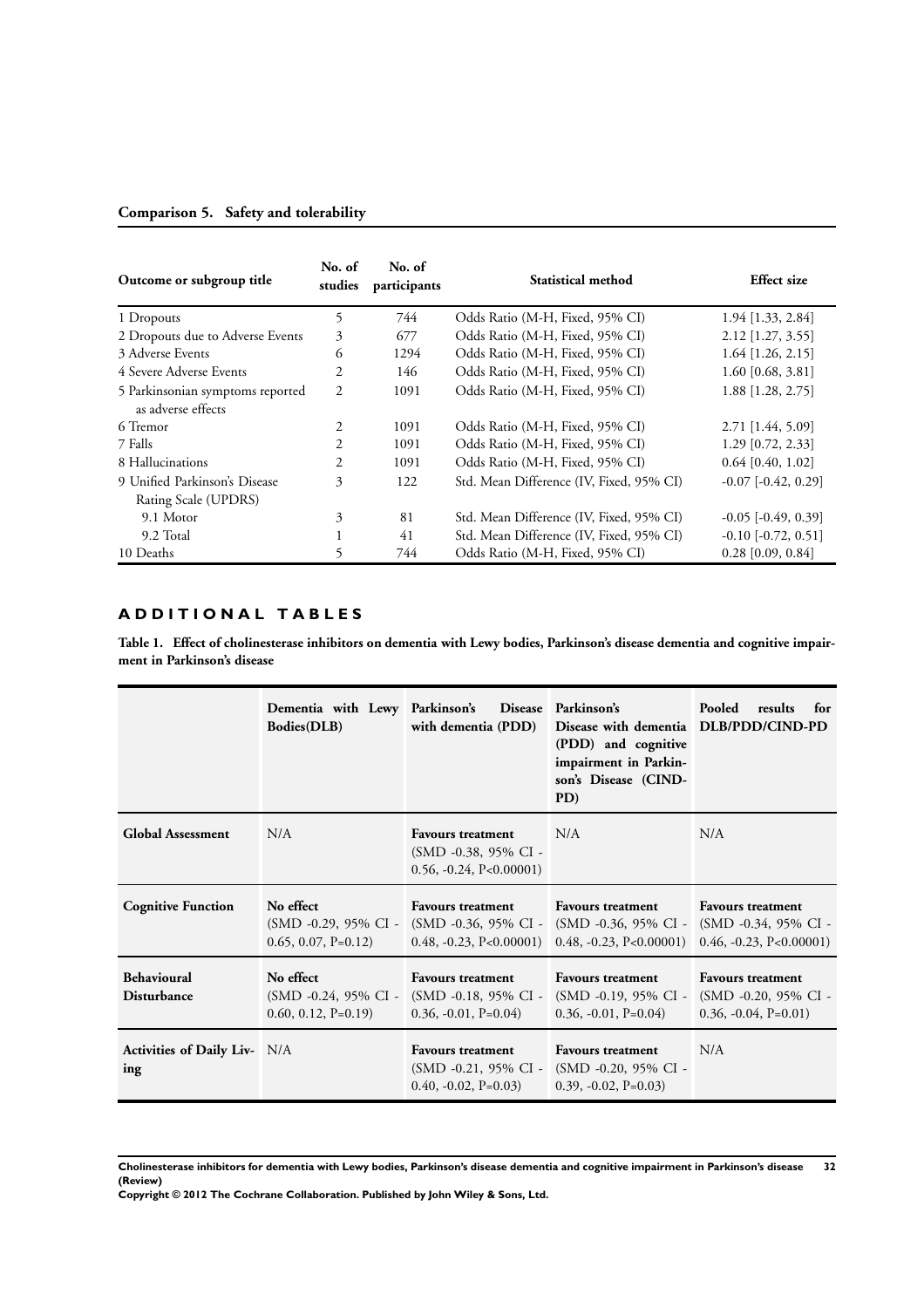# **W H A T ' S N E W**

Last assessed as up-to-date: 30 August 2011.

| Date           | Event | <b>Description</b>                                                                                                                                        |
|----------------|-------|-----------------------------------------------------------------------------------------------------------------------------------------------------------|
| 30 August 2011 |       | Amended A pre-publication search was performed for this review on 30 August 2011 to ensure the review was<br>as up-to-date as possible before publication |

# **H I S T O R Y**

Protocol first published: Issue 2, 2007

Review first published: Issue 3, 2012

| Date | Event                                                                                    | Description |
|------|------------------------------------------------------------------------------------------|-------------|
|      | 8 February 2007 New citation required and conclusions have changed Substantive amendment |             |

# **C O N T R I B U T I O N S O F A U T H O R S**

MR extracted the data, did the analysis and wrote the current draft. CF and IM contributed to previous versions of the review and commented on the current draft. RM wrote the first draft of this new title, was responsible for design and contributed to data extraction, interpretation, analysis and redrafting.

# **D E C L A R A T I O N S O F I N T E R E S T**

RMcS has received financial support to attend conferences from Eisai, Shire and Novartis, all marketers of cholinesterase inhibitors, more than five years ago. Within the last two years, his institution has received funding for his activities as a local PL for a Novartis study of rivastigmine patch versus tablets in Parkinson's disease dementia.

# **S O U R C E S O F S U P P O R T**

**Cholinesterase inhibitors for dementia with Lewy bodies, Parkinson's disease dementia and cognitive impairment in Parkinson's disease 33 (Review)**

**Copyright © 2012 The Cochrane Collaboration. Published by John Wiley & Sons, Ltd.**